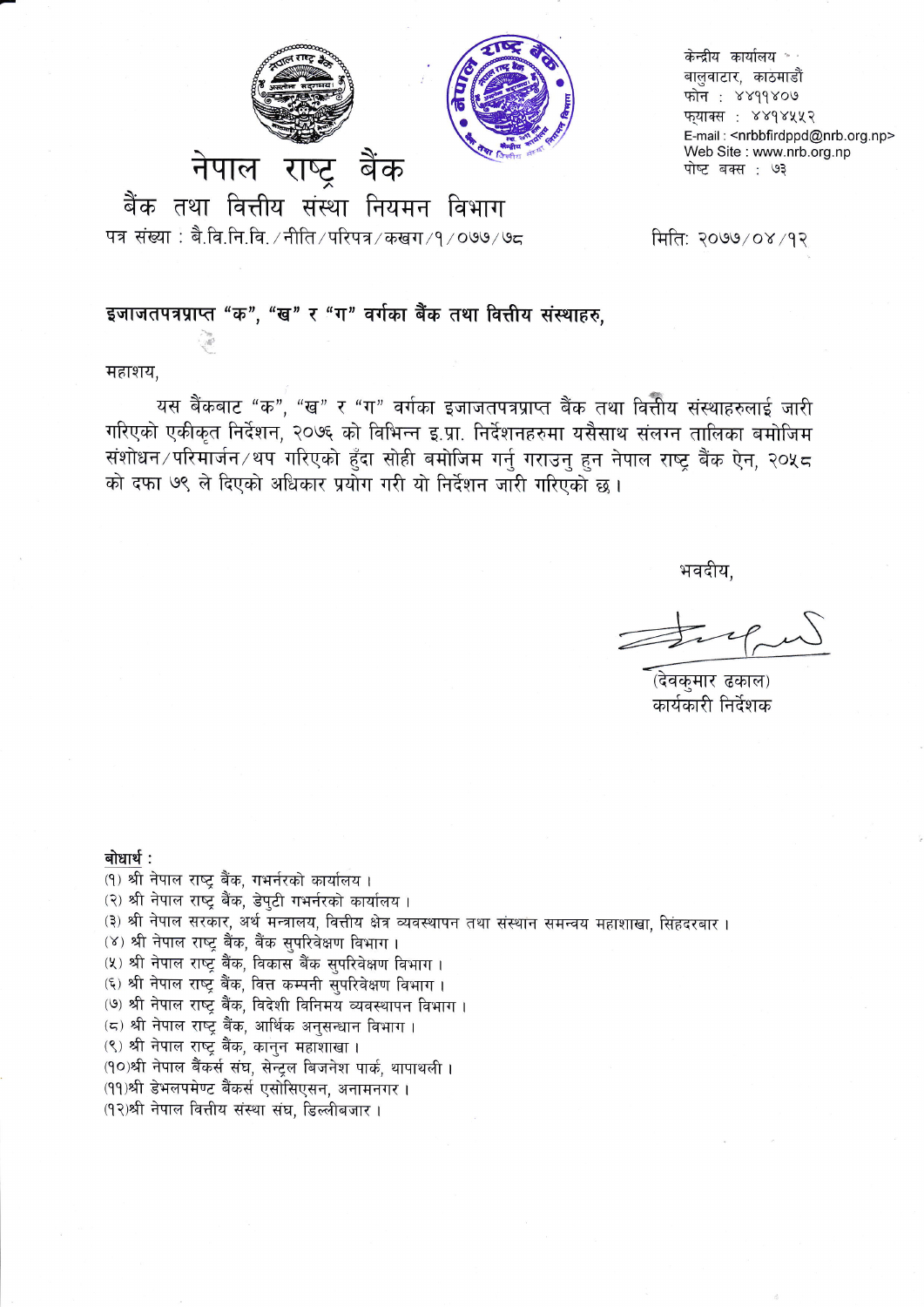

नेपाल राष्ट्र बैंकबाट "क", "ख" र "ग" वर्गका ईजाजतपत्रप्राप्त संस्थाहरुलाई जारी गरिएको निर्देशन, २०७६ मा<br>संशोधन /परिर्माज़ीन व्यवस्था सम्बन्धमा

| क.स. | इ.प्रा.निर्देशन नं.                                         | एकीकृत निर्देशन २०७६ मा भएको विद्यमान ब्यवस्था                                    |                                                                                                                                                                                                                                                                                                                                                                                                                                                                                                                                                                                                                                                                                                                                                                                                                                                                                                                                                          |    |                                                                                                              | एकीकृत निर्देशन २०७६ मा गर्ने संशोधन ∕परिमार्जन ∕नयाँ थप ब्यवस्था                                                                                                                                                                                                                                                                                                                                                                                                                                                                                                                                                             |
|------|-------------------------------------------------------------|-----------------------------------------------------------------------------------|----------------------------------------------------------------------------------------------------------------------------------------------------------------------------------------------------------------------------------------------------------------------------------------------------------------------------------------------------------------------------------------------------------------------------------------------------------------------------------------------------------------------------------------------------------------------------------------------------------------------------------------------------------------------------------------------------------------------------------------------------------------------------------------------------------------------------------------------------------------------------------------------------------------------------------------------------------|----|--------------------------------------------------------------------------------------------------------------|-------------------------------------------------------------------------------------------------------------------------------------------------------------------------------------------------------------------------------------------------------------------------------------------------------------------------------------------------------------------------------------------------------------------------------------------------------------------------------------------------------------------------------------------------------------------------------------------------------------------------------|
| 9.   | को<br>२०७६<br>इ.प्रा.<br>निर्देशन नं.१/०७६ को<br>बुँदा नं.१ | 9.<br>संस्था<br>"क" वर्ग<br>"ख" र "ग"<br>वर्ग<br>पुँजीकोषबाट कायम गर्नु पर्ने छ । | कायम गर्नु पर्ने न्यूनतम पुँजीकोष<br>इजाजतपत्रप्राप्त संस्थाले आफ्नो कुल जोखिम भारित<br>सम्पत्तिको आधारमा देहाय बमोजिम न्यूनतम पुँजीकोष<br>अनुपात कायम गर्नु पर्नेछ ।<br>जोखिम भारित सम्पत्तिको आधारमा कायम<br>राख्नु पर्ने न्यूनतम पुँजीकोष<br>(प्रतिशत)<br>प्राथमिक पँजी<br>पँजीकोष<br><b>Capital Adequacy Framework,</b><br>$2015$ बमोजिम<br><b>Capital Adequacy Framework,</b><br>2007 (Updated July 2008) बमोजिम<br>वाणिज्य बैंकहरुले आ.ब. २०७६ ⁄ ७७ देखि $\bf Capital$<br><b>Adequacy Faramework 2015</b><br>मा व्यवस्था<br>भएबमोजिमको Countercyclical Buffer कायम गर्नु<br>पर्नेछ । यस्तो बफर Common Equity Tier 1 को<br>आ.ब. २०७६/७७ को लागि Countercyclical Buffer को<br>अनुपात कुल जोखिम भारित एक्सपोजरको २ प्रतिशत तोकिएको छ<br>यस्तो बफर २०७७ असारमसान्तसम्ममा कायम गरी सक्नु पर्ने छ<br>उक्त समयावधिसम्ममा बफर पुँजीकोष कायम नगरेमा आ.ब.<br>२०७६/७७ को मुनाफाबाट नगद लाभांश (बोनस सेयरमा लाग्ने<br>कर प्रयोजन बाहेक) वितरण गर्न पाइने छैन । | 9. | अनुपात कायम गर्न् पर्नेछ ।<br>संस्था<br>"क" वर्ग<br>"ख"* र "ग" वर्ग  <br>पुँजीकोष अनुपात कायम गर्नु पर्नेछ । | कायम गर्नु पर्ने न्यूनतम पुँजीकोष<br>इजाजतपत्रप्राप्त संस्थाले देहायबमोजिमको व्यवस्थानुसार न्यूनतम पुँजीकोष<br>न्यूनतम प्राथमिक पुँजी तथा पुँजीकोष<br>कायम गर्नु पर्ने व्यवस्था<br><b>Capital Adequacy Framework, 2015</b><br>बमोजिम<br><b>Capital Adequacy Framework, 2007</b><br>(Updated July 2008) बमोजिम<br>* आर्थिक वर्ष २०७७/७८ देखि राष्ट्रियस्तरका विकास बैंकहरुले समानान्तर<br>रुपमा Capital Adequacy Framework, 2015 बमोजिम न्यूनतम<br>वाणिज्य बैंकहरुले Capital Adequacy Framework 2015 मा<br>व्यवस्था भएबमोजिमको Countercyclical Buffer कायम गर्नु पर्ने<br>व्यवस्थालाई आ.व. २०७७/७८ सम्मको लागि स्थगन गरिएको छ। |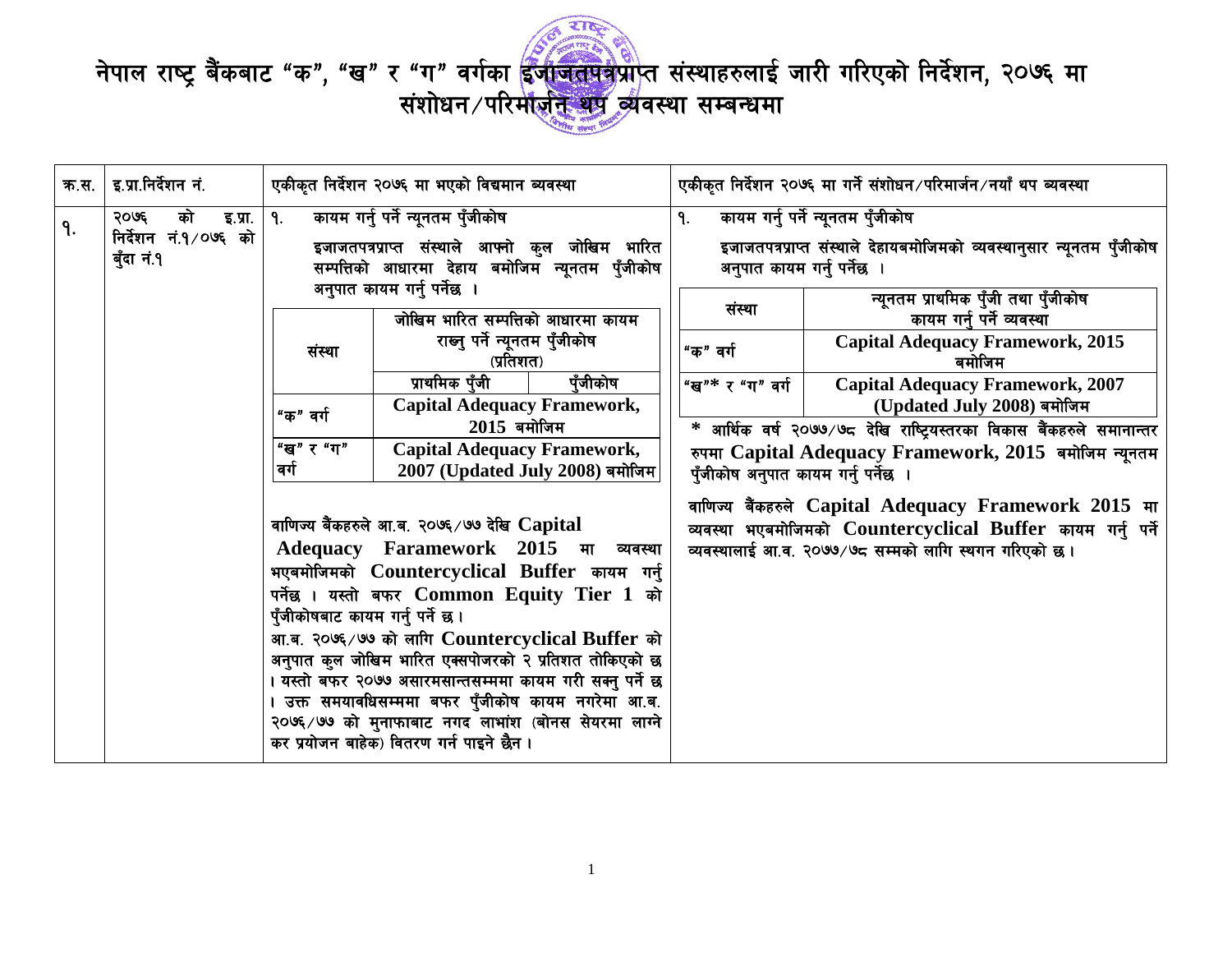

# नेपाल राष्ट्र बैंकबाट "क", "ख" र "ग" वर्गका <mark>ईजाजतपत्र</mark>प्राप्त संस्थाहरुलाई जारी गरिएको निर्देशन, २०७६ मा<br>संशोधन परि<del>र्माज़ीत श्रेष्ठ व्यंपरा सम्बन्ध</del>मा

| $\mathcal{R}$ . | २०७६ को इ.प्रा. निर्देशन<br>नं.१/०७६ को अनुसूची नं. १.१<br>र अनुसूची नं. १.२ को बुँदा<br>३.३ को उपबुँदा $(d)(1)$                                                                                                              | 1. The risk weight for claims on domestic corporate,<br>including claims on insurance companies and securities<br>firm will be 100%. The domestic corporate includes all<br>firms and companies incorporated in Nepal as per<br>prevailing Acts and regulations. |                                     |                                                                                     |                  |                  | 1. Domestic corporate includes all firms and companies incorporated<br>in Nepal as per prevailing Acts and regulations. The claims on<br>domestic corporate, including claims on insurance companies and<br>securities firm shall be risk weighed as per the credit rating score<br>provided by licensed credit rating agency subject to the floor of 80%<br>as follows: |                                       |                                                                                                                                                                                                                                     |            |                                 |                                                                                 |                            |                 |                    |                               |
|-----------------|-------------------------------------------------------------------------------------------------------------------------------------------------------------------------------------------------------------------------------|------------------------------------------------------------------------------------------------------------------------------------------------------------------------------------------------------------------------------------------------------------------|-------------------------------------|-------------------------------------------------------------------------------------|------------------|------------------|--------------------------------------------------------------------------------------------------------------------------------------------------------------------------------------------------------------------------------------------------------------------------------------------------------------------------------------------------------------------------|---------------------------------------|-------------------------------------------------------------------------------------------------------------------------------------------------------------------------------------------------------------------------------------|------------|---------------------------------|---------------------------------------------------------------------------------|----------------------------|-----------------|--------------------|-------------------------------|
|                 |                                                                                                                                                                                                                               |                                                                                                                                                                                                                                                                  |                                     |                                                                                     |                  |                  |                                                                                                                                                                                                                                                                                                                                                                          |                                       | <b>Credit</b><br>rating score<br>equivalent<br>to                                                                                                                                                                                   | <b>AAA</b> | $AA^+$<br>to<br>AA <sup>-</sup> | $A^+$<br>to<br>$\mathbf{A}^{\text{-}}$                                          | $BBB^+&$<br>below          |                 | <b>Unrated</b>     |                               |
|                 |                                                                                                                                                                                                                               |                                                                                                                                                                                                                                                                  |                                     |                                                                                     |                  |                  |                                                                                                                                                                                                                                                                                                                                                                          |                                       | Risk weights 80%                                                                                                                                                                                                                    |            | 85%                             | 90%                                                                             | 100%                       |                 | 100%               |                               |
| ३.              | एकीकृत निर्देशन, २०७६ को<br>इ.प्रा. निर्देशन नं.१/०७६ को<br>अनुसूची नं. १.१ र अनुसूची नं.<br>१.२ को FORM NO. 2<br><b>RISK WEIGHTED</b><br><b>EXPOSURE</b><br><b>FOR</b><br><b>RISK</b><br><b>CREDIT</b><br>तालिकाको Claims on | A.<br><b>Balance</b><br><b>Sheet</b><br><b>Exposur</b><br>es                                                                                                                                                                                                     | <b>Book</b><br>Valu<br>$\mathbf{e}$ | <b>Specific</b><br>Provisi<br>on &<br><b>Valuati</b><br>on<br><b>Adjust</b><br>ment | Eligibl<br>e CRM | Net<br>Valu<br>e | Risk<br>Weig<br>ht                                                                                                                                                                                                                                                                                                                                                       | Risk<br>Weighte<br>d<br>Exposur<br>es | <b>A. Balance Sheet</b><br><b>Exposures</b>                                                                                                                                                                                         |            | <b>Book</b><br>Valu<br>e        | <b>Specific</b><br>Provisi<br>on $\&$<br>Valuati<br>on<br><b>Adjust</b><br>ment | Eligib<br>le<br><b>CRM</b> | Net<br>Value    | Risk<br>Weig<br>ht | Risk<br>Weighted<br>Exposures |
|                 | <b>Domestic Corporate</b><br>पंक्तिमा संशोधन                                                                                                                                                                                  | Claims on<br>Domestic<br>Corporate                                                                                                                                                                                                                               | a                                   | b                                                                                   | $\mathbf{C}$     | $d=a$<br>$-b-c$  | e                                                                                                                                                                                                                                                                                                                                                                        | $f = d * e$                           | Claims on Domestic<br>Corporate (Credit rating<br>Score equivalent to<br>AAA)                                                                                                                                                       |            | a                               | b                                                                               | $\mathbf{C}$               | $d=a-$<br>$b-c$ | e                  | $f = d*e$                     |
|                 |                                                                                                                                                                                                                               |                                                                                                                                                                                                                                                                  |                                     |                                                                                     |                  |                  |                                                                                                                                                                                                                                                                                                                                                                          |                                       | <b>Claims on Domestic</b><br>Corporate(Credit<br>rating Score<br>equivalent to AA <sup>+</sup> to<br>$AA^{\dagger}$ )<br><b>Claims on Domestic</b><br>Corporate(Credit<br>rating Score<br>equivalent to $A^+$ to<br>$A^{\dagger}$ ) |            |                                 |                                                                                 |                            |                 |                    |                               |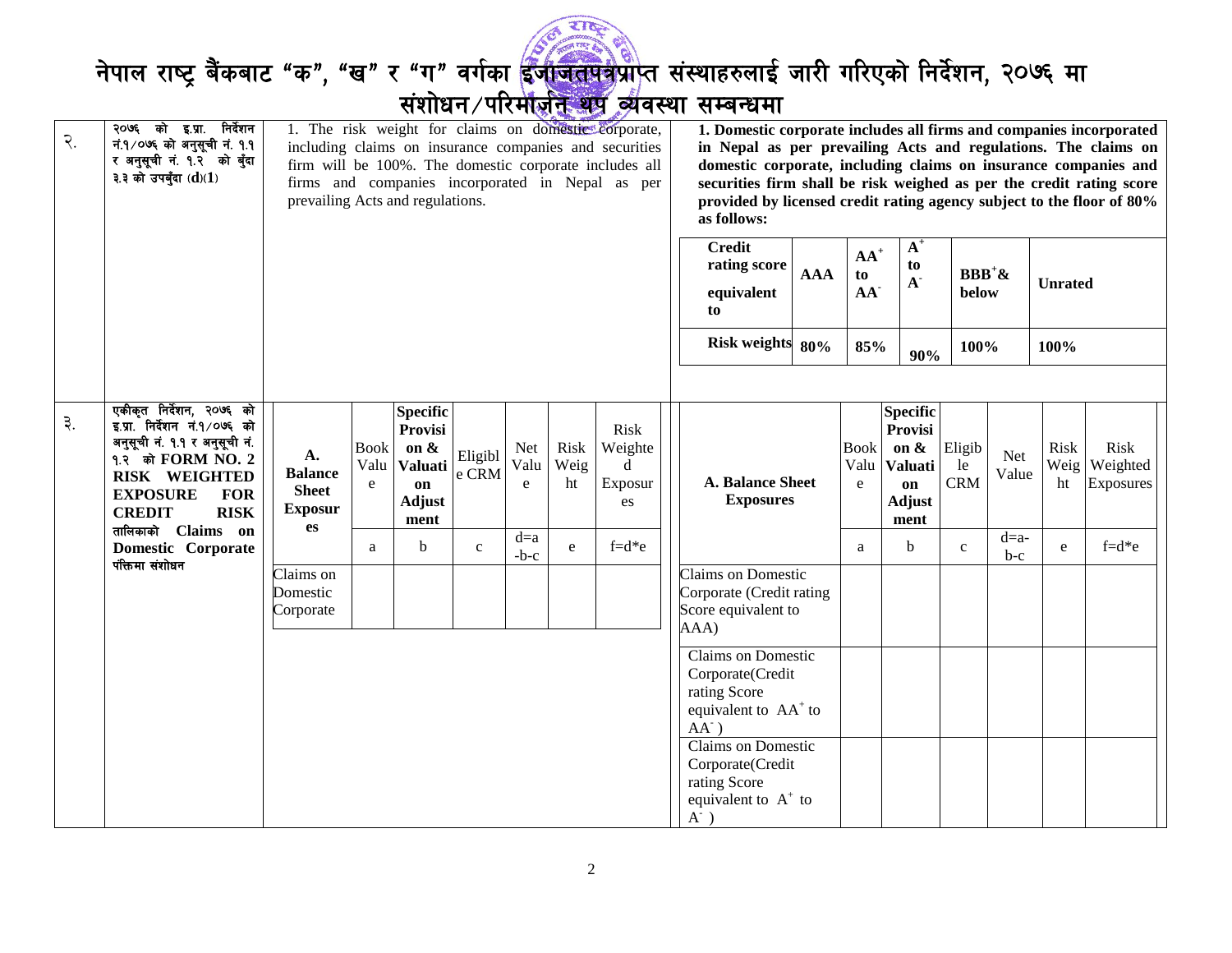

नेपाल राष्ट्र बैंकबाट "क", "ख" र "ग" वर्गका <mark>ईंजीजतमत्र</mark>प्राप्त संस्थाहरुलाई जारी गरिएको निर्देशन, २०७६ मा

संशोधन ⁄ परिमोर्जन थप व्यवस्था सम्बन्धमा

|       |                                                 |                                                                                                           |                     |                |              |          | गीय संस्था  |               | <b>Claims on Domestic</b><br>Corporate(Credit<br>rating Score<br>equivalent to BBB <sup>+</sup> $\&$<br>below)<br><b>Claims on Domestic</b><br>Corporate (Unrated) |             |                       |                        |                  |                       |              |
|-------|-------------------------------------------------|-----------------------------------------------------------------------------------------------------------|---------------------|----------------|--------------|----------|-------------|---------------|--------------------------------------------------------------------------------------------------------------------------------------------------------------------|-------------|-----------------------|------------------------|------------------|-----------------------|--------------|
| X     | एकीकृत निर्देशन नं. १ को                        | <b>Off Balance Sheet Exposure</b>                                                                         |                     |                |              |          |             | <b>Risk</b>   | <b>Off Balance Sheet Exposure</b>                                                                                                                                  |             |                       |                        |                  | Risk weight           |              |
|       | Capital<br>अनुसूची<br>9.9                       |                                                                                                           |                     |                |              |          |             | weight        | Performance-related contingencies                                                                                                                                  |             |                       |                        |                  | 40%                   |              |
|       | <b>Adequacy</b><br>Framework 2015 र             | Performance-related contingencies                                                                         |                     |                |              |          |             | 50%           | Contingent liabilities, which involve an                                                                                                                           |             |                       |                        |                  |                       |              |
|       | अनुसूची १.२<br>Capital                          | Contingent liabilities, which involve an                                                                  |                     |                |              |          |             |               | irrevocable obligation to pay a third party in the                                                                                                                 |             |                       |                        |                  |                       |              |
|       | <b>Adequacy</b><br>Framework<br>2007            | irrevocable obligation to pay a third party in the<br>event that counterparty fails to fulfill or perform |                     |                |              |          |             |               | event that counterparty fails to fulfill or perform                                                                                                                |             |                       |                        |                  |                       |              |
|       | (Updated July 2008)                             | a contractual nonmonetary obligation, such as                                                             |                     |                |              |          |             |               | a contractual nonmonetary obligation, such as<br>delivery of goods by a specified date etc. This                                                                   |             |                       |                        |                  |                       |              |
|       | को बुँदा नं ३ को उपबुँदा ३.३                    | delivery of goods by a specified date etc. This<br>includes issue of performance bonds, bid bonds,        |                     |                |              |          |             |               | includes issue of performance bonds, bid bonds,                                                                                                                    |             |                       |                        |                  |                       |              |
|       | को खण्ड K(Off-Balance<br>Sheet items) मा संशोधन | warranties, indemnities, underwriting                                                                     |                     |                |              |          |             |               | warranties, indemnities, underwriting                                                                                                                              |             |                       |                        |                  |                       |              |
|       |                                                 | commitments and standby letters of credit in                                                              |                     |                |              |          |             |               | commitments and standby letters of credit in<br>relation to a nonmonetary obligation of                                                                            |             |                       |                        |                  |                       |              |
|       |                                                 | relation to a nonmonetary obligation of<br>counterparty under a particular transaction                    |                     |                |              |          |             |               | counterparty under a particular transaction                                                                                                                        |             |                       |                        |                  |                       |              |
|       | एकीकृत निर्देशन नं. १ को                        |                                                                                                           | Gros                |                |              |          |             | Risk          |                                                                                                                                                                    | Gross       |                       |                        |                  |                       | Risk         |
| $x$ . | अनुसूची १.१ Capital                             | <b>B.</b> Off                                                                                             | ${\bf S}$           | Specific       | Eligibl      | Net      | <b>Risk</b> | Weighte       | B. Off                                                                                                                                                             | <b>Book</b> | Specific<br>Provision | Eligible<br><b>CRM</b> | Net<br>Value     | <b>Risk</b><br>Weight | Weighted     |
|       | <b>Adequacy</b><br>Framework 2015 र             | <b>Balance</b>                                                                                            | <b>Book</b><br>Valu | Provisi        | e CRM Value  |          | Weig        | $\mathbf d$   | <b>Balance</b>                                                                                                                                                     | Value       |                       |                        |                  |                       | Exposures    |
|       | अनुसूची १.२ Capital                             | <b>Sheet</b>                                                                                              | ${\bf e}$           | on             |              |          | ht          | Exposur<br>es | Sheet<br>Exposures                                                                                                                                                 | a           | $\mathbf b$           | $\mathbf{c}$           | $d=a-$<br>$b-c$  | e                     | $f = d*e$    |
|       | <b>Adequacy</b>                                 | <b>Exposur</b><br>es                                                                                      | a                   | b              | $\mathbf{c}$ | $d=a-$   | e           | $f = d * e$   | Bid Bond,                                                                                                                                                          |             |                       |                        |                  |                       |              |
|       | <b>Framework 2007</b><br>(Updated July 2008)    | Bid Bond,                                                                                                 |                     |                |              | $b-c$    |             |               | Performance                                                                                                                                                        |             |                       |                        |                  |                       |              |
|       | को FORM NO. 2:                                  | Performanc                                                                                                |                     |                |              |          |             |               | Bond and<br>Counter                                                                                                                                                |             |                       |                        |                  |                       |              |
|       | <b>RISK WEIGHTED</b>                            | e Bond and                                                                                                |                     |                |              |          |             |               | Guarantee                                                                                                                                                          | $\Omega$    | $\Omega$              | $\theta$               | $\boldsymbol{0}$ | 40%                   | $\mathbf{0}$ |
|       | <b>EXPOSURE FOR</b><br>CREDIT RISK को           | Counter<br>Guarantee                                                                                      | $\Omega$            | $\overline{0}$ | $\mathbf{0}$ | $\theta$ | 50%         | $\mathbf{0}$  | Domestic                                                                                                                                                           |             |                       |                        |                  |                       |              |
|       | <b>Bid Bond,</b>                                |                                                                                                           |                     |                |              |          |             |               | Counterparty                                                                                                                                                       |             |                       |                        |                  |                       |              |
|       | <b>Performance Bond</b>                         | Domestic<br>Counterpart                                                                                   |                     |                |              |          |             |               |                                                                                                                                                                    |             |                       |                        |                  |                       |              |
|       | and Counter<br>Guarantee मा संशोधन।             |                                                                                                           |                     |                |              |          |             |               |                                                                                                                                                                    |             |                       |                        |                  |                       |              |
|       |                                                 |                                                                                                           |                     |                |              |          |             |               |                                                                                                                                                                    |             |                       |                        |                  |                       |              |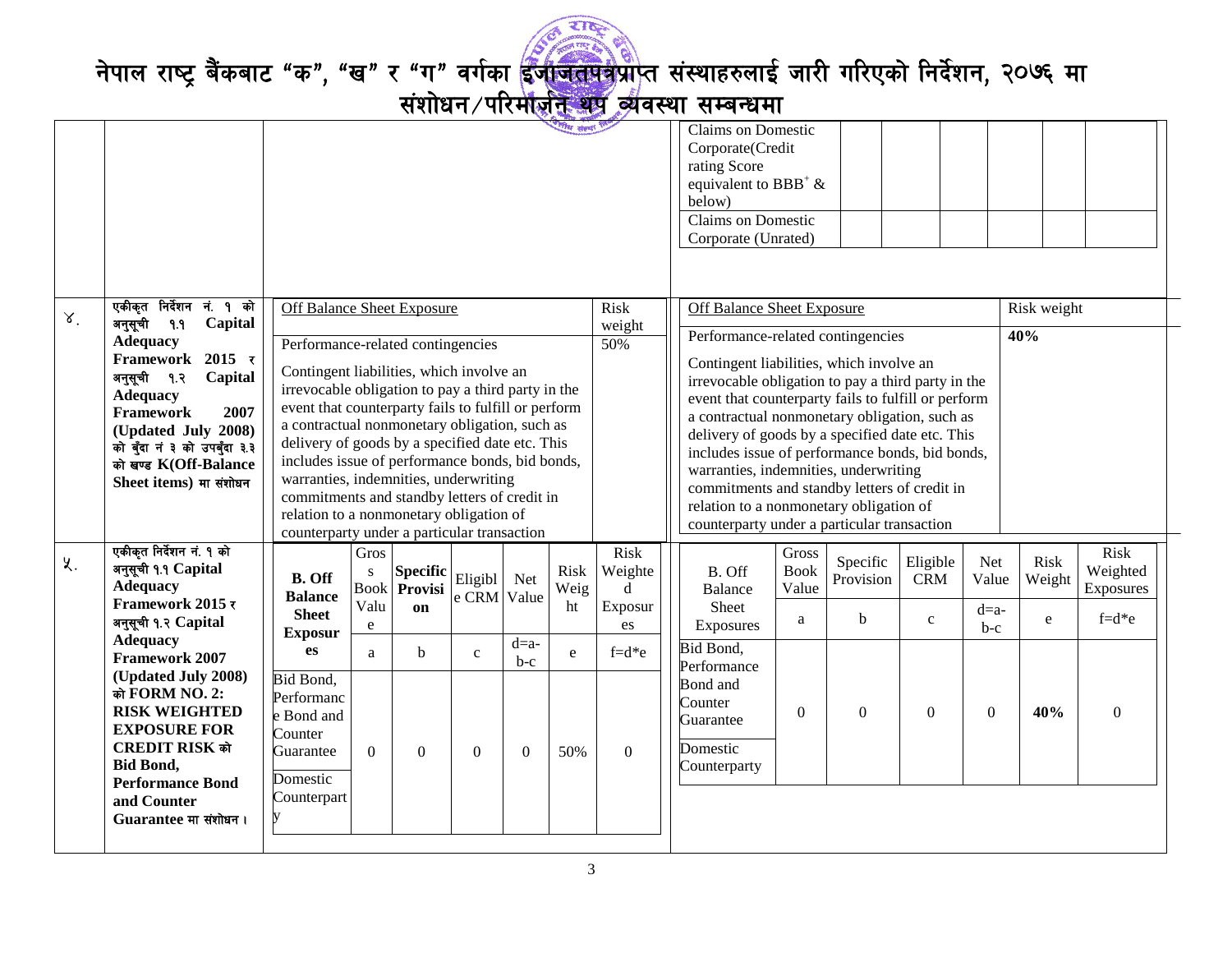

नेपाल राष्ट्र बैंकबाट "क", "ख" र "ग" वर्गका <mark>ईंजीजतमत्र</mark>प्राप्त संस्थाहरुलाई जारी गरिएको निर्देशन, २०७६ मा

संशोधन ⁄ परिमोर्जन थप व्यवस्था सम्बन्धमा

| ६.              | एकीकृत निर्देशन, २०७६ को<br>इ.प्रा. निर्देशन नं.१/०७६ को<br>अनुसूची नं. १.१ र अनुसूची नं.<br>१.२ को बुँदा ६.४ को उपबुँदा<br>(a)(7)  | 7. Where the banks do not adopt sound practices for the<br>management of operational risk, an additional capital<br>charge of 2% to 5% of Gross Income of Immediate<br>previous financial year shall be levied for operational<br>risks.                                                                                                                                                                                                                         | 7. Where the banks do not adopt sound practices for the management of<br>operational risk, an additional capital charge of 2% to 5% of Gross<br>Income of Immediate previous financial year shall be levied for<br>operational risks.<br>However, for FY 2077/78 such capital charge shall be 2% to 3%.                                                                                                                                                                                                                                                                                                                                                                                                                                                                                                |
|-----------------|-------------------------------------------------------------------------------------------------------------------------------------|------------------------------------------------------------------------------------------------------------------------------------------------------------------------------------------------------------------------------------------------------------------------------------------------------------------------------------------------------------------------------------------------------------------------------------------------------------------|--------------------------------------------------------------------------------------------------------------------------------------------------------------------------------------------------------------------------------------------------------------------------------------------------------------------------------------------------------------------------------------------------------------------------------------------------------------------------------------------------------------------------------------------------------------------------------------------------------------------------------------------------------------------------------------------------------------------------------------------------------------------------------------------------------|
| $\mathcal{Q}$   | एकीकृत निर्देशन, २०७६ को<br>इ.प्रा. निर्देशन नं.१/०७६ को<br>अनुसूची नं. १.१ र अनुसूची नं.<br>१.२ को बुँदा ६.४ को उपबुँदा<br>(a)(9)  | 9. During the course of review, where the supervisor is<br>not satisfied with the overall risk management policies and<br>procedures of the bank, the total risk weighted exposures<br>of the bank shall be increased up to 5%.                                                                                                                                                                                                                                  | During the course of review, where the supervisor is not satisfied with<br>9.<br>the overall risk management policies and procedures of the bank, the<br>total risk weighted exposures of the bank shall be increased up to 5%.<br>However, for FY 2077/78 such increment shall be upto 3%.                                                                                                                                                                                                                                                                                                                                                                                                                                                                                                            |
| ζ.              | एकीकृत निर्देशन, २०७६ को<br>इ.प्रा. निर्देशन नं.१/०७६ को<br>अनुसूची नं. १.१ र अनुसूची नं.<br>१.२ को बुँदा ६.४ को उपबुँदा<br>(a)(10) | 10. In case the bank has not achieved the desired level of<br>disclosure requirements, the total risk weighted exposures<br>of the bank shall be increased up to 3%.                                                                                                                                                                                                                                                                                             | 10. In case the bank has not achieved the desired level of disclosure<br>requirements, the total risk weighted exposures of the bank shall be<br>increased up to 3%.<br>However, for FY 2077/78 such increment shall be upto 1%.                                                                                                                                                                                                                                                                                                                                                                                                                                                                                                                                                                       |
| $\mathcal{S}$ . | एकीकृत निर्देशन २०७६<br>इ.प्रा.निर्देशन.नं.<br>को<br>२/०७६ को बुँदा नं.१<br>मा उपबुँदा (ग) थप                                       | (ग) हाल नभएको ।                                                                                                                                                                                                                                                                                                                                                                                                                                                  | (ग) उपबुँदा (क) र (ख) मा जुनसुकै कुरा उल्लेख भएको भएतापनि २०७६ पुस<br>मसान्तमा असल वर्गमा वर्गीकरण भएका र २०७६ पुस मसान्तपश्चात प्रवाह<br>भएका कर्जालाई बैंक तथा वित्तीय संस्थाहरुले २०७७ असार मसान्तमा असल<br>वर्गमा वर्गीकरण गर्न सक्नेछन् ।                                                                                                                                                                                                                                                                                                                                                                                                                                                                                                                                                         |
| 90.             | एकीकृत निर्देशन २०७६<br>इ.प्रा.निर्देशन.नं.<br>को<br>२/०७६ को बँदा नं.७                                                             | ७.ग्रेस अवधि सम्बन्धी व्यवस्था<br>सामान्यतया एक वर्षभन्दा वढी ग्रेस अवधि राखी आवधिक कर्जा<br>प्रदान गर्न पाइने छैन । सो भन्दा बढी ग्रेस अवधि प्रदान गर्नुपर्ने<br>भएमा के कति कारणले र कन कन आधारमा बढी ग्रेस अवधि<br>कायम गर्नुपरेको हो सोको व्यहोरा खुलाई कर्जा स्वीकृतिको<br>समयमानै सो कर्जा स्वीकृत गर्न अख्तियार प्राप्त अधिकारी भन्दा<br>एक तह माथिल्लो अधिकारीबाट स्वीकृत गराउन् पर्नेछ । यस<br>प्रयोजनको लागि सबभन्दा माथिल्लो स्तर सञ्चालक समिति हुनेछ | ७.ग्रेस अवधि सम्बन्धी व्यवस्था<br>सामान्यतया एक वर्षभन्दा वढी ग्रेस अवधि राखी आवधिक कर्जा प्रदान गर्न<br>(5)<br>पाइने छैन । सो भन्दा बढी ग्रेस अवधि प्रदान गर्नुपर्ने भएमा के कति<br>कारणले र कुन कुन आधारमा बढी ग्रेस अवधि कायम गर्नुपरेको हो सोको<br>व्यहोरा खुलाई कर्जा स्वीकृतिको समयमानै सो कर्जा स्वीकृत गर्न अख्तियार<br>प्राप्त अधिकारीभन्दा<br>एक तह माथिल्लो अधिकारीबाट स्वीकृत गराउनु पर्नेछ । यस प्रयोजनको<br>लागि सबभन्दा माथिल्लो स्तर सञ्चालक समिति हुनेछ ।<br>(ख) कोभिड-१९ को कारणले विगतमा कायम गरिएको ग्रेस अवधि भित्र उद्योग<br>वा परियोजनाको निर्माण सम्पन्न⁄संचालन हुन नसकेको अवस्थामा निर्माण<br>सम्पन्न हुन/संचालनमा आउन लाग्ने थप समय यकिन गरी ग्राहकको<br>अनुरोधमा बैंक तथा वित्तीय संस्थाले एक पटकका लागि २०७७ असोज<br>मसान्तसम्ममा देहायबमोजिम ग्रेस अवधि थप गर्न सक्नेछन्। |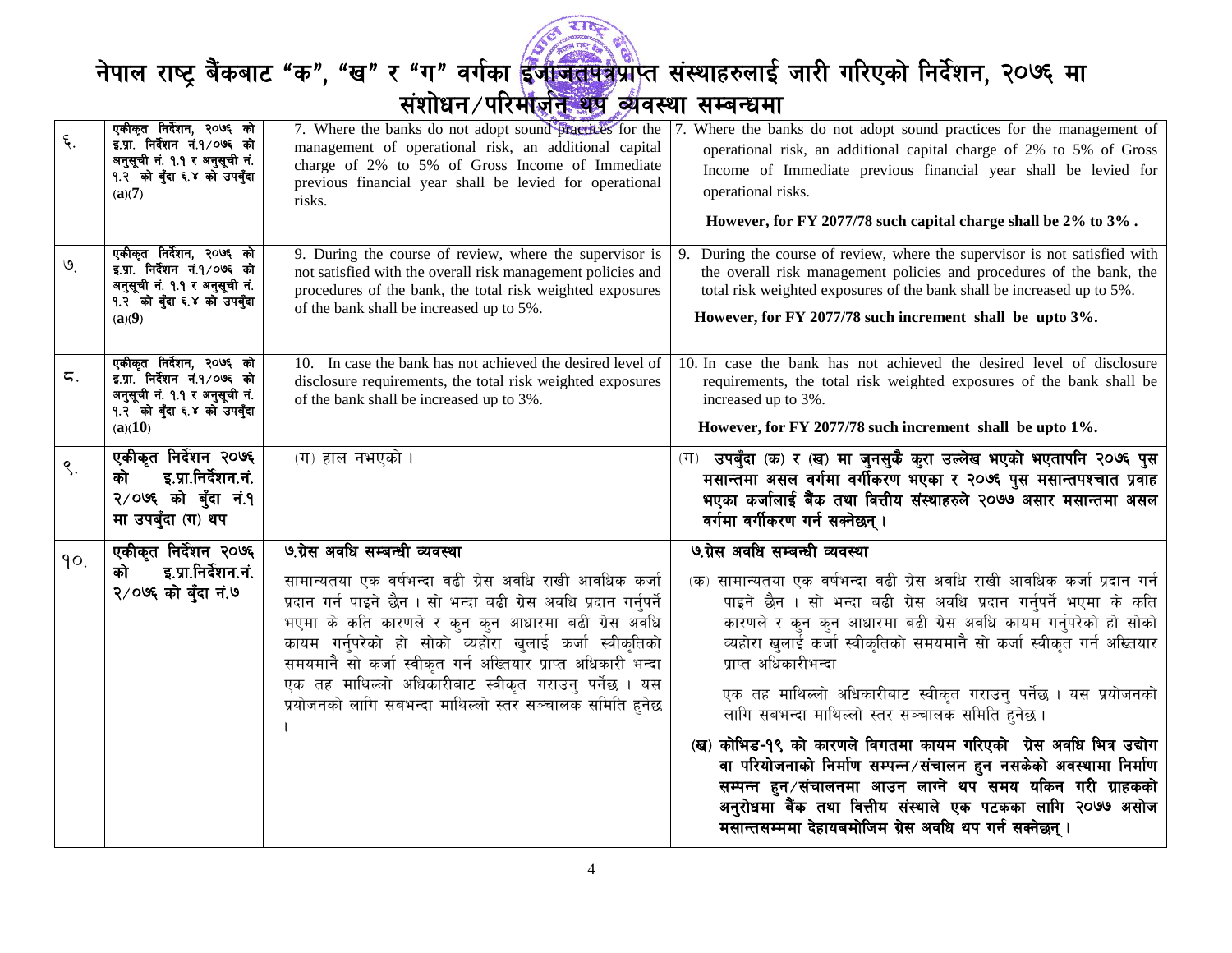

नेपाल राष्ट्र बैंकबाट "क", "ख" र "ग" वर्गका <mark>ईजाजतपत्र</mark>प्राप्त संस्थाहरुलाई जारी गरिएको निर्देशन, २०७६ मा<br>संशोधन परिमाज<del>़ीत अप व्</del>यवस्था सम्बन्धमा

|     |                                              |             | अ. कोभिड-१९ बाट अति प्रभावित क्षेत्रमा प्रवाहित कर्जालाई १ वर्ष, मध्यम<br>प्रभावित क्षेत्रमा प्रवाहित कर्जालाई ९ महिना तथा न्यून प्रभावित क्षेत्रमा |
|-----|----------------------------------------------|-------------|-----------------------------------------------------------------------------------------------------------------------------------------------------|
|     |                                              |             | प्रवाहित कर्जालाई ६ महिनासम्मका लागि ग्रेस अवधि थप गर्न सकिनेछ ।                                                                                    |
|     |                                              |             | तर, सम्बन्धित निकायबाट स्वीकृतिप्राप्त पर्यटकस्तरीय होटलको हकमा                                                                                     |
|     |                                              |             | अधिकतम २ वर्षसम्मका लागि ग्रेस अवधि थप गर्न सकिनेछ ।                                                                                                |
|     |                                              |             | आ. यसरी ग्रेस अवधि थप गर्ने सम्बन्धमा बैंक तथा वित्तीय संस्थाले                                                                                     |
|     |                                              |             | कार्यविधि बनाई संचालक समितिबाट स्वीकृत गराई लागू गर्नु पर्नेछ र                                                                                     |
|     |                                              |             | ग्रेस अवधि थप गरिएका कर्जाहरुको मासिक विवरण यस बैंकमा पेश                                                                                           |
|     |                                              |             | गर्न् पर्नेछ ।                                                                                                                                      |
|     |                                              |             | इ. यसरी थप भएको ग्रेस अवधिको ब्याजलाई पुँजीकरण नगरी ग्रेस अवधि                                                                                      |
|     |                                              |             | भित्र कम्तीमा ३ किस्तामा भुक्तानी हुने गरी असुलीको व्यवस्था गर्नु                                                                                   |
|     |                                              |             | पर्नेछ र तोकिएको तालिकाबमोजिम भुक्तानी गर्ने ऋणीसँग कुनै                                                                                            |
|     |                                              |             | किसिमको पेनाल ब्याज/ शुल्क/हर्जाना/ब्याजको ब्याज (Interest on                                                                                       |
|     |                                              |             | interest) लिन पाइने छैन।                                                                                                                            |
| 99. | एकीकृत निर्देशन २०७६                         | हाल नभएको । | कोभिड-१९ बाट अति प्रभावित क्षेत्रमा प्रदान गरिएको कर्जाको हकमा ऋणीको<br>(3)                                                                         |
|     | इ.प्रा.निर्देशन.नं.<br>को                    |             | परियोजना वा व्यवसायमा परेको प्रभाव तथा वित्तीय अवस्थाको मूल्याडकन                                                                                   |
|     | २/०७६ को बुँदा नं.८                          |             | गरी ऋणीको लिखित कार्ययोजना अनुसार भविष्यमा उद्योग व्यवसाय                                                                                           |
|     | मा उपबुँदा ३ थप गरी<br>कमसंख्या मिलान गर्ने। |             | सञ्चालनमा आई ऋण चुक्ता हुन सक्नेमा बैक तथा वित्तीय संस्था आश्वस्त                                                                                   |
|     |                                              |             | भएमा सम्बन्धित ऋणीको अनुरोधमा एक पटकको लागि ऋणीले बुभ्फाउनुपर्ने                                                                                    |
|     |                                              |             | ब्याजको १० प्रतिशत रकम असूल उपर गरी देहायका शर्तहरुको अधीनमा                                                                                        |
|     |                                              |             | रही कर्जाको पुनरतालिकीकरण र∕वा पुनरसंरचना गर्न सकिने छ।                                                                                             |
|     |                                              |             | (क) यस्तो पुनरतालिकीकरण र∕वा पुनरसंरचना २०७७ पुस मसान्त भित्र गरिसक्नु                                                                              |
|     |                                              |             | पर्नेछ ।                                                                                                                                            |
|     |                                              |             | (ख) यसरी पुनरतालिकीकरण र⁄वा पुनरसंरचना गर्दा २०७६ पुस मसान्तमा सक्रिय                                                                               |
|     |                                              |             | कर्जाहरुको लागि न्यूनतम ५ प्रतिशत कर्जा नोक्सानी व्यवस्था कायम गरी                                                                                  |
|     |                                              |             | असल वर्गमा वर्गीकरण गर्न सकिनेछ                                                                                                                     |
|     |                                              |             | यसरी कर्जा पुनरतालिकीकरण र ∕वा पुनरसंरचना गरिएका स्पष्ट आधारहरु<br>$(\mathbf{\overline{T}})$                                                        |
|     |                                              |             | प्रत्येक कर्जा फाइलमा संलग्न हुनु पर्नेछ ।                                                                                                          |
|     |                                              |             |                                                                                                                                                     |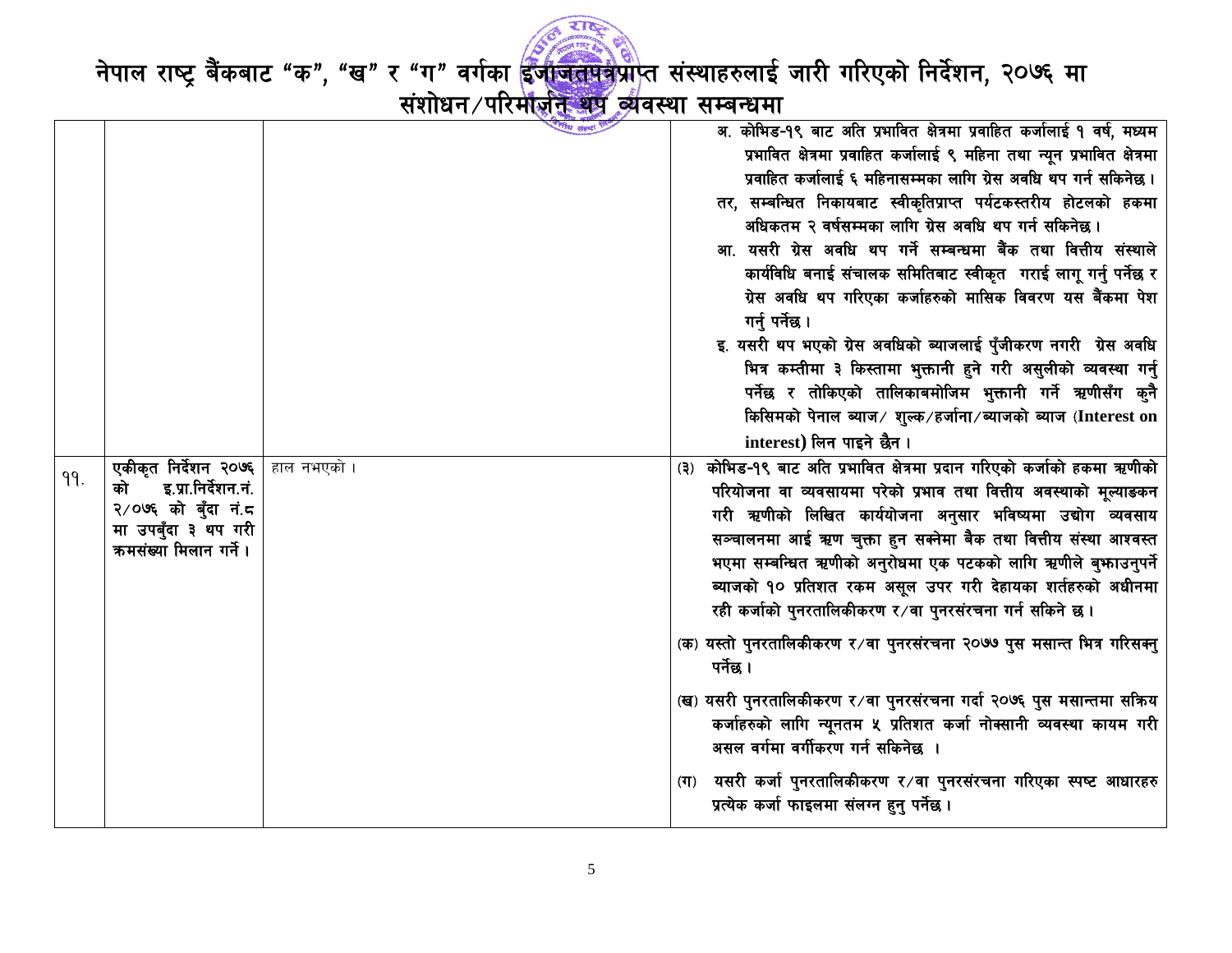

| 9   | एकीकृत निर्देशन २०७६<br>इ.प्रा.निर्देशन.नं.<br>को<br>२/०७६ को बुँदा नं.८<br>मा उपबँदा ४ थप गर्ने। | लीय संस्था<br>हाल नभएको ।                                                                                                                                                                                                                                                                                                                                                       | (घ) स्पष्ट आधार बिना पुनरतालिकीकरण र⁄वा पुनरसंरचना गरिएको पाइएमा<br>इ.प्रा. निर्देशन नं. २/०७६ को बुँदा नं. ९ को उपबुँदा २(क) अनुसार कर्जा<br>नोक्सानी व्यवस्था कायम गर्नु पर्नेछ।<br>(४) उपबँदा (१), (२) र (३) बमोजिम वर्गीकरण गरिएका कर्जाहरुको विवरण छट्टै<br>तयार गर्न् पर्नेछ ।                                                                                                                                                                                                                                                                                                                                                                                                                                                                                                                                                                                                                                                                        |
|-----|---------------------------------------------------------------------------------------------------|---------------------------------------------------------------------------------------------------------------------------------------------------------------------------------------------------------------------------------------------------------------------------------------------------------------------------------------------------------------------------------|-------------------------------------------------------------------------------------------------------------------------------------------------------------------------------------------------------------------------------------------------------------------------------------------------------------------------------------------------------------------------------------------------------------------------------------------------------------------------------------------------------------------------------------------------------------------------------------------------------------------------------------------------------------------------------------------------------------------------------------------------------------------------------------------------------------------------------------------------------------------------------------------------------------------------------------------------------------|
| 9₹. | एकीकृत निर्देशन २०७६<br>को<br>इ.प्रा.निर्देशन.नं.२/०७६<br>को बुँदा नं.९ को<br>उपबुँदा १ मा संशोधन | यस निर्देशन बमोजिम वर्गीकरण गरिएका कर्जा<br>(9)<br>तथा बिल्स खरिदहरुको लागि बक्यौता साँवा रकमको<br>आधारमा देहाय बमोजिम कर्जा नोक्सानी व्यवस्था कायम<br>गर्न् पर्नेछ :-<br>कर्जा वर्गीकरण<br>न्यूनतम कर्जा नोक्सानी व्यवस्था<br>१ प्रतिशत<br>(क)असल<br>(ख)सुक्ष्म निगरानी (Watch List) ५ प्रतिशत<br>२५ प्रतिशत<br>(ग)कमसल<br>५० प्रतिशत<br>(घ)शंकास्पद<br>१०० प्रतिशत<br>(ङ)खराव | (१) यस निर्देशनबमोजिम वर्गीकरण गरिएका कर्जा तथा बिल्स खरिदहरुको<br>लागि बक्यौता साँवा रकमको आधारमा देहायबमोजिम कर्जा नोक्सानी<br>व्यवस्था कायम गर्न् पर्नेछ :-<br>कर्जा वर्गीकरण<br>न्यूनतम कर्जा नोक्सानी व्यवस्था<br>१ प्रतिशत<br>(क)असल<br>(ख)सुक्ष्म निगरानी<br>५ प्रतिशत<br>२५ प्रतिशत<br>(ग)कमसल<br>५० प्रतिशत<br>(घ)शंकास्पद<br>१०० प्रतिशत<br>(ङ)खराव<br>तर,<br>(अ) यस निर्देशनको बुँदा नं.१ को उपबुँदा (ग) बमोजिम असल वर्गमा<br>वर्गीकरण भएका तर, भाखा नाघेको अवधिको आधारमा २०७७ असार<br>मसान्तमा तल्लो वर्गमा वर्गीकरण गर्नु पर्ने कर्जाहरुको लागि कम्तिमा ५<br>प्रतिशत कर्जा नोक्सानी व्यवस्था कायम गर्नु पर्नेछ ।<br>(आ)२०७६ पुस मसान्तमा अन्य वर्गमा वर्गीकरण गरिएका कर्जालाई<br>यस<br>निर्देशनको बुँदा नं.१ को उपबुँदा (क) र (ख) बमोजिम वर्गीकरण गरी<br>सोहीबमोजिम कर्जा नोक्सानी व्यवस्था कायम गर्नुपर्नेछ ।<br>(इ)उपबुँदा (अ) अनुसार ५ प्रतिशत कर्जा नोक्सानी व्यवस्था गरिएका<br>कर्जाको विवरण अलग्गै तयार गरी यस बैंकमा पेश गर्नु पर्नेछ । |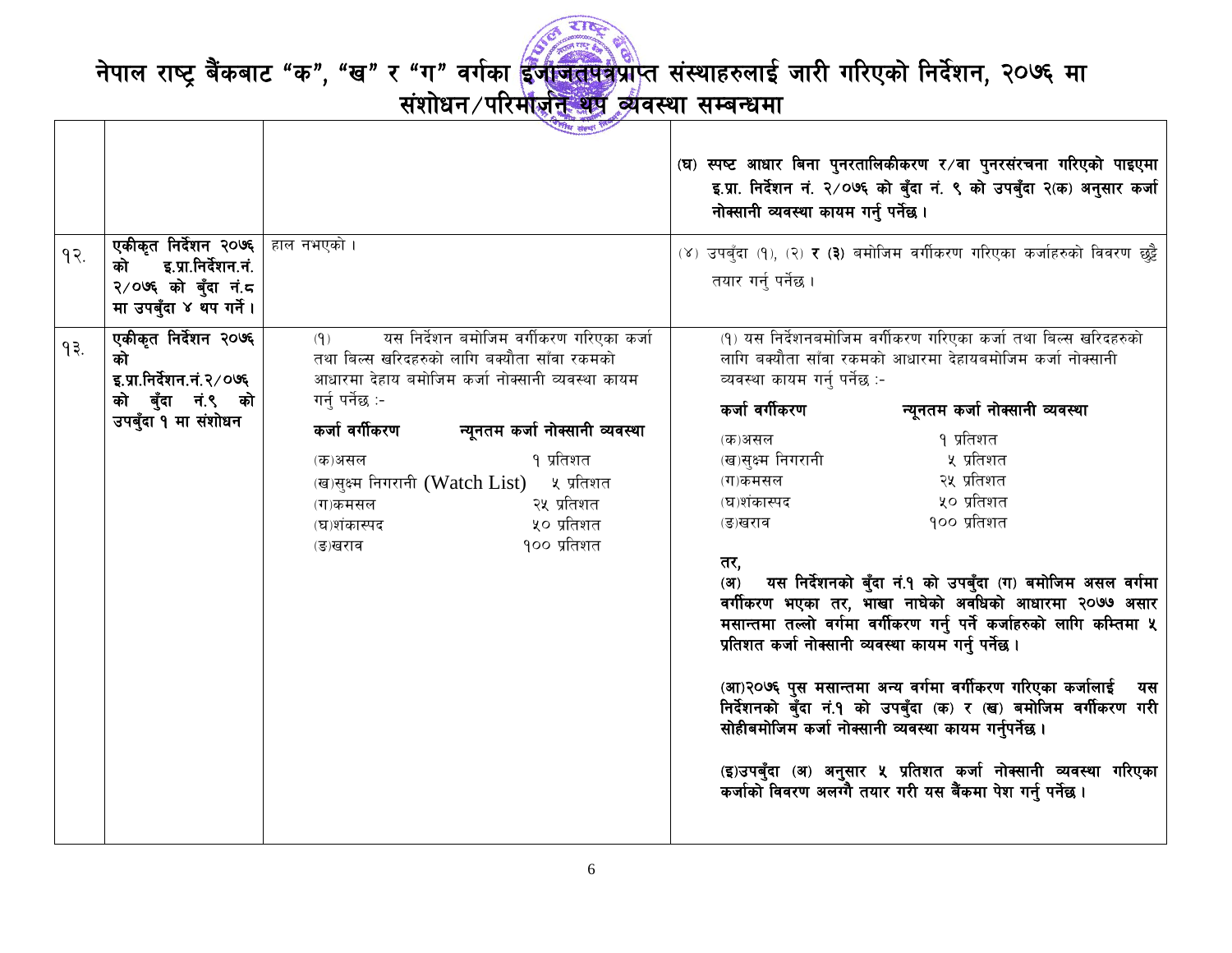

| 98. | एकीकृत निर्देशन २०७६<br>को<br>इ.प्रा.निर्देशन.नं.२/०७६<br>को बुँदा नं.९ को<br>उपबुँदा १ पछि उपबुँदा<br>२ र ३ थप गरी<br>कमसंख्या मिलान                        | हाल नभएको ।                                                                                                                                                                                                                                                                                                                                                                                                                                                                                                                                                              | एक वर्ष भन्दा बढी ग्रेस अवधि भएका उर्जा लगायतका पूर्वाधार निर्माणसँग<br>(2)<br>सम्बन्धित परियोजनाहरुमा प्रवाहित असल कर्जाहरुको ग्रेस अवधिसम्म<br>प्रत्येक वर्ष समानुपातिक रुपमा कर्जा नोक्सानी व्यवस्था गरी अन्तिम वर्ष १<br>प्रतिशत सामान्य कर्जा नोक्सानी व्यवस्था कायम गर्न सकिने छ।<br>उदाहरणको लागि कुनै कर्जाको ग्रेस अवधि ४ वर्ष रहेछ भने त्यस्तो<br>कर्जाको लागि पहिलो वर्ष ०.२५ प्रतिशत, दोस्रो वर्ष ०.५० प्रतिशत , तेश्रो<br>वर्ष ०.७५ प्रतिशत र चौथो वर्षदेखि १  प्रतिशत साधारण कर्जा नोक्सानी<br>व्यवस्था कायम गर्न सकिने छ ।                              |
|-----|--------------------------------------------------------------------------------------------------------------------------------------------------------------|--------------------------------------------------------------------------------------------------------------------------------------------------------------------------------------------------------------------------------------------------------------------------------------------------------------------------------------------------------------------------------------------------------------------------------------------------------------------------------------------------------------------------------------------------------------------------|------------------------------------------------------------------------------------------------------------------------------------------------------------------------------------------------------------------------------------------------------------------------------------------------------------------------------------------------------------------------------------------------------------------------------------------------------------------------------------------------------------------------------------------------------------------------|
|     |                                                                                                                                                              |                                                                                                                                                                                                                                                                                                                                                                                                                                                                                                                                                                          | (३) रेशम, जुट, कपास लगायतका कृषि खेती र व्यवसायिक रुपमा गरिने आँप,<br>सुन्तला, जुनार, मौसम, किवी, ड्रयागन फ्रुट, कागती, लिची, एभोकाडो जस्ता<br>फलफूल खेतीका लागि प्रदान गरिएको कर्जामा पहिलो वर्ष ०.२ प्रतिशत,<br>दोस्रो वर्ष ०.६ प्रतिशत र तेश्रो वर्षदेखि १ प्रतिशत साधारण कर्जा नोक्सानी<br>व्यवस्था कायम गर्न सकिनेछ ।                                                                                                                                                                                                                                             |
| qy. | एकीकृत निर्देशन २०७६  <br>इ.प्रा.निर्देशन.नं.<br>को<br>२/०७६ को बुँदा नं.९<br>को उपबुँदा ५ (ग) पछि<br>उपबुँदा ५(घ) र (ङ) थप<br>गरी कमसंख्या मिलान<br>गर्ने । | हाल नभएको ।                                                                                                                                                                                                                                                                                                                                                                                                                                                                                                                                                              | (घ) जग्गा एकीकरण वा करारमार्फत व्यावसायिक कृषि, उद्योग र अन्य व्यवसाय<br>सञ्चालन गर्न सम्भौता अनुसारको लिज सम्पत्तिको सुरक्षणमा प्रदान गरिएको<br>कर्जा ।<br>(ङ) एक करोडसम्मका परियोजना धितोमा प्रवाह भएका कर्जा ।                                                                                                                                                                                                                                                                                                                                                      |
| ۹६. | एकीकृत निर्देशन २०७६  <br>को<br>इ.प्रा.निर्देशन.नं.२/०७६<br>को बुँदा नं.१६ को<br>उपबुँदा १ मा संशोधन                                                         | Margin Lending प्रकृतिको सेयर सुरक्षण राखी<br>95.<br>प्रवाह हुने कर्जाका सम्बन्धमा<br>यसरी प्रवाह हुने कर्जाको हकमा सुरक्षण बापत राखिने<br>(9)<br>सेयरको मूल्याङ्कन गर्दा नेपाल स्टक एक्सचेन्ज लिमिटेडबाट<br>प्रकाशित पछिल्लो १८० कार्य दिनको अन्तिम मूल्यको औसत मूल्य<br>वा सेयरको प्रचलित बजार मूल्यमध्ये जुन कम हुन्छ, सो रकमको<br>बढीमा ६५ प्रतिशत रकमसम्म मात्र सेयर धितो कर्जा प्रवाह गर्न<br>सकिनेछ । एकपटक प्रवाह गरिसकेको यस्तो कर्जाको सुरक्षणमा<br>रहेको सेयरको पुनरमूल्याङ्गन गरी सोको आधारमा थप कर्जा सीमा<br>कायम गर्न वा थप कर्जा प्रदान गर्न पाइने छैन । | १६. Margin Lending प्रकृतिको सेयर सुरक्षण राखी प्रवाह हुने कर्जाका<br>सम्बन्धमा<br>(१) यसरी प्रवाह हुने कर्जाको हकमा सुरक्षण बापत राखिने सेयरको मूल्याङ्कन गर्दा<br>नेपाल स्टक एक्सचेन्ज लिमिटेडबाट प्रकाशित पछिल्लो १२० कार्य दिनको<br>अन्तिम मूल्यको औसत मूल्य वा सेयरको प्रचलित बजार मूल्यमध्ये जुन कम<br>हुन्छ, सो रकमको बढीमा <b>७०</b> प्रतिशत रकमसम्म मात्र सेयर धितो कर्जा प्रवाह<br>गर्न सकिनेछ । एकपटक प्रवाह गरिसकेको यस्तो कर्जाको सुरक्षणमा रहेको<br>सेयरको पुनरमूल्याङ्कन गरी सोको आधारमा थप कर्जा सीमा कायम गर्न वा थप<br>कर्जा प्रदान गर्न पाइने छैन । |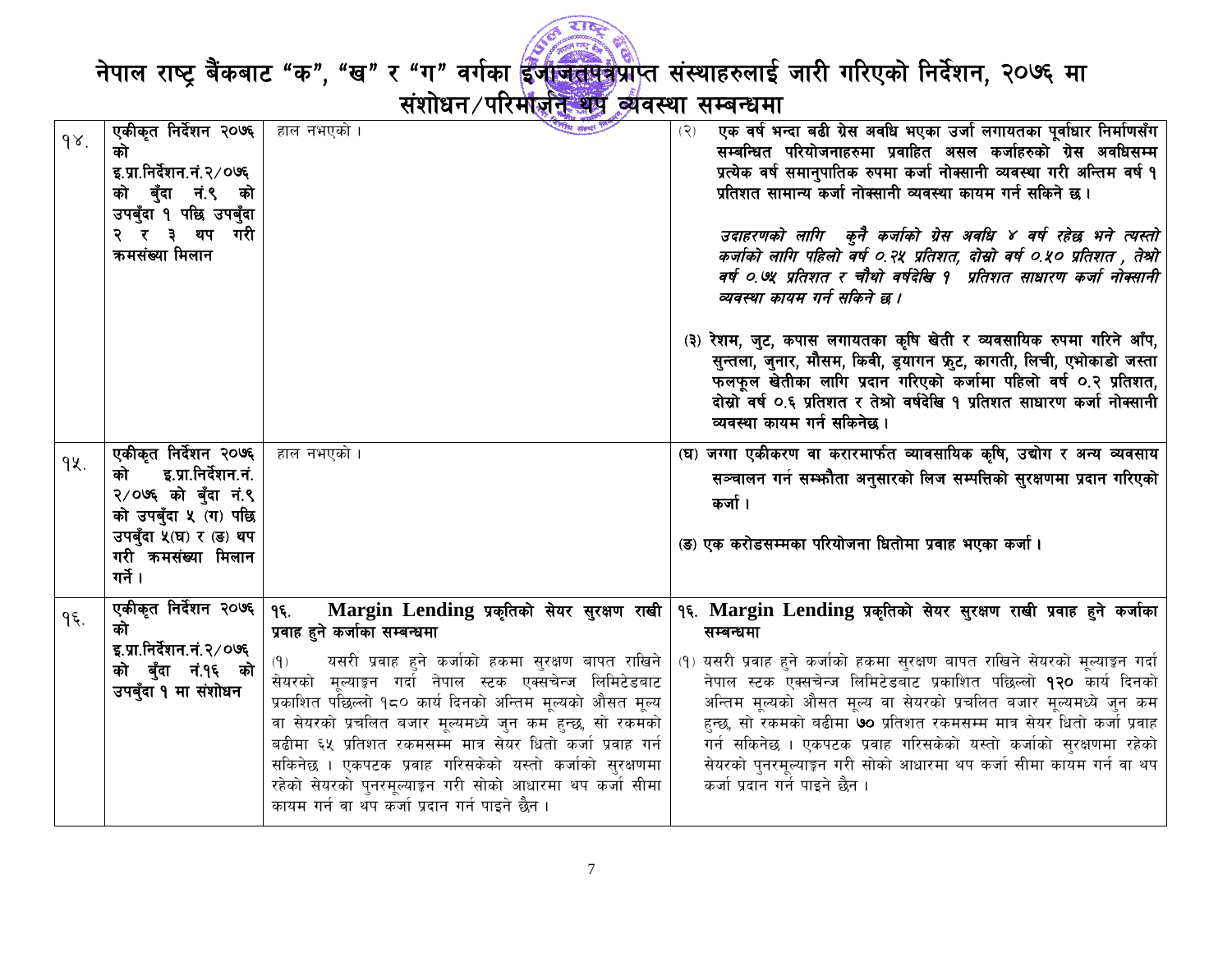

नेपाल राष्ट्र बैंकबाट "क", "ख" र "ग" वर्गका <mark>ईजाजतपत्र</mark>प्राप्त संस्थाहरुलाई जारी गरिएको निर्देशन, २०७६ मा<br>संशोधन परि<del>र्माज़ीत श्रेष्ठ व्यंपरा सम्बन्ध</del>मा

| 99. | एकीकृत निर्देशन २०७६  <br>इ.प्रा.निर्देशन.नं.<br>को                                                                                    | व्यक्तिगत कर्जाको सम्बन्धमा                                                                                                              | २३. अधिविकर्ष (Overdraft) लगायतका प्रयोजन नखुलेका                                                                                                                                                                                                                                                                                                                                                                                                                                                                                                                                                                                                             | २३. प्रयोजन नखुलेका व्यक्तिगत कर्जाको सम्बन्धमा                                                                                                                                                                                                                                                                                                                                                                                                                                                                                                                                                                                                                                                                                                                                                                                                                                                                                                                                                                                                         |
|-----|----------------------------------------------------------------------------------------------------------------------------------------|------------------------------------------------------------------------------------------------------------------------------------------|---------------------------------------------------------------------------------------------------------------------------------------------------------------------------------------------------------------------------------------------------------------------------------------------------------------------------------------------------------------------------------------------------------------------------------------------------------------------------------------------------------------------------------------------------------------------------------------------------------------------------------------------------------------|---------------------------------------------------------------------------------------------------------------------------------------------------------------------------------------------------------------------------------------------------------------------------------------------------------------------------------------------------------------------------------------------------------------------------------------------------------------------------------------------------------------------------------------------------------------------------------------------------------------------------------------------------------------------------------------------------------------------------------------------------------------------------------------------------------------------------------------------------------------------------------------------------------------------------------------------------------------------------------------------------------------------------------------------------------|
|     | २/०७६ को बुँदा नं.२३<br>मा संशोधन                                                                                                      | यस व्यवस्थाले बाधा पुऱ्याएको मानिने छैन ।                                                                                                | बैंक तथा वित्तीय संस्थाहरुले अधिविकर्ष ( $\bf{O}verdraff$ )<br>लगायतका प्रयोजन नखुलेका व्यक्तिगत कर्जाहरु प्रवाह गर्दा प्रति<br>ग्राहक रु. ५० लाखसम्म मात्र प्रवाह गर्न सक्ने छन् । बैंक तथा<br>वित्तीय संस्थाहरुले प्रयोजन नखुलेका व्यक्तिगत कर्जाको त्रयमासिक<br>विवरण ने.रा.बैंक निर्देशन फा.नं. २.४ बमोजिमको ढाँचामा तयार<br>गरी त्रयमास समाप्त भएको १५ दिनभित्र यस बैंकको सम्बन्धित<br>सुपरिवेक्षण विभागमा पेश गर्नुपर्नेछ । तर, इजाजतपत्रप्राप्त संस्थाको<br>आफ्नै मुद्दती निक्षेप रसिद र सुन चाँदीको धितोमा कर्जा प्रदान गर्न,<br>शत प्रतिशत नगद मार्जिनमा जमानत जारी गर्न तथा नेपाल<br>सरकार तथा नेपाल राष्ट्र बैंक ऋणपत्रको धितोमा कर्जा प्रदान गर्न | (अ) बैंक तथा वित्तीय संस्थाहरुले निश्चित प्रयोजन नखुलेका अधिविकर्ष कर्जा<br>(Overdraft), धितो कर्जा (Mortgage Loan), सम्पत्ति कर्जा (Property<br>Loan), व्यक्तिगत आवधिक कर्जा (Personal Term Loan), सेयरको<br>धितोमा प्रदान गरिएको कर्जा लगायत जुनसुकै शीर्षकका व्यक्तिगत कर्जाहरु<br>प्रति ग्राहक रु. ५० लाखसम्म मात्र प्रवाह गर्न सक्नेछन् ।<br>तर, इजाजतपत्रप्राप्त संस्थाले आफ्नै मुद्दती निक्षेप रसिद, सुन चाँदी एवं नेपाल<br>सरकार वा नेपाल राष्ट्र बैंकको ऋणपत्रको धितोमा कर्जा प्रदान गर्न, र शत<br>प्रतिशत नगद मार्जिनमा जमानत जारी गर्न यस व्यवस्थाले बाधा पुऱ्याएको<br>मानिने छैन ।<br>(आ) बैंक तथा वित्तीय संस्थाले २०७७ असार मसान्तसम्म यस्तो कर्जा  उपबुँदा (<br>अ) मा तोकिएको सीमाभन्दा बढी प्रवाह गरेको भएमा २०७९ असार<br>मसान्तभित्र कमिक रुपमा तोकिएको सीमाभित्र ल्याइसक्न् पर्नेछ ।<br>(इ) बैंक तथा वित्तीय संस्थाहरुले निश्चित प्रयोजन नखुलेका व्यक्तिगत कर्जाको<br>विवरण ने.रा.बैंक निर्देशन फा.नं. २.४ बमोजिमको ढाँचामा तयार गरी<br>त्रयमास समाप्त भएको १५ दिनभित्र यस बैंकको सम्बन्धित सुपरिवेक्षण<br>विभागमा पेश गर्नु पर्नेछ । |
| 95. | एकीकृत निर्देशन २०७६<br>इ.प्रा.निर्देशन.नं.<br>को<br>२/०७६ को बुँदा नं.३०<br>को उपबुँदा (ख) मा<br>संशोधन तथा उपबुँदा (<br>ग) थप गर्ने। | देहायबमोजिम न्यूनतम कर्जा प्रवाह गर्न् पर्नेछ :<br>बैंक तथा वित्तीय संस्थाको<br>वर्ग<br>"क" वर्गका वाणिज्य बैंक<br>"ख" वर्गका विकास बैंक | (ख) यस कार्यविधिमा उल्लिखित सहुलियतपूर्ण कर्जाहरु मध्ये कृषि<br>तथा पशुपन्छी कर्जा बाहेक अन्य कर्जा शीर्षकमा ग्रामीण<br>इलाकालाई प्राथमिकतामा राखी २०७७ असार मसान्तसम्ममा<br>२०७७ असारमसान्त सम्म प्रवाह<br>गर्नु पर्ने कर्जाको न्यूनतम संख्या<br>५००<br>२००                                                                                                                                                                                                                                                                                                                                                                                                  | (ख) यस कार्यविधिमा उल्लिखित सहुलियतपूर्ण कर्जाहरु मध्ये कृषि तथा पशुपन्छी<br>कर्जा बाहेक अन्य कर्जा शीर्षकमा ग्रामीण इलाकालाई प्राथमिकतामा राखी<br>२०७८ असार मसान्तसम्ममा वाणिज्य बैंकले ५०० वा न्यूनतम प्रति शाखा<br>१० तथा राष्ट्रियस्तरका विकास बैकले ३०० वा न्यूनतम प्रति शाखा ५ मध्ये<br>जुन बढी हुन्छ सोहीबमोजिम सहुलियतपूर्ण कर्जा प्रदान गर्नु पर्नेछ ।<br>राष्ट्रियस्तरबाहेकका विकास बैक तथा वित्त कम्पनीले क्रमशः न्यूनतम २००<br>र १०० वटा सहुलियतपूर्ण कर्जा प्रदान गर्नु पर्नेछ ।<br>(ग) बैंक तथा वित्तीय संस्थाले सहुलियतपूर्ण कर्जा प्राप्त गरेका ऋणीको विवरण<br>आफुनो वेबसाइटमार्फत त्रैमासिक रुपमा सार्वजनिक गर्नु पर्नेछ ।                                                                                                                                                                                                                                                                                                                                                                                                             |
|     |                                                                                                                                        | "ग" वर्गका वित्तीय संस्था                                                                                                                | 900                                                                                                                                                                                                                                                                                                                                                                                                                                                                                                                                                                                                                                                           |                                                                                                                                                                                                                                                                                                                                                                                                                                                                                                                                                                                                                                                                                                                                                                                                                                                                                                                                                                                                                                                         |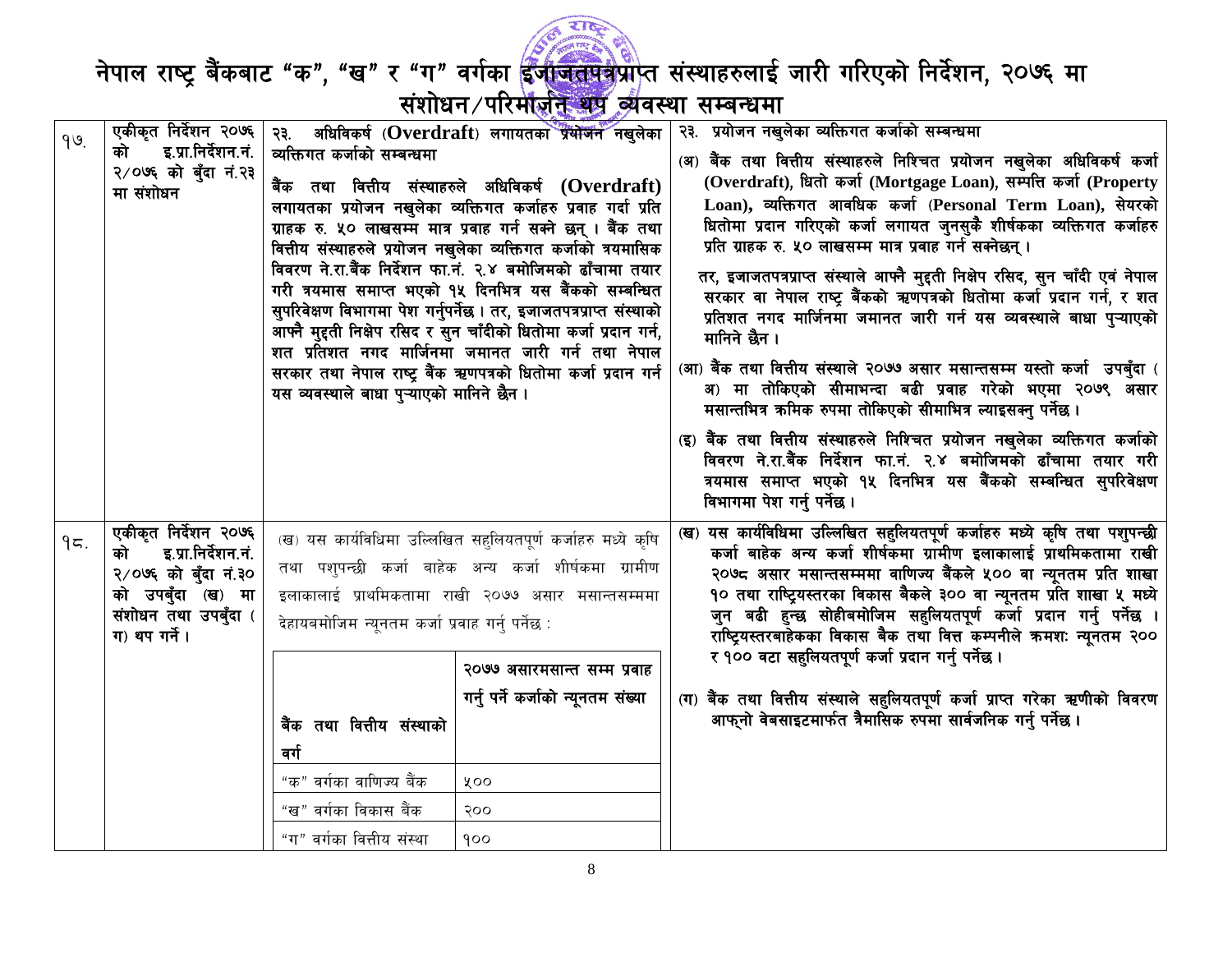

नेपाल राष्ट्र बैंकबाट "क", "ख" र "ग" वर्गका <mark>ईजाजतपत्र</mark>प्राप्त संस्थाहरुलाई जारी गरिएको निर्देशन, २०७६ मा<br>संशोधन परिमाज<del>़ीत अप व्</del>यवस्था सम्बन्धमा

| $9$ . | एकीकृत निर्देशन २०७६<br>इ.प्रा.निर्देशन.नं.<br>को<br>२/०७६ को बुँदा नं.३४<br>पछि उप बुँदा नं.५ थप           | लीय संस्था<br>हाल नभएको । | कोभिड-१९ वाट अति प्रभावित उद्योग व्यवसायलाई सुचारु गर्न सहजीकरण<br>K.<br>गर्ने प्रयोजनको लागि ऋणीको आवश्यकता र उद्योग/ व्यवसायको<br>सम्भाव्यताको विश्लेषण गरी २०७६ चैत मसान्तमा कायम चालु पुँजी                                                                                                      |
|-------|-------------------------------------------------------------------------------------------------------------|---------------------------|------------------------------------------------------------------------------------------------------------------------------------------------------------------------------------------------------------------------------------------------------------------------------------------------------|
|       | गरी कमसंख्या मिलान<br>गर्ने ।                                                                               |                           | कर्जाको सीमामा एक पटकको लागि बढीमा २० प्रतिशतसम्म थप चालु पुँजी<br>कर्जा प्रवाह गर्न सकिनेछ।                                                                                                                                                                                                         |
|       |                                                                                                             |                           | (क) यस्तो थप कर्जा प्रदान गर्दा Debt Equity Ratio र एकल ग्राहक<br>कर्जा सीमा कायम गर्न २०७८ असार मसान्तसम्म अनिवार्य हुने छैन ।                                                                                                                                                                      |
|       |                                                                                                             |                           | (ख) यस्तो थप कर्जा उत्पादनलाई निरन्तरता दिने, कच्चा पदार्थ खरीद गर्ने,<br>कर्मचारी/कामदारको पारिश्रमिक भुक्तानी गर्ने जस्ता कार्यको लागि मात्र<br>प्रवाह गर्न सकिनेछ । यस्तो कर्जाबाट बैंक तथा वित्तीय संस्थाले बक्यौता<br>साँवा तथा ब्याज असूल गर्न पाउने छैनन् ।                                   |
|       |                                                                                                             |                           | (ग) यस्तो कर्जा ऋणीले अन्य प्रयोजनको लागि प्रयोग गर्न पाउने छैनन् ।                                                                                                                                                                                                                                  |
|       |                                                                                                             |                           | (घ) यस्तो कर्जाको भुक्तानी अवधि बढीमा एक वर्षको हुनेछ ।                                                                                                                                                                                                                                              |
|       |                                                                                                             |                           | तर, कोभिड-१९ बाट अति प्रभावित उद्योग व्यवसायको पुनरुत्थानको<br>आवश्यकता, धितोको पर्याप्तता, कर्जा जोखिम व्यवस्थापन तथा ऋणीको<br>Business Proposal आदिको विश्लेषण गरी २० प्रतिशतभन्दा बढी थप<br>कर्जा प्रवाह गर्न सकिने अवस्था भएमा सो कर्जा प्रदान गर्न यस<br>व्यवस्थाले बाधा पुऱ्याएको मानिने छैन । |
| 30.   | निर्देशन २०७६<br>इ.प्रा.निर्देशन.नं.                                                                        | <b>को</b> हाल नभएको ।     | (६) २०७७ असार महिनासम्म भुक्तानी अवधि भएका डिमाण्ड लोन, क्यास केडिट                                                                                                                                                                                                                                  |
|       | २/०७६ को बुँदा नं ३४                                                                                        |                           | लगायतका अल्पकालीन प्रकृतिका चालु पूँजी कर्जाहरुलाई ऋणीको वित्तीय<br>अवस्था विश्लेषण गरी २०७७ पौष मसान्तसम्म भुक्तानी गर्न सकिने गरी                                                                                                                                                                  |
|       | को उप बुँदा ६ थप गरी<br>कम संख्या मिलान गर्ने                                                               |                           | समय थप (Time Extension) गर्न सकिनेछ।                                                                                                                                                                                                                                                                 |
| २१.   | एकीकृत निर्देशन २०७६   हाल नभएको ।<br>को<br>इ.प्रा.निर्देशन.नं.२/०७६<br>मा बुँदा नं ३६ मा<br>उपबुँदा ३ थप । |                           | (३) विद्युत् आयोजना निर्माण गरी विद्युत् निर्यात गर्न शुरु गरेका परियोजनामा<br>प्रवाहित कर्जालाई निर्यात शुरु गरेको ५ वर्षसम्म र जलाशययुक्त जलविद्युत<br>आयोजनामा प्रवाहित कर्जालाई कर्जा अवधिभर आधारदरमा १ प्रतिशत<br>विन्दुसम्म मात्र थप गरी कर्जा प्रदान गर्नु पर्नेछ ।                           |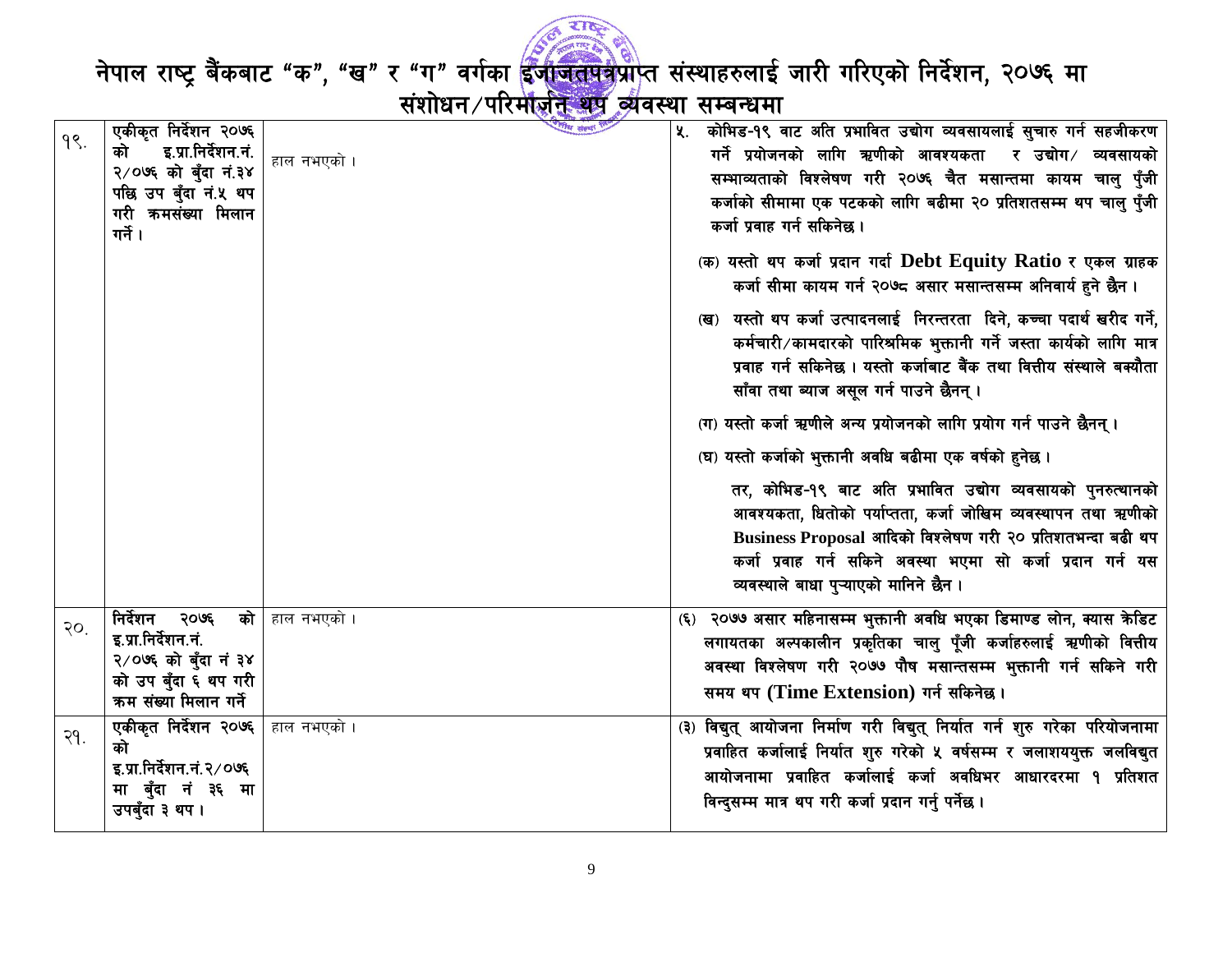

|     |                                             | स्मीय संस्था<br>एकीकृत निर्देशन २०७६   ३९. ब्याज पुँजीकरण गर्ने सम्बन्धमा | ३९. ब्याज पुँजीकरण गर्ने सम्बन्धमा                                            |
|-----|---------------------------------------------|---------------------------------------------------------------------------|-------------------------------------------------------------------------------|
| २२. | इ.प्रा.निर्देशन.नं.  <br>को                 | परियोजना कर्जाको ग्रेस (Moratorium) अवधिमा पाकेको                         | परियोजना कर्जाको ग्रेस (Moratorium) अवधिमा पाकेको ब्याजलाई                    |
|     | २/०७६ को बुँदा नं.३९                        | ब्याजलाई पुँजीकरण गर्न पाइने छैन । तर, देहाय बमोजिमका                     | पुँजीकरण गर्न पाइने छैन । तर, देहायबमोजिमका राष्ट्रिय प्राथमिकता प्राप्त      |
|     |                                             | राष्ट्रिय प्राथमिकता प्राप्त क्षेत्रमा लगानी गरिएका कर्जाको हकमा          | क्षेत्रमा लगानी गरिएका कर्जाको हकमा यस बैंकको पूर्व स्वीकृति लिई पुँजीकरण     |
|     |                                             | यस बैंकको पूर्व स्वीकृति लिई पुँजीकरण गर्न बाधा पुगेको मानिने             | गर्न बाधा पुगेको मानिने छैन ।                                                 |
|     |                                             | छैन ।                                                                     | (क) जलविद्युत उत्पादन, प्रशारण तथा वितरण लगायतका उर्जामूलक उद्योग,            |
|     |                                             | (क) जलविद्युत उत्पादन, प्रशारण तथा वितरण लगायतका                          | स्वदेशी कच्चा पदार्थ प्रयोग हुने क्लिङ्कर तथा सिमेन्ट उत्पादन सम्बन्धी<br>(ख) |
|     |                                             | उर्जामूलक उद्योग,                                                         | उद्योग,                                                                       |
|     |                                             | (ख) स्वदेशी कच्चा पदार्थ प्रयोग हुने क्लिङ्कर तथा सिमेन्ट उत्पादन         | (ग) औषधि उद्योग,                                                              |
|     |                                             | सम्बन्धी उद्योग,<br>(ग) औषधी उद्योग,                                      | (घ) केब्लकार उद्योग,                                                          |
|     |                                             | (घ) केबुलकार उद्योग,                                                      | चिनी उत्पादन सम्बन्धी उद्योग,<br>दूग्ध जन्य वस्तु उत्पादन उद्योग,<br>(च)      |
|     |                                             | चिनी उत्पादन सम्बन्धी उद्योग,                                             | नेपाल सरकारको सम्बन्धित निकायवाट मनसाय पत्र प्राप्त गरेका मेडिकल<br>(छ)       |
|     |                                             | (च) दृग्ध जन्य वस्तु उत्पादन उद्योग,                                      | कलेजहरु र                                                                     |
|     |                                             | नेपाल सरकारको सम्बन्धित निकायवाट मनसाय पत्र प्राप्त                       | (ज) परिवर्त्य विदेशी मुद्रा आर्जन गर्ने पर्यटक स्तरीय होटलहरु                 |
|     |                                             | गरेका मेडिकल कलेजहरु र                                                    |                                                                               |
|     |                                             | (ज) परिवर्त्य विदेशी मुद्रा आर्जन गर्ने पर्यटक स्तरीय होटलहरु             | तर,                                                                           |
|     |                                             |                                                                           | (अ) निर्माणाधीन आयोजनामा प्रवाहित कर्जाको ग्रेस अवधिमा पाकेको ब्याज           |
|     |                                             |                                                                           | पुँजीकरण गर्न यस बैंकबाट पूर्व स्वीकृति पाइसकेका कर्जाको हकमा २०७७ पुस        |
|     |                                             |                                                                           | मसान्तसम्म पुँजीकरण गर्न यस बैंकको स्वीकृति आवश्यक पर्ने छैन ।                |
|     |                                             |                                                                           | (आ) जलविद्युत् आयोजना सम्पन्न भई उत्पादन प्रारम्भ गरेतापनि प्रसारण लाईन       |
|     |                                             |                                                                           | निर्माण नभएको कारण पूर्ण क्षमतामा सञ्चालन हुन नसकेका आयोजनाको                 |
|     |                                             |                                                                           | हकमा प्रसारण लाइन निर्माण भई सञ्चालनमा नआउँदासम्मको लागि ब्याज                |
|     |                                             |                                                                           | रकमलाई खुद बिक्री आम्दानीले नधानेको हदसम्म आंशिक रुपमा पुँजीकरण               |
|     |                                             |                                                                           | गर्न यस बैंकको स्वीकृति लिनु आवश्यक पर्ने छैन ।                               |
| २३. | इ.प्रा.निर्देशन नं. २ को   नयाँ व्यवस्था थप |                                                                           | ४१. भुक्तानी अवधि थप गर्ने सम्बन्धमा                                          |
|     | बुँदा नं. ४१ र ४२ थप                        |                                                                           | (१) कोभिड-१९ बाट न्यून प्रभावित, मध्यम प्रभावित तथा अति प्रभावित क्षेत्रमा    |
|     | गरी कम संख्या मिलान                         |                                                                           | प्रवाहित कर्जाको साँवा तथा ब्याज रकमलाई कुनै किसिमको थप  पेनाल                |
|     | गर्ने                                       |                                                                           | ब्याज ⁄शुल्क ∕ हर्जाना ⁄ ब्याजको  ब्याज  (Interest  on  interest)  नलिई       |
|     |                                             |                                                                           | देहाय अनुसार समय थप (Time Extension) गर्न सकिनेछ:                             |
|     |                                             |                                                                           |                                                                               |
|     |                                             |                                                                           |                                                                               |
|     |                                             |                                                                           |                                                                               |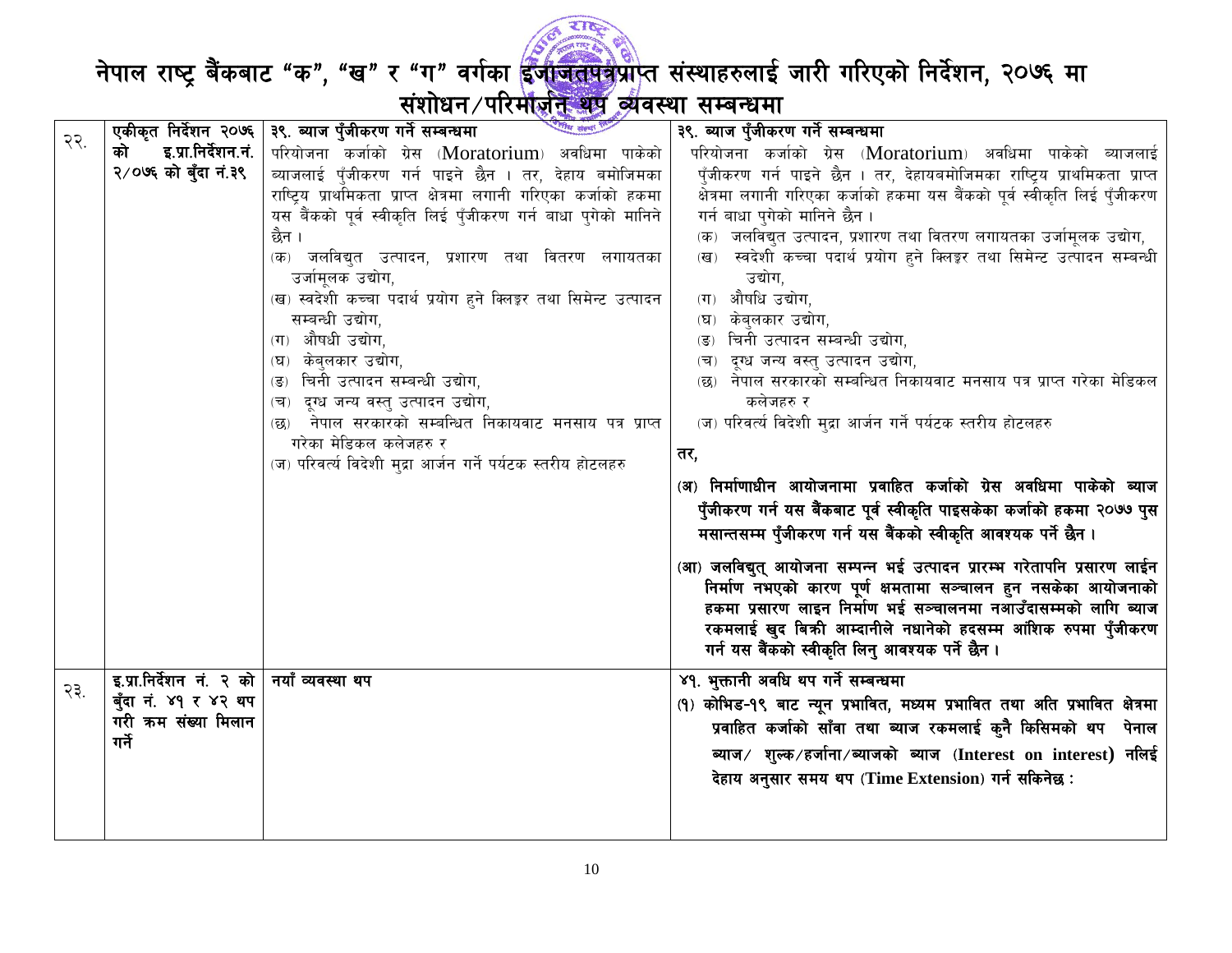

|  | <u>अ. न्यून प्र</u> भावित                                             |
|--|-----------------------------------------------------------------------|
|  | कोभिड-१९ बाट न्यून प्रभावित क्षेत्रमा प्रवाह भएका सक्रिय कर्जाको २०७७ |
|  | असार मसान्तसम्म भुक्तानी हुनुपर्ने साँवाको किस्ता र ब्याज रकमलाई २०७७ |
|  | पुस मसान्तसम्ममा भुक्तानी गर्न।                                       |
|  |                                                                       |
|  | आ. मध्यम प्रभावित                                                     |
|  | कोभिड-१९ बाट मध्यम प्रभावित क्षेत्रमा प्रवाह भएका सक्रिय कर्जाको २०७७ |
|  | असार मसान्तसम्म भुक्तानी हुनुपर्ने साँवाको किस्ता र ब्याज रकमलाई २०७७ |
|  | चैत मसान्तसम्ममा भुक्तानी गर्न ।                                      |
|  |                                                                       |
|  | इ. अति प्रभावित                                                       |
|  | कोभिड-१९ वाट अति प्रभावित क्षेत्रमा प्रवाह भएका सक्रिय कर्जाको २०७७   |
|  | असार मसान्तसम्म भुक्तानी हुनुपर्ने साँवाको किस्ता र ब्याज रकमलाई २०७८ |
|  | असार मसान्तसम्ममा भुक्तानी गर्न ।                                     |
|  |                                                                       |
|  | तर, कोभिड-१९ को कारण पुनर्स्थापित हुन समय लाग्ने पर्यटन क्षेत्र       |
|  | लगायतका अति प्रभावित उद्योग व्यवसायमा प्रवाह भएका सक्रिय कर्जाको      |
|  | २०७७ असार मसान्तसम्म भुक्तानी हुनुपर्ने साँवाको किस्ता र ब्याज रकमको  |
|  | भुक्तानीका लागि २ वर्षसम्मको समय प्रदान गर्न यस व्यवस्थाले वाधा       |
|  | पुऱ्याएको मानिने छैन ।                                                |
|  |                                                                       |
|  | उपबुँदा नं.१ को खण्ड (अ), (आ) र (इ) बमोजिम भुक्तानी अवधि थप गरिएका    |
|  | कर्जाको २०७७ असार मसान्तसम्मको भुक्तानी हुन बाँकी साँवा र ब्याज       |
|  | रकमलाई भुक्तानी अवधि थप भएको समयावधिभित्र समानुपातिकरुपमा             |
|  | कम्तिमा क्रमशः २ किस्ता, ३ किस्ता र ४ किस्तामा असुल गर्ने व्यवस्था    |
|  | मिलाउनु पर्नेछ । तोकिएको भुक्तानी तालिकाबमोजिम भुक्तानी गर्ने ऋणीबाट  |
|  | कुनै पनि किसिमको पेनाल ब्याज⁄शुल्क⁄हर्जाना⁄ब्याजको ब्याज (Interest    |
|  |                                                                       |
|  | on interest) लिन पाइने छैन।                                           |
|  |                                                                       |
|  |                                                                       |
|  |                                                                       |
|  |                                                                       |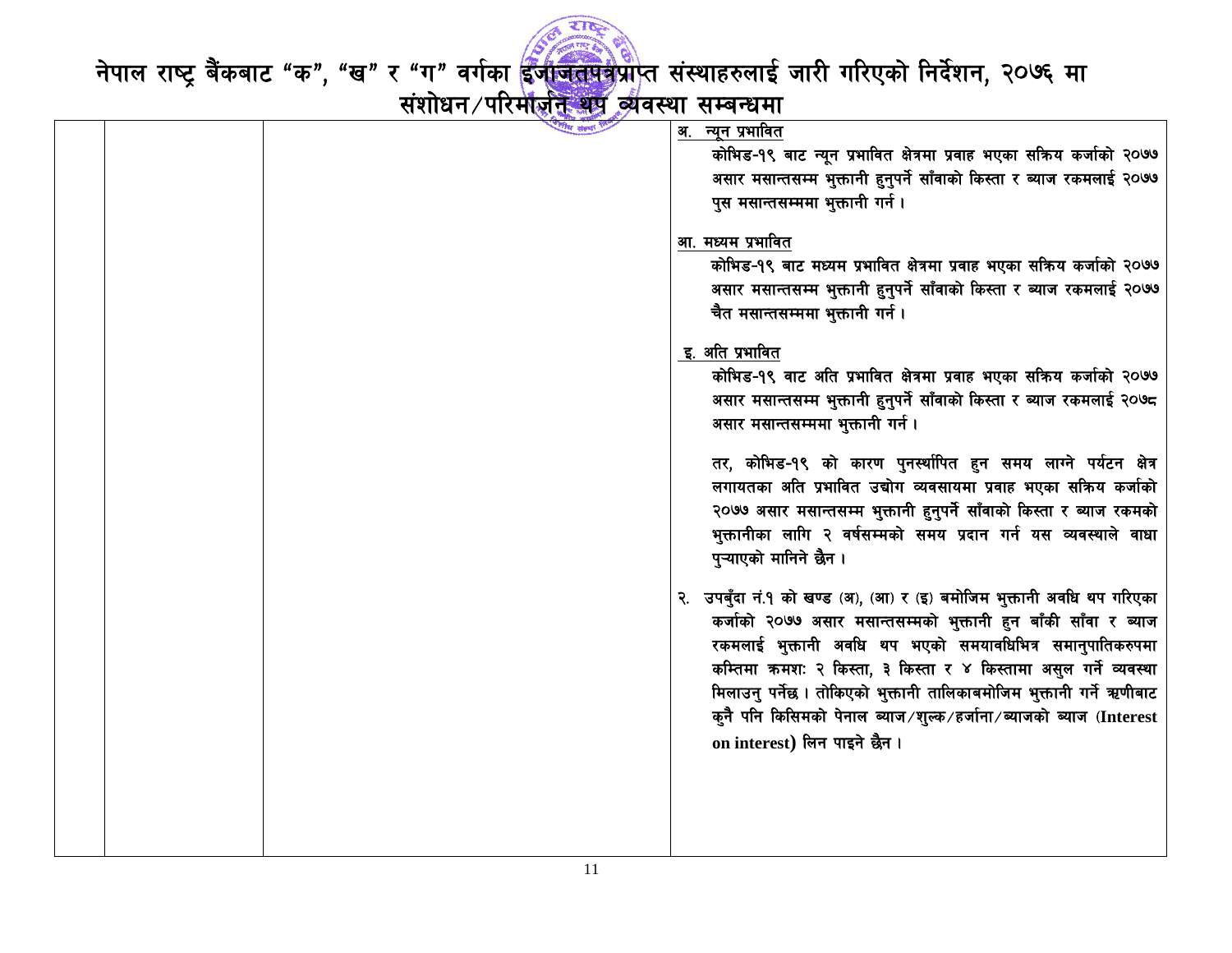

|  | विश्वव्यापी रुपमा फैलिएको कोभिड-१९ को महामारीबाट अर्थतन्त्रका<br>४२.             |
|--|----------------------------------------------------------------------------------|
|  | विभिन्न क्षेत्रमा परेको प्रभाव र त्यसबाट वित्तीय क्षेत्रमा पर्नसक्ने असर तथा     |
|  | उद्योग व्यवसायको पुनरुत्थानमा लाग्नसक्ने समय आदिको अध्ययनका                      |
|  | आधारमा प्रभावित क्षेत्रहरुलाई निम्नबमोजिम वर्गीकरण गरिएको छ :                    |
|  |                                                                                  |
|  | (अ) अति प्रभावित क्षेत्र                                                         |
|  | पर्यटन<br>9.                                                                     |
|  | (क) ट्रेकिङ्ग, ट्राभल एजेन्सी, पर्वतारोहण, ऱ्याफ्टिङ्ग, क्याम्पिङ्ग, टुर अपरेटर, |
|  | हिलिङ्ग सेन्टर, क्यासिनो, मसाज स्पा आदि,                                         |
|  | (ख) होटल, पर्यटक आवास, मोटेल, ग्रामीण पर्यटन, होम स्टे, रिसोर्ट, तथा             |
|  | रेष्टुराँ, पर्यावरणीय पर्यटन, वन्यजन्तु आरक्ष,                                   |
|  | (ग) साहसिक पर्यटन : स्किइङ्ग, ग्लाइडिङ्ग, वाटर ऱ्याफ्टिङ्ग, हट एयर               |
|  | व्यालुनिङ्ग, क्यानोइड, प्यारासेलिङ्ग, घोडचढी, हात्तीचढी, बन्जी जम्पिङ्ग,         |
|  | हिमाल आरोहरण र अवलोकन लगायत,                                                     |
|  | (घ) गल्फ कोर्स, पोलो, पोनी ट्रेकिङ्ग, पदयात्रा, माउन्टेन फ्लाइट सञ्चालन,         |
|  | केवलकार                                                                          |
|  | हवाई तथा पर्यटकीय यातायात;<br>२.                                                 |
|  | ३.<br>मनोरञ्जन, मनोरञ्जन पार्क, रिकिएसन सम्बन्धी व्यवसाय, पार्टी                 |
|  | प्यालेस:                                                                         |
|  | $8^{1}$<br>चलचित्र उत्पादन, वितरण, सिनेमा हल ;                                   |
|  | रोजगारी गुमेका वा layoff मा परेका श्रमिक, कामदार वा कर्मचारी (<br>$\lambda$ .    |
|  | स्वदेशमा वा विदेशमा) ;                                                           |
|  | ६.<br>मूलभुत रुपमा सडेर गलेर जाने वस्तु (Perishable goods) जस्तैः                |
|  | तरकारी, फलफूल, पुष्प, माछ्य मासु, दाना, दुध तथा दुधजन्य उत्पादन,                 |
|  | अण्डा आदि उत्पादन तथा बिक्री वितरण;                                              |
|  | $\mathcal{Q}_{\cdot}$<br>कुखुरापालन व्यवसाय ;                                    |
|  | पशुपन्छी, मौरी तथा मत्स्यपालन व्यवसाय;<br>ζ.                                     |
|  | $\mathcal{S}_{\cdot}$<br>तयारी पोशाक, हस्तकला तथा सीपमुलक व्यवसाय;               |
|  | 90.                                                                              |
|  | वैदेशिक रोजगार सेवा प्रदायक, शैक्षिक परामर्श सेवा प्रदायक ;                      |
|  |                                                                                  |
|  |                                                                                  |
|  |                                                                                  |
|  |                                                                                  |
|  |                                                                                  |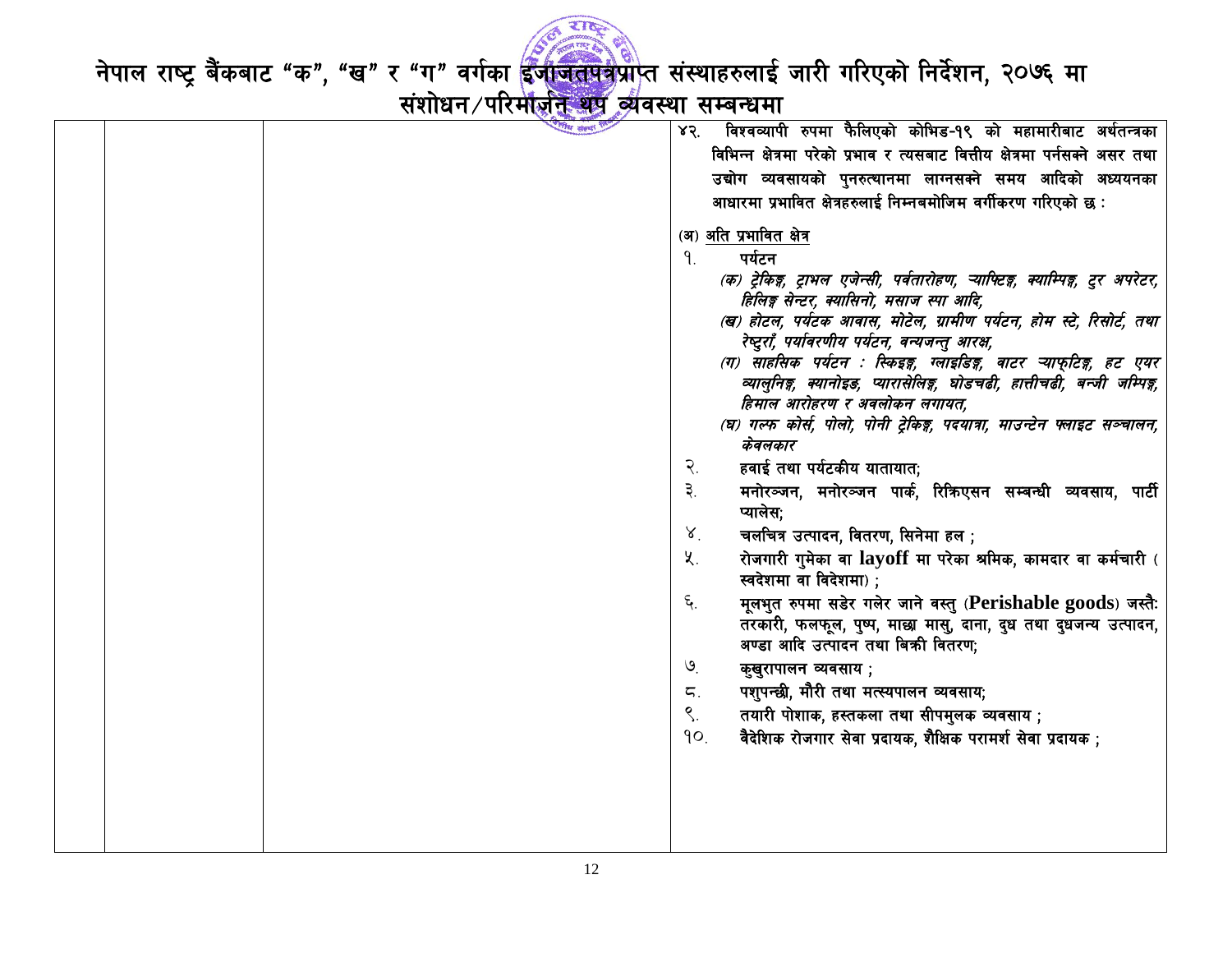

|  | गिय संस्था |                             |                                                                                          |
|--|------------|-----------------------------|------------------------------------------------------------------------------------------|
|  |            |                             | (आ) मध्यम प्रभावित क्षेत्र                                                               |
|  |            | 9.                          | खप्ने सामान जस्तै प्लास्टिक, फलाम∕स्टील, टायर, छाला, धातुका                              |
|  |            |                             | उत्पादन, घरायसी उपकरण आदि उत्पादन तथा बिकी वितरण सँग                                     |
|  |            |                             | सम्बन्धित उद्योग व्यवसाय ;                                                               |
|  |            | $\widetilde{\mathcal{R}}$ . | नीजि तथा आवासीय विद्यालय, उच्च शिक्षालय तथा माध्यमिक                                     |
|  |            |                             | विद्यालय, कलेज तथा विश्व विद्यालय, प्राविधिक शिक्षालय, प्रि-स्कूल,                       |
|  |            |                             | चाइल्ड केयर ;                                                                            |
|  |            | ३.                          | यात्रुवाहक स्थल यातायात ;                                                                |
|  |            | 8 <sup>7</sup>              | ब्युटी पार्लर, सैलुन, कस्मेटिक सर्जरी लगायतका सामाजिक तथा<br>व्यक्तिगत सेवाका कियाकलाप ; |
|  |            | ५.                          | कानूनी, लेखा, इन्जिनियरिंग लगायतका परामर्श सेवा वा व्यवसाय ;                             |
|  |            | ६.                          | अस्पताल, क्लिनिक, नर्सिंगहोम, डायग्नोस्टिक सेन्टर ;                                      |
|  |            | $\mathcal{Q}$               | हेल्थ सेन्टर वा फिट्नेस सेन्टर;                                                          |
|  |            | ζ.                          | भण्डारण गर्न सकिने बस्तु (खाद्यान्न बाहेक) उत्पादन, प्रशोधन तथा<br>बिक्री वितरण ;        |
|  |            | $\mathcal{S}_{\cdot}$       | वन तथा खनिजजन्य उद्योग ;                                                                 |
|  |            | 90.                         | निर्माण व्यवसाय;                                                                         |
|  |            | 99.                         | औषधि उत्पादन ;                                                                           |
|  |            | 9                           | छपाइ, प्रकाशन तथा संचार गृह;                                                             |
|  |            | 93.                         | निर्माणाधीन जलविद्युत तथा नवीकरणीय उर्जा ;                                               |
|  |            | 98.                         | पत्थर, माटो तथा सिसाका उत्पादन सम्बन्धी व्यवसाय ;                                        |
|  |            |                             | <u>(इ) न्यून प्रभावित क्षेत्र</u>                                                        |
|  |            | 9.                          | उत्पादनमा रही राष्ट्रिय प्रसारणमा जोडिएका जलविद्युत आयोजना ;                             |
|  |            | २.                          | अनलाईन (इकमर्स) मा संलग्न व्यवसाय ;                                                      |
|  |            | ३.                          | खाद्यान्न उत्पादन, प्रशोधन, भण्डारण तथा बिक्री वितरण, पेय पदार्थ                         |
|  |            |                             | प्रशोधन तथा बिकी वितरण गर्ने उद्योग व्यवसाय ;                                            |
|  |            | X                           | दैनिक उपभोग्य अत्यावश्यक वस्तुको बिक्री वितरण ;                                          |
|  |            | ५.                          | आयात जन्य व्यापार;                                                                       |
|  |            | ٤.                          | पेट्रोल पम्प, ग्यास तथा पानी सम्बन्धित व्यवसाय ;                                         |
|  |            | $\mathcal{O}$               | औषधि बिक्री वितरण ;                                                                      |
|  |            | ζ.                          | विज्ञापन सेवा ;                                                                          |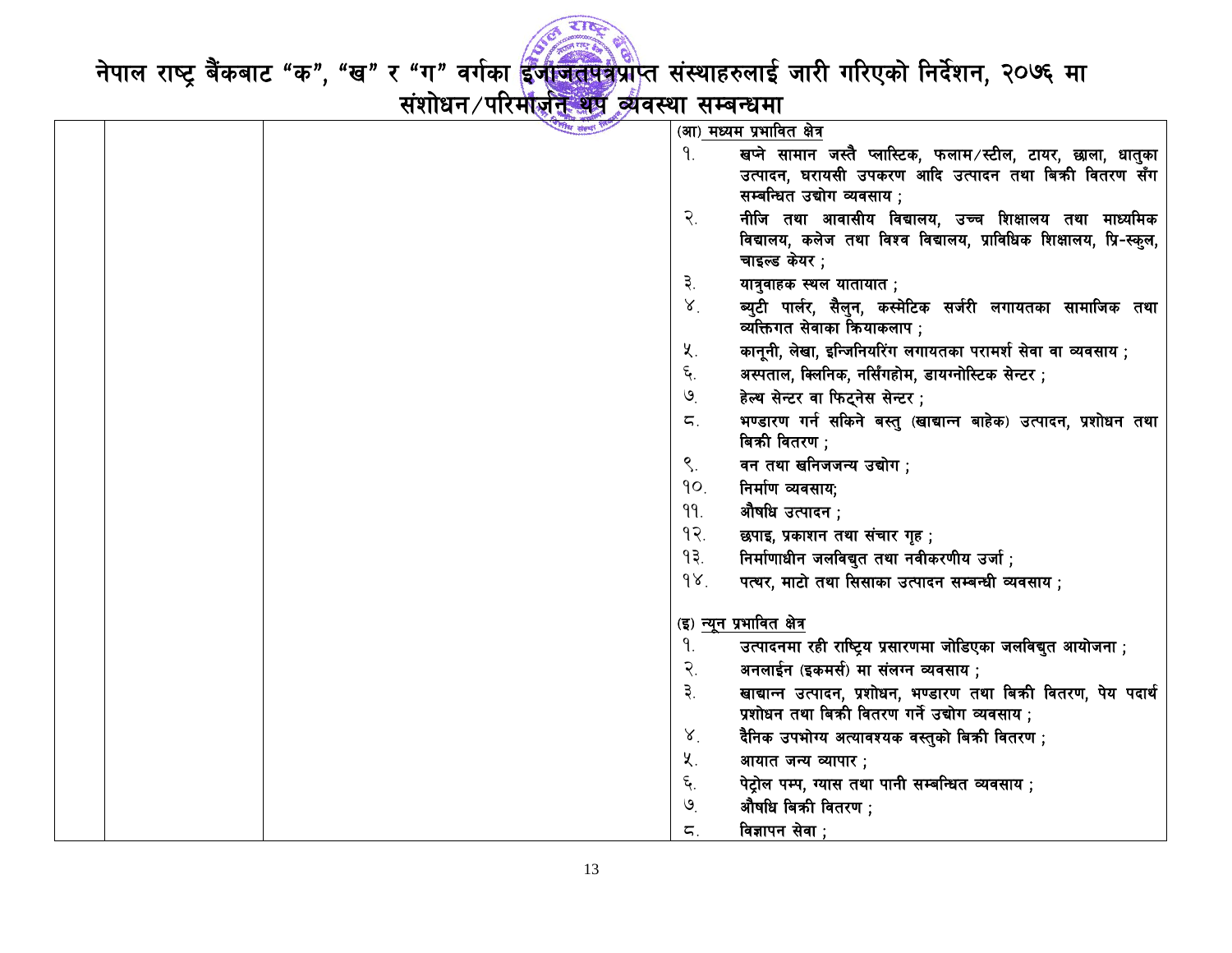

|              |                                                                               | यि संस्था                                                                                                                                                                                                                                                                                                                                                                                                                                                                 | $\mathcal{S}$ .<br>इन्टरनेट, दुरसंचार सेवा प्रदायक कम्पनी ;<br>मदिरा तथा सूर्तिजन्य उद्योग व्यापार, व्यवसाय ;<br>90.<br>99.<br>ट्रक, ढुवानी व्यवसाय<br>१२.<br>सुन, चाँदीका गहना तथा बहुमुल्य पत्थर सम्बन्धी व्यवसाय।<br>(ई) उपबुँदा (अ), (आ) र (इ) मा उल्लेख नभएका क्षेत्रका उद्योग, व्यवसायको<br>हकमा इजाजतपत्रप्राप्त संस्थाले वित्तीय अवस्था तथा नगद प्रवाहको विस्तुत<br>विश्लेषण गरी उद्योग, व्यवसायलाई कोभिड-१९ को कारण परेको असर, पुनः<br>सञ्चालनमा आई पूर्ववत् अवस्थामा फर्कन लाग्ने समय तथा सोको लागि<br>चाल्नु पर्ने कदम समेतको अध्ययन गरी स्पष्ट आधार सहित तीन मध्ये कुनै<br>एक वर्गमा वर्गीकरण गर्न सक्नेछन् । |
|--------------|-------------------------------------------------------------------------------|---------------------------------------------------------------------------------------------------------------------------------------------------------------------------------------------------------------------------------------------------------------------------------------------------------------------------------------------------------------------------------------------------------------------------------------------------------------------------|---------------------------------------------------------------------------------------------------------------------------------------------------------------------------------------------------------------------------------------------------------------------------------------------------------------------------------------------------------------------------------------------------------------------------------------------------------------------------------------------------------------------------------------------------------------------------------------------------------------------------|
|              | एकीकृत निर्देशन २०७६                                                          | (४) घरजग्गा तथा रियल स्टेट कर्जा सम्बन्धी व्यवस्था :                                                                                                                                                                                                                                                                                                                                                                                                                      | (४) घरजग्गा तथा रियल स्टेट कर्जा सम्बन्धी व्यवस्था :                                                                                                                                                                                                                                                                                                                                                                                                                                                                                                                                                                      |
| $58^{\circ}$ | को<br>इ.प्रा.निर्देशन.नं.३/०७६<br>को बुँदा नं १० (४) (क)<br>मा संशोधन         | (क) काठमाडौं उपत्यकाभित्रको रियलस्टेट कर्जा र सोको धितो<br>सुरक्षणको Fair Market Value बीचको अनुपात (Loan to<br>Value Ratio) बढीमा ४० प्रतिशत र अन्य स्थानको हकमा<br>बढीमा ५० प्रतिशतसम्म मात्र कायम गर्नु पर्नेछ । आवासीय घर<br>कर्जा (Residential Home Loan) को हकमा त्यस्तो<br>Loan to Value Ratio काठमाडौं उपत्यकाभित्रको धितो<br>सुरक्षणको हकमा बढीमा ५० प्रतिशत र अन्य स्थानको धितो<br>सुरक्षणको हकमा बढीमा ६० प्रतिशतसम्म मात्र कायम गर्नु पर्नेछ ।                | काठमाडौँ उपत्यकाभित्रको रियलस्टेट कर्जा र सोको धितो सुरक्षणको Fair<br>Market Value बीचको अनुपात (Loan to Value Ratio) बढीमा<br>४० प्रतिशत र अन्य स्थानको हकमा बढीमा ५० प्रतिशतसम्म मात्र कायम गर्नु<br>पर्नेछ ।<br>तर,<br>नीजि आवासीय घर कर्जा (Personal Residential Home Loan) र<br>नियमानुसार दर्ता भई सञ्चालनमा रहेका  नेपाल सरकारबाट स्वीकृति प्राप्त घर<br>निर्माण व्यवसाय कम्पनीहरुलाई आवासीय घर निर्माणको लागि प्रदान गरिने<br>कर्जाको हकमा यस्तो अनुपात ( $\bf{Loan}$ to $\bf{Value~Ratio}$ ) बढीमा ६०<br>प्रतिशतसम्म कायम गर्न सकिनेछ ।                                                                          |
| २५.          | इ.प्रा.निर्देशन.नं.<br>$V/O$ ७६ को बुँदा नं.३(<br>ख) को खण्ड (अ) मा<br>संशोधन | (अ) इजाजतपत्रप्राप्त संस्थाको लेखानीति बमोजिम लेखाङ्कन<br>गरिएको कर्जाको ब्याज आम्दानी मध्ये यस बैंकको निर्देशन<br>बमोजिम प्रोदभावी आधार (Accrual Basis) मा लेखाइन<br>गरिने ब्याज आम्दानी (जस्तै: यस बैंकको पूर्व स्वीकृति लिई<br>राष्ट्रिय प्राथमिकताप्राप्त क्षेत्रमा लगानी गरिएको कर्जामा<br>पुँजीकरण गरिएको ब्याज रकम तथा आर्थिक वर्ष समाप्त<br>भएको १५ दिनभित्र प्राप्त भएको ब्याज रकम) बाहेकका अन्य<br>प्राप्त हुन बाँकी ब्याज आम्दानी बराबरको रकममा <b>प्रचलित</b> | (अ) इजाजतपत्रप्राप्त संस्थाको लेखानीतिबमोजिम लेखाङ्कन गरिएको कर्जाको ब्याज<br>आम्दानी मध्ये यस बैंकको निर्देशनबमोजिम प्रोदभावी आधार (Accrual<br>Basis) मा लेखाङून गरिने ब्याज आम्दानी (जस्तै: यस बैंकको पूर्व स्वीकृति<br>लिई राष्ट्रिय प्राथमिकता प्राप्त क्षेत्रमा लगानी गरिएको कर्जामा पँजीकरण<br>गरिएको ब्याज रकम तथा आर्थिक वर्ष समाप्त भएको १५ दिनभित्र प्राप्त<br>भएको ब्याज रकम) बाहेकका अन्य प्राप्त हुन बाँकी ब्याज आम्दानी बराबरको<br>रकम प्रचलित नियमानुसारको आयकर तथा कर्मचारी बोनस कट्टा गरी                                                                                                                |
|              |                                                                               |                                                                                                                                                                                                                                                                                                                                                                                                                                                                           |                                                                                                                                                                                                                                                                                                                                                                                                                                                                                                                                                                                                                           |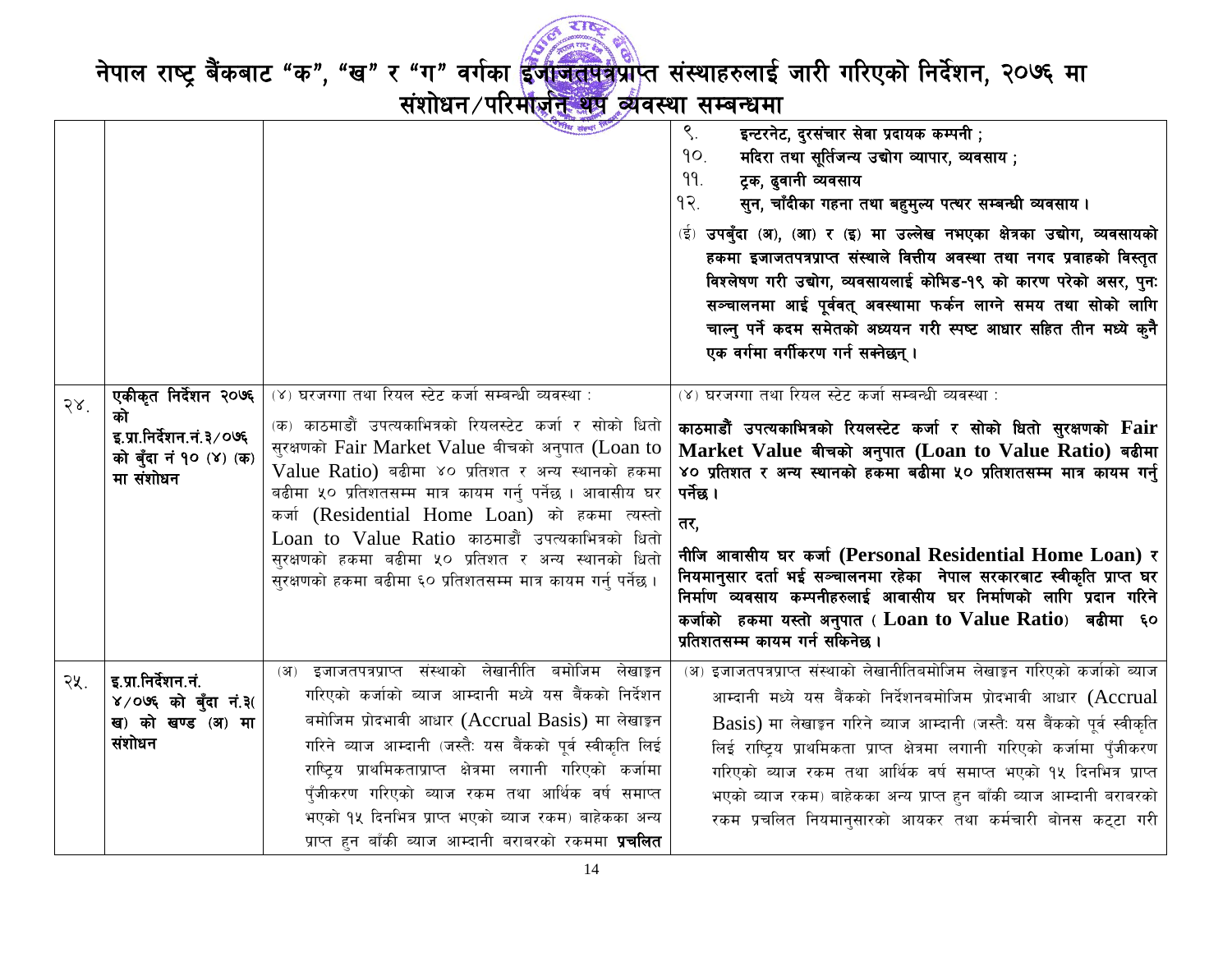

|     |                                                                                 | नियमानुसारको आयकर तथा कर्मचारी बोनस <b>ंक</b> ट्टा गरी                                                                                                                                                                                                                                                                                                                                                                                                                                                                                                                                                                                                                                                                                                                                                             | बाँकी रकमलाई सञ्चित मुनाफा (Retained Earning) लाई खर्च गरी                                                                                                                                                                                                                                                                                                                                                                                                                                                                                                                                                                                                                                                                                                                                                                                                                                                                                                                                                                                                                                                                                                        |
|-----|---------------------------------------------------------------------------------|--------------------------------------------------------------------------------------------------------------------------------------------------------------------------------------------------------------------------------------------------------------------------------------------------------------------------------------------------------------------------------------------------------------------------------------------------------------------------------------------------------------------------------------------------------------------------------------------------------------------------------------------------------------------------------------------------------------------------------------------------------------------------------------------------------------------|-------------------------------------------------------------------------------------------------------------------------------------------------------------------------------------------------------------------------------------------------------------------------------------------------------------------------------------------------------------------------------------------------------------------------------------------------------------------------------------------------------------------------------------------------------------------------------------------------------------------------------------------------------------------------------------------------------------------------------------------------------------------------------------------------------------------------------------------------------------------------------------------------------------------------------------------------------------------------------------------------------------------------------------------------------------------------------------------------------------------------------------------------------------------|
|     |                                                                                 | बाँकी रकमलाई सञ्चित मुनाफा (Retained Earning)                                                                                                                                                                                                                                                                                                                                                                                                                                                                                                                                                                                                                                                                                                                                                                      | नियमनकारी कोषमा जम्मा गर्नु पर्नेछ । उक्त ब्याज रकम प्राप्त हुन आएमा                                                                                                                                                                                                                                                                                                                                                                                                                                                                                                                                                                                                                                                                                                                                                                                                                                                                                                                                                                                                                                                                                              |
|     |                                                                                 | लाई खर्च गरी नियमनकारी कोषमा जम्मा गर्नु पर्नेछ । उक्त                                                                                                                                                                                                                                                                                                                                                                                                                                                                                                                                                                                                                                                                                                                                                             | नियमनकारी कोषबाट सञ्चित मुनाफा (Retained Earning) मा फिर्ता                                                                                                                                                                                                                                                                                                                                                                                                                                                                                                                                                                                                                                                                                                                                                                                                                                                                                                                                                                                                                                                                                                       |
|     |                                                                                 | ब्याज रकम प्राप्त हुन आएमा नियमनकारी कोषबाट सञ्चित                                                                                                                                                                                                                                                                                                                                                                                                                                                                                                                                                                                                                                                                                                                                                                 | गर्न सकिनेछ ।                                                                                                                                                                                                                                                                                                                                                                                                                                                                                                                                                                                                                                                                                                                                                                                                                                                                                                                                                                                                                                                                                                                                                     |
|     |                                                                                 | मुनाफा (Retained Earning) मा फिर्ता गर्न सकिनेछ।                                                                                                                                                                                                                                                                                                                                                                                                                                                                                                                                                                                                                                                                                                                                                                   | तर , आ.व २०७६ /७७ को लागि यस्तो अवधि  २०७७ असोज मसान्तसम्म                                                                                                                                                                                                                                                                                                                                                                                                                                                                                                                                                                                                                                                                                                                                                                                                                                                                                                                                                                                                                                                                                                        |
|     |                                                                                 |                                                                                                                                                                                                                                                                                                                                                                                                                                                                                                                                                                                                                                                                                                                                                                                                                    | कायम गरिएको छ।                                                                                                                                                                                                                                                                                                                                                                                                                                                                                                                                                                                                                                                                                                                                                                                                                                                                                                                                                                                                                                                                                                                                                    |
|     |                                                                                 |                                                                                                                                                                                                                                                                                                                                                                                                                                                                                                                                                                                                                                                                                                                                                                                                                    | उदाहरणको लागि २०७७ असार मसान्त भित्रमा असुल हुनुपर्ने ब्याज रकम २०७७                                                                                                                                                                                                                                                                                                                                                                                                                                                                                                                                                                                                                                                                                                                                                                                                                                                                                                                                                                                                                                                                                              |
|     |                                                                                 |                                                                                                                                                                                                                                                                                                                                                                                                                                                                                                                                                                                                                                                                                                                                                                                                                    | असोज मसान्तसम्ममा असुल भएमा त्यस्तो रकमलाई बैंक तथा वित्तीय संस्थाले                                                                                                                                                                                                                                                                                                                                                                                                                                                                                                                                                                                                                                                                                                                                                                                                                                                                                                                                                                                                                                                                                              |
|     |                                                                                 |                                                                                                                                                                                                                                                                                                                                                                                                                                                                                                                                                                                                                                                                                                                                                                                                                    | २०७७ असार मसान्तको आम्दानीमा लेखाङ्कन गर्न सक्नेछन् ।                                                                                                                                                                                                                                                                                                                                                                                                                                                                                                                                                                                                                                                                                                                                                                                                                                                                                                                                                                                                                                                                                                             |
| २६. | इ.प्रा.निर्देशन<br>नं.<br>५/०७६ को बुँदा नं. ६<br>को उप बुँदा ६<br>मा<br>संशोधन | संस्थाको तरलता सम्बन्धी जोखिमलाई न्यूनीकरण गर्ने<br>$(\xi)$<br>उद्देश्यले स्रोत परिचालन (स्वदेशी मुद्रामा भएको निक्षेप तथा<br>प्राथमिक पुँजी) मा स्वदेशी मुद्रामा प्रवाह भएको कर्जा सापटको<br>अनुपात (Credit to Core Capital and Domestic<br>Deposits - CCD) ८० प्रतिशत नाघन नहुने गरी सीमा<br>तोकिएको छ ।<br>तर,<br>(क) कुनै बैंक तथा वित्तीय संस्थाले पुनरकर्जा उपयोग गरेको<br>भएमा सो रकम यस प्रयोजनको लागि कर्जा सापटबाट<br>घटाउन सकिनेछ ।<br>बैंक तथा वित्तीय संस्थाले स्वदेशी मुद्रामा ५ वर्ष<br>(ख)<br>वा सो भन्दा बढी अवधिको ऋणपत्र जारी गरेको रकमबाट<br>तथा विदेशी बैंक, वित्तीय संस्था वा अन्य संस्थासँग विदेशी<br>मुद्रामा ३ वर्ष वा सो भन्दा बढी अवधिको दीर्घकालीन<br>ऋण लिएको भएमा त्यस्तो रकमबाट शत प्रतिशत कर्जा<br>प्रवाह गर्न सकिने छ ।<br>एक बर्ष भन्दा बढी भुक्तानी अवधि बाँकी रहेका दुई<br>(T) | संस्थाको तरलता सम्बन्धी जोखिमलाई न्यूनीकरण गर्ने उद्देश्यले स्रोत<br>$(\xi)$<br>परिचालनमा स्वदेशी मुद्रामा प्रवाह भएको कर्जा सापटको अनुपात (Credit<br>to Core Capital and Domestic Deposits Ratio - CCD<br>Ratio) २०७८ असारसम्मको लागि ८५ प्रतिशत नाघन नहने गरी सीमा<br>तोकिएको छ।<br>तर, कर्जा ∕स्रोत परिचालन अनुपात (CCD Ratio) गणना गर्दा अन्तरबैंक<br>निक्षेपलाई स्रोत परिचालनमा समावेश गर्न पाइने छैन ।<br>स्पष्टीकरणः<br>(क) यस प्रयोजनका लागि "स्रोत परिचालन" भन्नाले स्वदेशी मुद्रामा लिएको<br>निक्षेप, प्राथमिक पुँजी, स्वदेशी मुद्रामा जारी गरिएको ऋणपत्र र १ वर्ष<br>वा सो भन्दा बढी अवधिको विदेशी मुद्रामा लिएको ऋणलाई जनाउनेछ ।<br>(ख) यस प्रयोजनका लागि "अन्तरबैंक निक्षेप" भन्नाले कुनै इजाजतपत्रप्राप्त<br>संस्थाले अर्को इजाजतपत्रप्राप्त संस्थालाई दिएको कर्जा/सापटी रकम सोही<br>संस्थामा निक्षेपको रुपमा राखिएको रकमलाई जनाउनेछ ।<br>(ग) यस व्यवस्थाअनुसार स्रोत परिचालनमा स्वदेशी मुद्रामा प्रवाह भएको कर्जा<br>सापटको अनुपात (Credit to Core Capital and Domestic Deposits<br><u> Ratio – CCD Ratio) उ</u> ल्लंघन हुने अवस्था भएका बैंक तथा वित्तीय<br>संस्थाहरुले कमिक रुपमा २०७७  पुस मसान्तभित्र तोकिएको अनुपात कायम<br>गरिसक्नु पर्नेछ । |
|     |                                                                                 |                                                                                                                                                                                                                                                                                                                                                                                                                                                                                                                                                                                                                                                                                                                                                                                                                    |                                                                                                                                                                                                                                                                                                                                                                                                                                                                                                                                                                                                                                                                                                                                                                                                                                                                                                                                                                                                                                                                                                                                                                   |
|     |                                                                                 | वा दुई वर्ष भन्दा बढी अवधिका मुद्धती निक्षेप रकम                                                                                                                                                                                                                                                                                                                                                                                                                                                                                                                                                                                                                                                                                                                                                                   |                                                                                                                                                                                                                                                                                                                                                                                                                                                                                                                                                                                                                                                                                                                                                                                                                                                                                                                                                                                                                                                                                                                                                                   |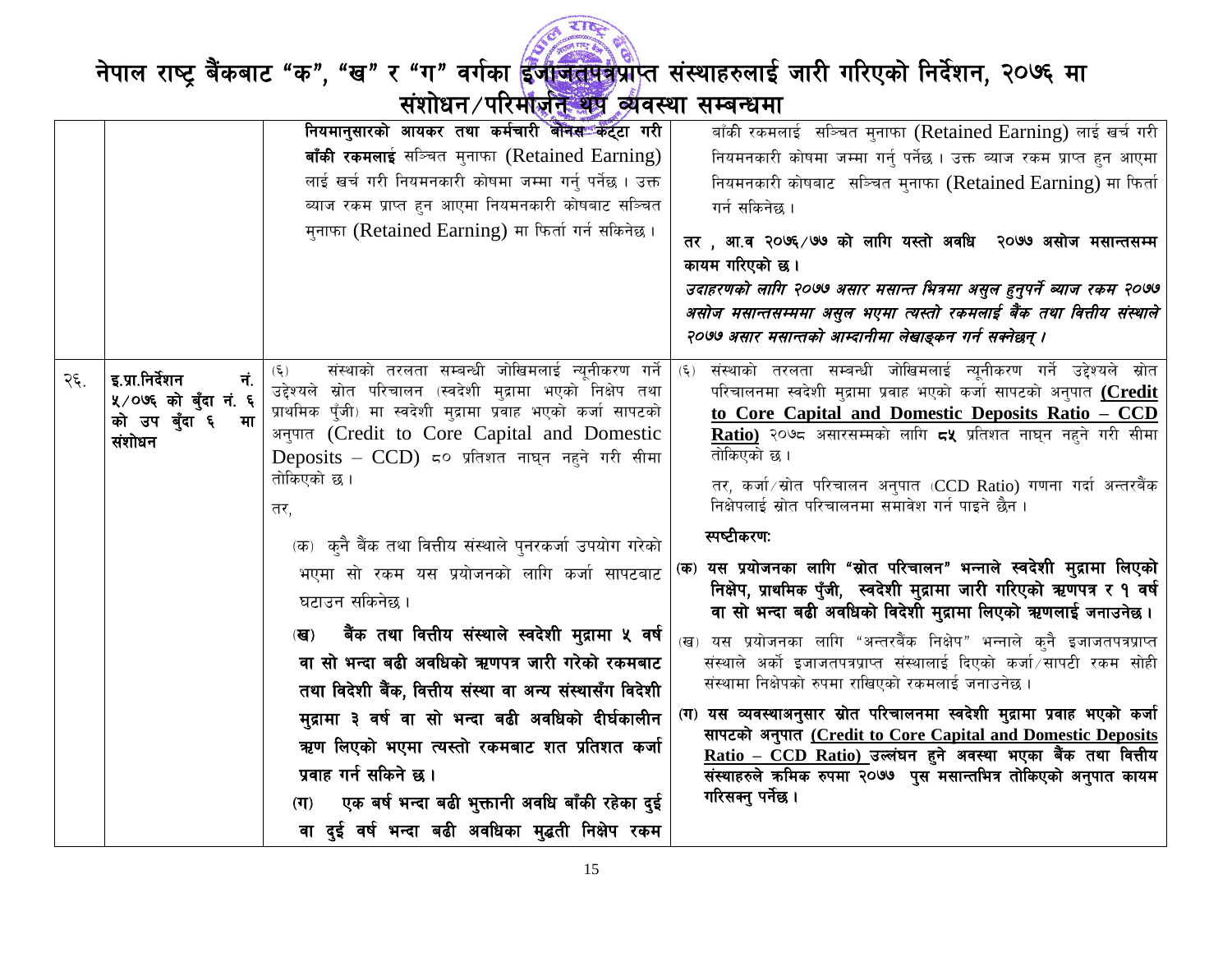

नेपाल राष्ट्र बैंकबाट "क", "ख" र "ग" वर्गका <mark>ईजाजतपत्र</mark>प्राप्त संस्थाहरुलाई जारी गरिएको निर्देशन, २०७६ मा<br>संशोधन /परिमाज़ीन व्यवस्था सम्बन्धमा

|     |                        | the contract of the contract of the contract of the contract of the contract of the contract of the contract of<br>$\mathcal{L}$ and $\mathcal{L}$ and $\mathcal{L}$ and $\mathcal{L}$ and $\mathcal{L}$ |                                                                        |
|-----|------------------------|----------------------------------------------------------------------------------------------------------------------------------------------------------------------------------------------------------|------------------------------------------------------------------------|
|     |                        | बराबरको शत प्रतिशत कर्जा प्रबाह गर्न सकिने छ।                                                                                                                                                            |                                                                        |
|     |                        | विदेशी बैंक, वित्तीय संस्था वा अन्य संस्थासँग<br>$(\mathbf{F})$                                                                                                                                          |                                                                        |
|     |                        | विदेशी मुद्रामा १ वर्ष वा सो भन्दा बढी अवधिको ऋण वा                                                                                                                                                      |                                                                        |
|     |                        | निक्षेप लिएको भएमा त्यस्तो रकमलाई यस खण्डको                                                                                                                                                              |                                                                        |
|     |                        | प्रयोजनको लागि स्रोत परिचालनमा गणना गर्न सकिनेछ ।                                                                                                                                                        |                                                                        |
|     |                        | (ङ) कर्जा∕स्रोत परिचालन अनुपात (CCD Ratio) गणना                                                                                                                                                          |                                                                        |
|     |                        | गर्दा अन्तरबैंक निक्षेपलाई स्रोत परिचालनमा समावेश गर्न                                                                                                                                                   |                                                                        |
|     |                        | पाइने छैन ।                                                                                                                                                                                              |                                                                        |
|     |                        | स्पष्टिकरण: यस प्रयोजनका लागि "अन्तरबैंक निक्षेप"                                                                                                                                                        |                                                                        |
|     |                        | क्नै<br>भन्नाले<br>इजाजतपत्रप्राप्त<br>संस्थाले<br>अको                                                                                                                                                   |                                                                        |
|     |                        | इजाजतपत्रप्राप्त संस्थालाई दिएको कर्जा⁄सापटी रकम                                                                                                                                                         |                                                                        |
|     |                        | सोही संस्थामा निक्षेपको रुपमा राखिएको रकमलाई                                                                                                                                                             |                                                                        |
|     |                        | जनाउँनेछ ।                                                                                                                                                                                               |                                                                        |
|     |                        | (च) सहुलियतपूर्ण कर्जाका लागि ब्याज अनुदान सम्बन्धी                                                                                                                                                      |                                                                        |
|     |                        | एकीकृत कार्यविधि, २०७५ बमोजिम प्रवाहित कर्जालाई                                                                                                                                                          |                                                                        |
|     |                        | यस प्रयोजनको लागि कर्जा तथा सापटबाट घटाउन                                                                                                                                                                |                                                                        |
|     |                        | सकिनेछ ।                                                                                                                                                                                                 |                                                                        |
|     |                        |                                                                                                                                                                                                          |                                                                        |
|     | निर्देशन,<br>एकीकृत    | (२) ६५ वर्ष नाघेको व्यक्ति बैंक तथा वित्तीय संस्थाको प्रमुख                                                                                                                                              | (२) ६५ वर्ष नाघेको व्यक्ति बैंक तथा वित्तीय संस्थाको प्रमुख कार्यकारी  |
| २७. |                        | कार्यकारी अधिकृत पदमा नियुक्त /पुनः नियुक्त हुन योग्य                                                                                                                                                    | अधिकृत पदमा नियुक्त ∕ पुनः नियुक्त हुन योग्य हुने छैन । साथै, ६९ वर्ष  |
|     | २०७६<br>को<br>इ.प्रा.  | हुने छैन । साथै, ६९ वर्ष नाघेको व्यक्ति प्रमुख कार्यकारी                                                                                                                                                 | नाघेको व्यक्ति प्रमुख कार्यकारी अधिकृत पदमा बहाल रहन सक्ने छैन ।       |
|     | निर्देशन नं.६/०७६ को   | अधिकृत पदमा बहाल रहन सक्ने छैन ।                                                                                                                                                                         | तर, २०७८ असार मसान्त भित्र गाभ्ने ∕गाभिने तथा प्राप्ति प्रक्रिया       |
|     | बुँदा नं ४ को उप बुँदा |                                                                                                                                                                                                          | सम्पन्न गरी एकीकृत कारोबार गर्ने गरी दुई वा दुईभन्दा बढी वाणिज्य       |
|     |                        |                                                                                                                                                                                                          | बैंकहरु एकापसमा गाभ्ने ∕गाभिने तथा प्राप्ति प्रक्रियामा सहभागी भएमा    |
|     | (२)मा संशोधन ।         |                                                                                                                                                                                                          | एक पटकका लागि ६५ वर्ष उमेर नाघेको व्यक्ति बैंक तथा वित्तीय             |
|     |                        |                                                                                                                                                                                                          | संस्थाको प्रमुख कार्यकारी अधिकृतमा नियुक्त∕पुनः नियुक्त हुन बाधा पर्ने |
|     |                        |                                                                                                                                                                                                          | छैन ।                                                                  |
|     |                        |                                                                                                                                                                                                          |                                                                        |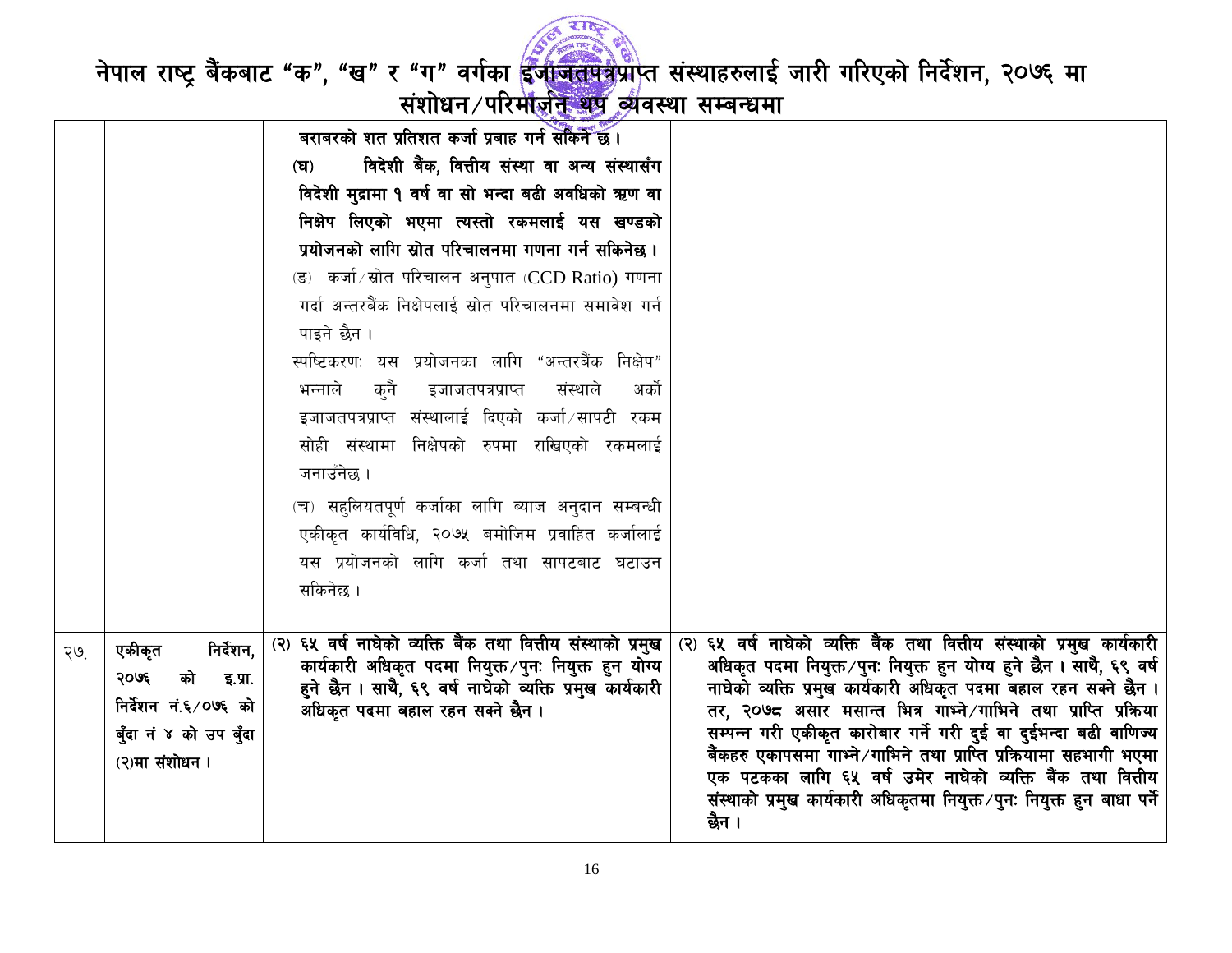

| २८.             | निर्देशन,<br>एकीकृत<br>२०७६<br>को इ.प्रा.<br>निर्देशन नं.६/०७६ को<br>बुँदा नं १६ मा उपबुँदा<br>(ज) थप गर्ने। | हाल नभएको ।                                                                                                                                                                                                                                                                                                                                                                                                                                                                                      | (ज) बैंक तथा वित्तीय संस्थाको २०७७ असार मसान्तमा संस्थागत सामाजिक<br>उत्तरदायित्व कोषमा बाँकी रहेको सम्पूर्ण रकम २०७७ साउन मसान्तभित्र<br>नेपाल सरकारले स्थापना गरेको कोरोना संक्रमण रोकथाम, नियन्त्रण र<br>उपचार कोषमा जम्मा गर्नु पर्नेछ ।                                                                                                                                                                                                                                                                                                            |
|-----------------|--------------------------------------------------------------------------------------------------------------|--------------------------------------------------------------------------------------------------------------------------------------------------------------------------------------------------------------------------------------------------------------------------------------------------------------------------------------------------------------------------------------------------------------------------------------------------------------------------------------------------|---------------------------------------------------------------------------------------------------------------------------------------------------------------------------------------------------------------------------------------------------------------------------------------------------------------------------------------------------------------------------------------------------------------------------------------------------------------------------------------------------------------------------------------------------------|
| २९.             | इ.प्रा.निर्देशन<br>नं.<br>६/०७६ को १९<br>मा<br>प्रतिवन्धात्मक<br>वाक्यांशमा संशोधन                           | तर, बैंक तथा वित्तीय संस्थाहरु एक आपसमा गाभ्ने /गाभिने वा<br>प्राप्ति प्रक्रियामा संलग्न भई २०७७ असार मसान्तभित्र एकीकृत<br>कारोबार संचालन गरेमा यस्ता संस्थाका सञ्चालक, प्रमुख<br>कार्यकारी अधिकृत तथा नायव प्रमुख कार्यकारीको हकमा उपरोक्त<br>व्यवस्था लागू हुने छैन ।                                                                                                                                                                                                                         | तर, वाणिज्य बैंकहरु एक आपसमा गाभ्ने /गाभिने वा प्राप्ति प्रक्रियामा संलग्न भई<br>२ <b>०७८ असार मसान्तभित्र</b> एकीकृत कारोबार संचालन गरेमा यस्ता संस्थाका<br>सञ्चालक, प्रमुख कार्यकारी अधिकृत तथा नायव प्रमुख कार्यकारीको हकमा<br>उपरोक्त व्यवस्था लागू हुने छैन ।                                                                                                                                                                                                                                                                                      |
| 30 <sub>1</sub> | एकीकृत निर्देशन, २०७६<br>को इ.प्रा. निर्देशन<br>नं. ८/०७६ को बँदा नं<br>७ मा संशोधन।                         | ७. सेयर तथा डिबेञ्चरको मूल्याङ्गन<br>इजाजतपत्रप्राप्त संस्थाको सेयर तथा डिबेञ्चर कारोबारलाई<br>निर्देशन फा.नं. ८.१, ८.२ र ८.३ बमोजिम प्रत्येक कम्पनीको<br>अलग अलग छुट्याई ई.प्रा. निर्देशन नं. ४/०७५ मा भएको<br>लगानी सम्बन्धी नीतिमा भएको व्यवस्था बमोजिम मूल्याङ्कन<br>गर्न् पर्नेछ । तर, क्नै कम्पनीको सेयर तथा डिबेञ्चरको खरिद<br>मूल्यभन्दा बजार मूल्य कम भई फरक पर्न आएको रकमलाई<br>नाफा ⁄ नोक्सान हिसाबमा खर्च लेखी लगानीमा "संभावित हानी<br>बापत व्यवस्था" शीर्षकमा जम्मा गर्न् पर्नेछ । | ७. सेयर तथा डिबेञ्चरको मूल्याङ्गन<br>इजाजतपत्रप्राप्त संस्थाको सेयर तथा डिबेञ्चर कारोबारलाई निर्देशन फा.नं.<br>८.१, ८.२ र ८.३ बमोजिम प्रत्येक कम्पनीको अलग अलग छुट्याई ई.प्रा.<br>निर्देशन नं. ४/०७६ मा भएको लगानी सम्बन्धी नीतिमा भएको<br>व्यवस्थाबमोजिम मूल्याङ्गन गर्न् पर्नेछ ।<br>तर, सेयर तथा डिबेञ्चरको खरिद मूल्यभन्दा बजार मूल्य कम भई फरक पर्न<br>आएको रकमलाई नाफा ⁄नोक्सान हिसाबमा खर्च लेखी लगानीमा "संभावित<br>हानी बापत व्यवस्था" शीर्षकमा जम्मा गर्नु पर्नेछ ।                                                                           |
| ३१.             | निर्देशन<br>  इ.प्रा.  <br>नं.१३/०७६ को बुँदा नं<br>9 को उप बुँदा (१)                                        | यस बैंकबाट इजाजतपत्रप्राप्त "क", "ख" र "ग" वर्गका<br>(9)<br>संस्थाले कुल निक्षेप दायित्वको ३ (तीन) प्रतिशत अनिवार्य मौज्दात<br>वापत यस बैंकमा राख्नु पर्नेछ । यस व्यवस्था बमोजिम कायम गर्नु<br>पर्ने अनिवार्य नगद मौज्दातको न्यूनतम ७० प्रतिशत रकम दैनिक<br>रुपमा यस बैंकमा राख्न् पर्ने छ ।                                                                                                                                                                                                     | (१) यस बैंकबाट इजाजतपत्रप्राप्त "क", "ख" र "ग" वर्गका संस्थाले कुल निक्षेप<br>दायित्वको ३ (तीन) प्रतिशत अनिवार्य मौज्दात वापत यस बैंकमा राख्न् पर्नेछ ।<br>यस व्यवस्थाबमोजिम कायम गर्न् पर्ने अनिवार्य नगद मौज्दातको न्यूनतम ७०<br>प्रतिशत रकम दैनिक रुपमा यस बैंकमा राख्नु पर्नेछ ।<br>तर, २०७८ असार मसान्तभित्र गाभ्ने ⁄गाभिने तथा प्राप्ति प्रक्रिया सम्पन्न गरी<br>संयुक्त कारोबार सञ्चालन गर्ने वाणिज्य बैंकको हकमा २०७९ असार मसान्तसम्म<br>अनिवार्य नगद मौज्दात वापत यस बैंकमा राख्नु पर्ने अनुपातमा ०.५० प्रतिशत<br>विन्दुले छुट प्रदान गरिनेछ । |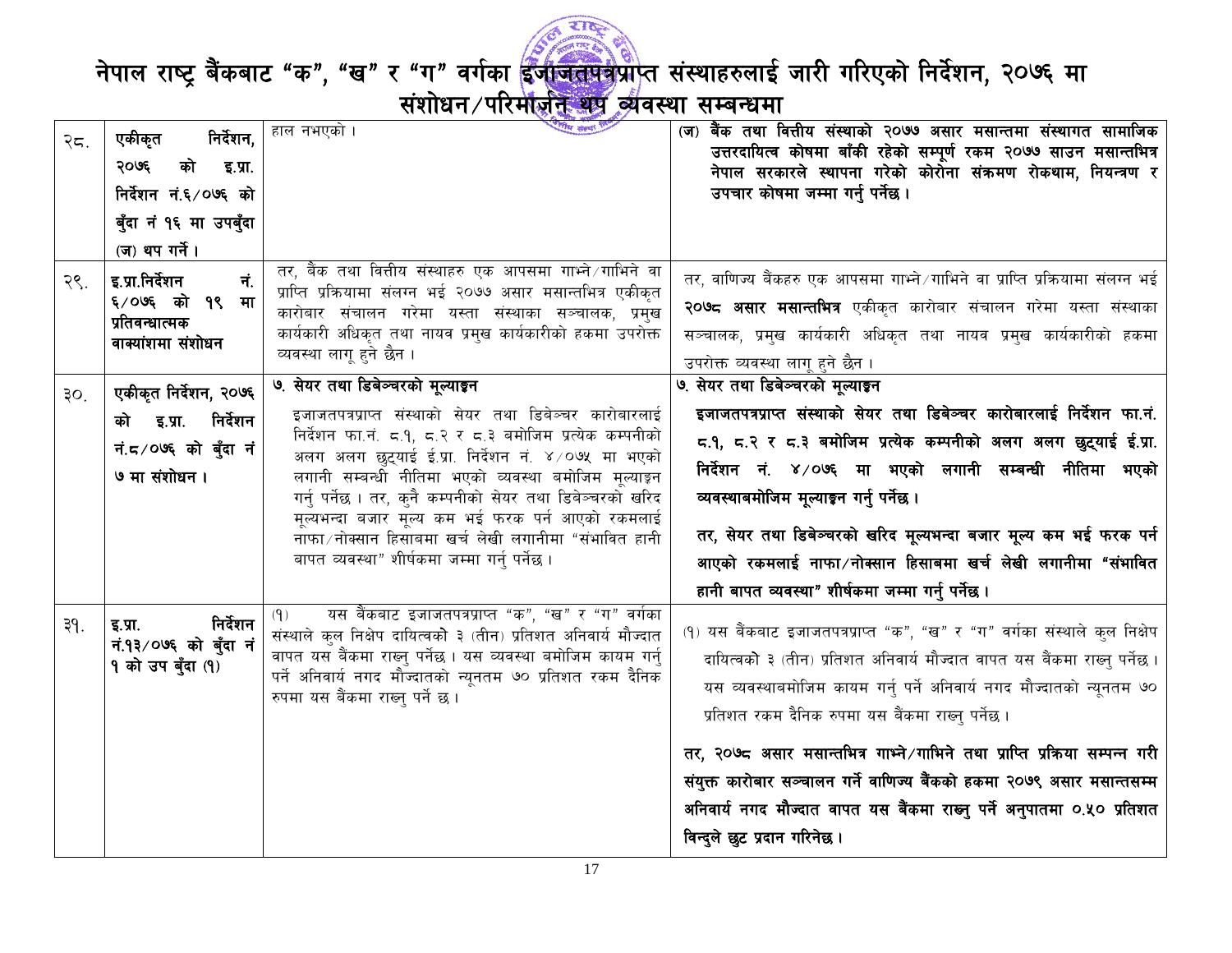

| ३२.             | निर्देशन<br>इ.प्रा.<br>नं.१३/०७६ को बँदा नं<br>३ को पहिलो वाक्य<br>प्रतिबन्धात्मक<br>पश्चात<br>वाक्यांश थप गर्ने । | <u>वैधानिक तरलता अनुपात (Statutory Eiquidity</u><br>३. ।<br>Ratio) सम्बन्धी व्यवस्था<br>इजाजतपत्रप्राप्त "क" वर्गका बैंकले कुल स्वदेशी निक्षेपको १०<br>प्रतिशत, "ख" वर्गका विकास बैंकले ८ प्रतिशत र "ग" वर्गका वित्त<br>कम्पनीले ७ प्रतिशत वैधानिक तरलता अनुपात कायम गर्न् पर्नेछ । | ३. <u>वैधानिक तरलता अनुपात (Statutory Liquidity Ratio) सम्बन्धी</u><br>व्यवस्था<br>इजाजतपत्रप्राप्त "क" वर्गका बैंकले कुल स्वदेशी निक्षेपको १० प्रतिशत, "ख"<br>वर्गका विकास बैंकले ८ प्रतिशत र "ग" वर्गका वित्त कम्पनीले ७ प्रतिशत                                                                                                                                                                                                                                                             |
|-----------------|--------------------------------------------------------------------------------------------------------------------|-------------------------------------------------------------------------------------------------------------------------------------------------------------------------------------------------------------------------------------------------------------------------------------|------------------------------------------------------------------------------------------------------------------------------------------------------------------------------------------------------------------------------------------------------------------------------------------------------------------------------------------------------------------------------------------------------------------------------------------------------------------------------------------------|
|                 |                                                                                                                    |                                                                                                                                                                                                                                                                                     | वैधानिक तरलता अनुपात कायम गर्न् पर्नेछ ।<br>तर, २०७८ असार मसान्तभित्र गाभ्ने ∕गाभिने तथा प्राप्ति प्रक्रिया पुरा गरी संयुक्त<br>कारोबार सञ्चालन गर्ने वाणिज्य बैंकको हकमा २०७९ असार मसान्तसम्म कायम<br>गर्नु पर्ने वैधानिक तरलता अनुपातमा १ प्रतिशत विन्दुले छुट प्रदान गरिने छ ।                                                                                                                                                                                                              |
| ३३.             | इ.प्रा.निर्देशन<br>नं.<br>9६/०७६ को २ को (क)<br>मा संशोधन ।                                                        | संस्थागत निक्षेप संकलन सीमा सम्बन्धमा<br>२.<br>(क) इजाजतपत्रप्राप्त संस्थाले कुनै एउटा फर्म, कम्पनी वा<br>आफ्नो कुल निक्षेपको बढीमा १०<br>संगठित संस्थाबाट<br>प्रतिशतसम्मको सीमामा नवढ्ने गरी संस्थागत निक्षेप परिचालन<br>गर्न पाउने छ ।                                            | इजाजतपत्रप्राप्त संस्थाले क्नै एउटा फर्म, कम्पनी वा संगठित संस्थाबाट<br>(क)<br>आफ्नो कल निक्षेपको बढीमा १० प्रतिशतसम्मको सीमामा नवढ्ने गरी<br>संस्थागत निक्षेप परिचालन गर्न पाउने छ।<br>तर, २०७८ असार मसान्तभित्र गाभ्ने ⁄ गाभिने तथा प्राप्ति प्रक्रिया पुरा गरी<br>संयुक्त कारोबार सञ्चालन गर्ने वाणिज्य बैंकले २०७९ असार मसान्तसम्म<br>कायम गर्नुपर्ने यस्तो निक्षेप सिमामा थप ५ प्रतिशत विन्दुसम्म संस्थागत<br>निक्षेप परिचालन गर्न सक्ने छन् ।                                            |
| 38 <sup>7</sup> | इ.प्रा.निर्देशन<br>नं.<br>9६/०७६ को २ को (ख)<br>मा संशोधन।                                                         | (ख) इजाजपत्रप्राप्त संस्थाको कुल निक्षेपमा सरकारी संस्था एवम्<br>संस्थानहरु, पब्लिक लिमिटेड कम्पनीहरु, बचत तथा ऋण सहकारी<br>संस्था तथा त्यस्ता संस्था एवम् संस्थान मातहत संचालित<br>कोषहरुको निक्षेपको अंश ५० प्रतिशतभन्दा बढी कायम गर्न पाइने<br>छैन ।                             | (ख) इजाजपत्रप्राप्त संस्थाको कुल निक्षेपमा सरकारी संस्था एवम् संस्थानहरु,<br>पब्लिक लिमिटेड कम्पनीहरु, बचत तथा ऋण सहकारी संस्था तथा त्यस्ता<br>संस्था एवम् संस्थान मातहत संचालित कोषहरुको निक्षेपको अंश ५०<br>प्रतिशतभन्दा बढी कायम गर्न पाइने छैन ।<br>तर, २०७८ असार मसान्तभित्र गाभ्ने /गाभिने तथा प्राप्ति प्रक्रिया पुरा गरी संयुक्त<br>कारोबार सञ्चालन गर्ने वाणिज्य बैंकले २०७९ असार मसान्तसम्म आफ्नो कुल<br>निक्षेपमा यस्तो निक्षेपको अंश थप १० प्रतिशत विन्दुसम्म कायम गर्न पाउने छन्। |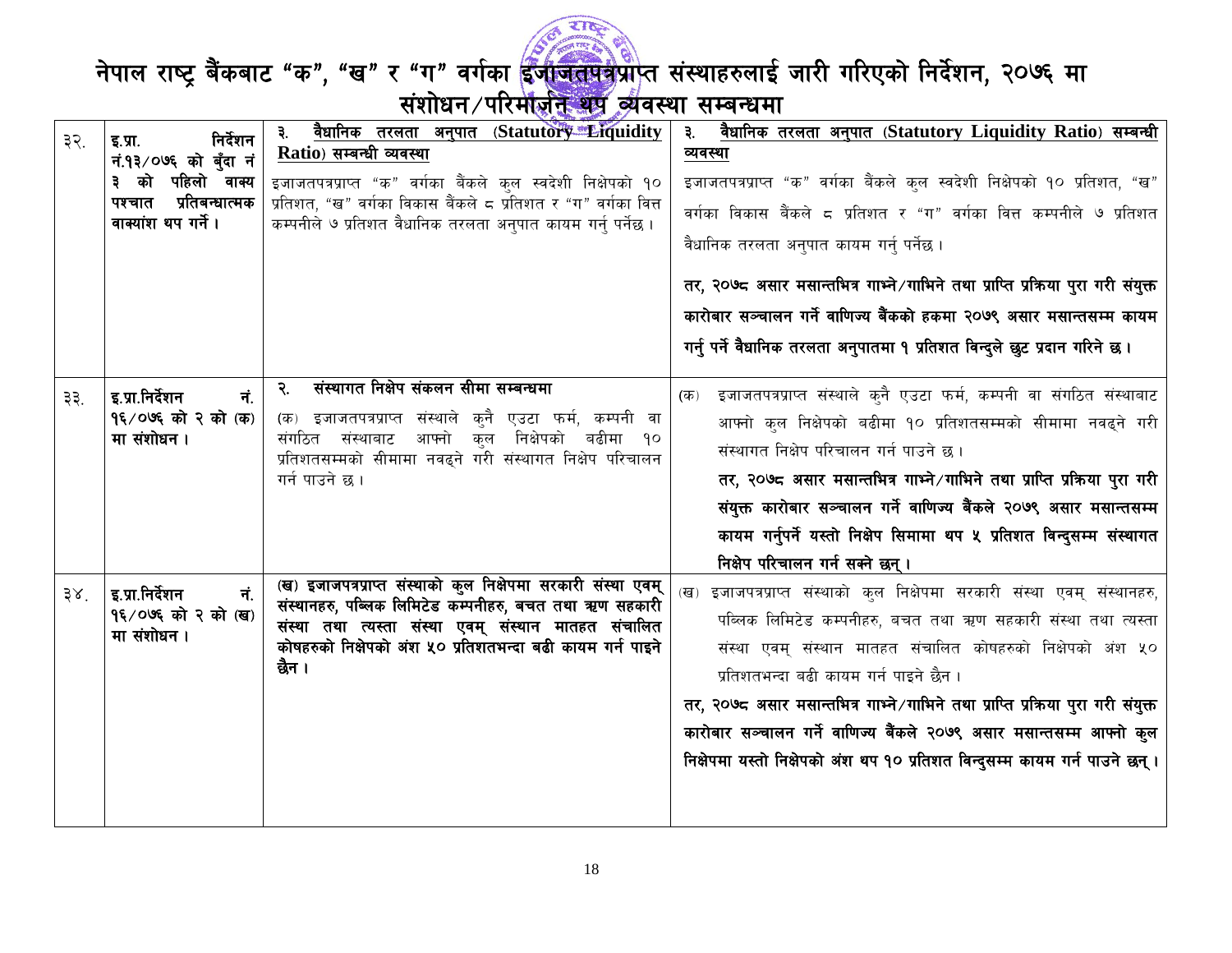

|     | निर्देशन,                | पाय संस्था                                                                                                                    |                                                                                                       |                        |                |      |                        |
|-----|--------------------------|-------------------------------------------------------------------------------------------------------------------------------|-------------------------------------------------------------------------------------------------------|------------------------|----------------|------|------------------------|
| ३५. | एकीकृत                   | (३) वाणिज्य बैंकहरुले आफ्नो चुक्ता पुँजीको न्यूनतम २५ प्रतिशत                                                                 | (३) वाणिज्य बैंकहरुले आफ्नो चुक्ता पुँजीको न्यूनतम २५ प्रतिशत बराबर अनिवार्य                          |                        |                |      |                        |
|     | २०७६<br>को<br>इ.प्रा.    | बराबर अनिवार्य रुपमा ऋण पत्र जारी गर्नु पर्ने छ । यस्तो ऋणपत्र                                                                | रुपमा ऋण पत्र जारी गर्न् पर्ने छ । यस्तो ऋणपत्र <b>२०७९ असार</b> मसान्तभित्र जारी                     |                        |                |      |                        |
|     | निर्देशन नं.१६/०७६ को    | २०७७ असार मसान्तभित्र जारी नगरेमा देहायबमोजिमको कारवाही                                                                       | नगरेमा देहायबमोजिमको कारवाही हुनेछ ।                                                                  |                        |                |      |                        |
|     | बुँदा नं ५(३)को पहिलो    | हनेछ ।                                                                                                                        |                                                                                                       |                        |                |      |                        |
|     | अनुच्छेदमा संशोधन ।      |                                                                                                                               |                                                                                                       |                        |                |      |                        |
|     | एकीकृत निर्देशन २०७६     |                                                                                                                               | १७. तोकिएका क्षेत्रमा कर्जा प्रवाह सम्बन्धी व्यवस्था                                                  |                        |                |      |                        |
| ३६. | को                       | १७. प्राथमिकताप्राप्त क्षेत्र कर्जा सम्बन्धी व्यवस्था                                                                         | (१) न्यूनतम कर्जा प्रवाह :                                                                            |                        |                |      |                        |
|     | इ.प्रा.निर्देशन.नं.१७/०७ | (१) न्यूनतम कर्जा प्रवाह :                                                                                                    |                                                                                                       |                        |                |      |                        |
|     | ६ को बुँदा नं १७ मा      |                                                                                                                               | यस बैंकबाट इजाजतपत्रप्राप्त वाणिज्य बैकहरुले कुल कर्जा सापटको देहाय                                   |                        |                |      |                        |
|     | संशोधन ।                 | यस बैंकबाट इजाजतपत्रप्राप्त "क", "ख" र "ग" वर्गका बैक तथा                                                                     | बमोजिम तोकिएका क्षेत्रमा कर्जा प्रवाह गर्नु पर्ने छ।                                                  |                        |                |      |                        |
|     |                          | वित्तीय संस्थाहरुले प्राथमिकताप्राप्त क्षेत्रमा आफ्नो कुल कर्जा तथा                                                           | (क) २०८० असार मसान्तसम्ममा देहायबमोजिम न्यूनतम १५ प्रतिशत कर्जा कृषि                                  |                        |                |      |                        |
|     |                          | सापटको न्यूनतम क्रमश: २५ प्रतिशत, १५ प्रतिशत र १० प्रतिशत<br>कर्जा प्रवाह गर्न् पर्नेछ । "क" वर्गको वाणिज्य बैंकहरुले यसमध्ये | क्षेत्रमा प्रवाह गर्नु पर्नेछ ।                                                                       |                        |                |      |                        |
|     |                          | कृषिमा १० प्रतिशत र <b>कृषि क्षेत्रबाहेक तोकिएका प्राथमिकताप्राप्त</b>                                                        |                                                                                                       |                        |                |      |                        |
|     |                          | क्षेत्रमा १५ प्रतिशत कर्जा प्रवाह गर्नु पर्नेछ । <b>तर वाणिज्य बैंकहरु एक</b>                                                 |                                                                                                       |                        |                |      |                        |
|     |                          | आपसमा गाभ्ने /गाभिने वा प्राप्ति प्रक्रियामा संलग्न भई २०७७ असार                                                              | २०७८ असार मसान्त                                                                                      | २०७९ असार मसान्त       |                |      | २०८० असार मसान्त       |
|     |                          | मसान्तभित्र एकीकृत कारोबार संचालन गरेमा प्राथमिकताप्राप्त क्षेत्रमा                                                           | ११ प्रतिशत                                                                                            | १३ प्रतिशत             |                |      | १५ प्रतिशत             |
|     |                          | तोकिएको कर्जा पुऱ्याउनु पर्ने अवधि २०७८ असारमसान्त कायम                                                                       |                                                                                                       |                        |                |      |                        |
|     |                          | गरिएको छ ।                                                                                                                    | (ख) २०द१ असार मसान्तसम्ममा देहायबमोजिम न्यूनतम १० प्रतिशत कर्जा उर्जा                                 |                        |                |      |                        |
|     |                          |                                                                                                                               | क्षेत्रमा प्रवाह गर्नु पर्नेछ ।                                                                       |                        |                |      |                        |
|     |                          | (२) अनुगमन तथा हर्जाना :                                                                                                      |                                                                                                       |                        |                |      |                        |
|     |                          |                                                                                                                               | २०७८<br>असार<br>मसान्त                                                                                | २०७९<br>असार<br>मसान्त | २०८०<br>मसान्त | असार | २०द१<br>असार<br>मसान्त |
|     |                          | यस व्यवस्था अनुसार कर्जा प्रवाह नगरेमा वा कम प्रवाह<br>$(\overline{d} \overline{b})$                                          |                                                                                                       |                        |                |      |                        |
|     |                          | गरेमा न्यूनतम रुपमा प्ऱ्याउन् पर्ने रकममा हन आउने नपुग रकममा                                                                  | ६ प्रतिशत                                                                                             | ७ प्रतिशत              | ९ प्रतिशत      |      | १० प्रतिशत             |
|     |                          | नेपाल राष्ट्र बैंक ऐन, २०५८ को दफा ८१ बमोजिम सम्बन्धित                                                                        |                                                                                                       |                        |                |      |                        |
|     |                          | इजाजतपत्रप्राप्त संस्थाले सो गणना अवधिमा कर्जामा लिने अधिकतम                                                                  | (ग) २०८१ असार मसान्तसम्ममा देहायबमोजिम न्यूनतम १५ प्रतिशत कर्जा                                       |                        |                |      |                        |
|     |                          | ब्याजदरले हने रकम हर्जाना लगाइनेछ । यसरी हर्जाना लगाउँदा                                                                      | लघु, साना एवम् मभ्गैला उद्यमका क्षेत्रमा (रु. १ करोडभन्दा कम रकमका<br>कर्जाहरु) प्रवाह गर्नु पर्नेछ । |                        |                |      |                        |
|     |                          | त्यस्तो नपुग रकमको त्रैमासिक रुपमा हुन आउने ब्याज रकम                                                                         |                                                                                                       |                        |                |      |                        |
|     |                          | निर्धारण गरी सोही बराबरको रकम हर्जाना कायम गरिनेछ ।                                                                           |                                                                                                       |                        |                |      |                        |
|     |                          | (ख) वाणिज्य बैंकहरुका हकमा खण्ड (क) बमोजिम हर्जाना रकम                                                                        |                                                                                                       |                        |                |      |                        |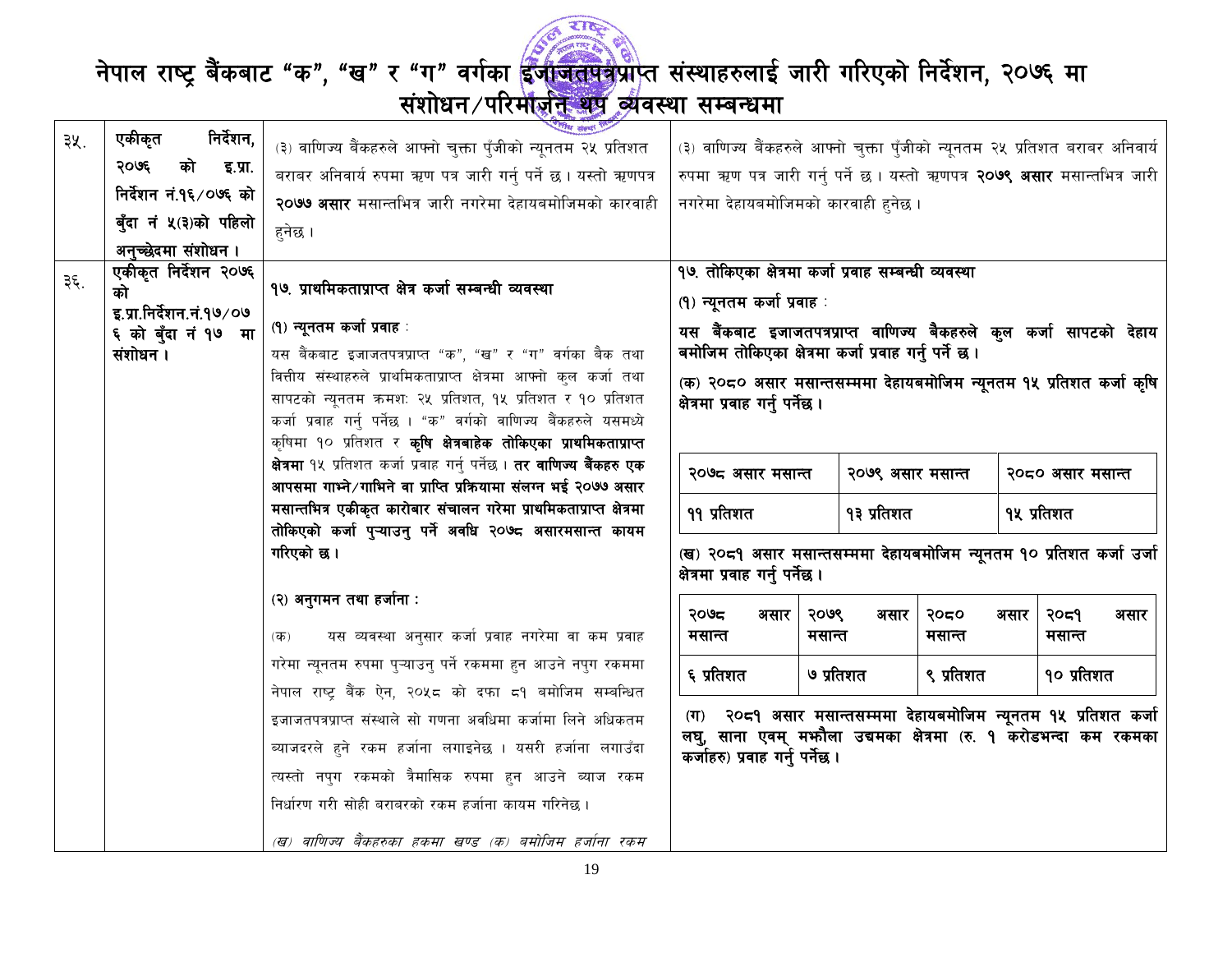

## नेपाल राष्ट्र बैंकबाट "क", "ख" र "ग" वर्गका <mark>ईंजाजतपत्र</mark>प्राप्त संस्थाहरुलाई जारी गरिएको निर्देशन, २०७६ मा

### संशोधन/परिमोजेन थेयू व्यवस्था सम्बन्धमा

|  | लीय संस्था !<br>गणना गर्दा देहाय बमोजिम गरिनेछ ।                                                                                                                                                                                                                     | २०७८                                                                 |
|--|----------------------------------------------------------------------------------------------------------------------------------------------------------------------------------------------------------------------------------------------------------------------|----------------------------------------------------------------------|
|  | प्राथमिकताप्राप्त क्षेत्रमा तोकिएको २५ प्रतिशत नप्गेमा<br>(9)                                                                                                                                                                                                        | असार<br>मसान्त                                                       |
|  | नपुग रकममा हर्जाना गणना गर्ने ।                                                                                                                                                                                                                                      | ११ प्रतिशत                                                           |
|  | कृषि क्षेत्रमा १० प्रतिशत कर्जा प्रवाह नभएको खण्डमा<br>(7)                                                                                                                                                                                                           |                                                                      |
|  | नपुग रकममा हर्जाना गणना गर्ने ।                                                                                                                                                                                                                                      | (घ) कृषि, लघु<br>असार मसान्त                                         |
|  | कृषि क्षेत्रबाहेक तोकिएका प्राथमिकताप्राप्त क्षेत्रमा <i>१४</i><br>(3)                                                                                                                                                                                               | तथा सापटको<br>प्रतिशत कर्जा '                                        |
|  | प्रतिशत कर्जा प्रवाह नभएको खण्डमा नपुग रकममा हर्जाना गणना<br>गर्ने ।                                                                                                                                                                                                 |                                                                      |
|  | उपर्युक्त तीनवटै हर्जानामध्ये जुन बढी हुन्छ सो बमोजिम<br>$(\gamma)$                                                                                                                                                                                                  | २०७८ असार                                                            |
|  | हर्जाना लगाउने ।                                                                                                                                                                                                                                                     | २०७९ असार                                                            |
|  | यसरी हर्जाना लगाउँदा त्यस्तो नपुग रकमको त्रैमासिक<br>(2)                                                                                                                                                                                                             | २०८० असार                                                            |
|  | रुपमा हुन आउने ब्याज रकम निर्धारण गरी सोही बराबरको रकम<br>हर्जाना कायम गर्ने ।                                                                                                                                                                                       | २०८१ असार                                                            |
|  | प्राथमिकताप्राप्त क्षेत्रमा प्रवाह गरिने कर्जा गणना गर्दा ६<br>$(\overline{H})$<br>महिना अधिको कुल बाँकी कर्जा तथा सापट (बिल्स खरिद तथा<br>डिस्काउण्ट सहित) को आधारमा प्रत्येक त्रयमासमा गणना गर्ने ।                                                                | (२) उपबुँदा (१<br>न्यूनतम र<br>संस्थाहरुले<br>रुपमा गण               |
|  | प्राथमिकताप्राप्त क्षेत्रमा प्रवाह गरिने कर्जाको मासिक<br>$(\mathbf{\Sigma})$<br>विवरण महिना समाप्त भएको १५ दिनभित्र ने.रा.बैंक निर्देशन<br>फा.नं.१७.१ अनुरुपको ढाँचामा र त्रैमासिक विवरण त्रैमासिक अवधि<br>समाप्त भएको एक महिनाभित्र ने.रा.बैंक निर्देशन फा.नं.१७.२ | (३) बैंक तथा<br>वित्तीय सं<br>सक्नेछन्<br>व्यवस्थापन<br>खरिद ∕ बिन्न |
|  | अनुरुपको ढाँचामा बैंक तथा वित्तीय संस्था नियमन विभाग र                                                                                                                                                                                                               | (४) कृषि क्षेत्र                                                     |
|  | सम्बन्धित सुपरिवेक्षण विभागमा पेश गर्न् पर्नेछ ।                                                                                                                                                                                                                     | बैंकले सम्ब                                                          |
|  | स्पष्टीकरणः                                                                                                                                                                                                                                                          | <b>Bond</b> )                                                        |

| २०७८<br>असार<br>मसान्त   | २०७९<br>असार<br>मसान्त | २०८० असार मसान्त | २०८१<br>असार मसान्त |
|--------------------------|------------------------|------------------|---------------------|
| १२ प्रतिशत<br>११ प्रतिशत |                        | १४ प्रतिशत       | १५ प्रतिशत          |

<u>।</u>, घरेलु तथा साना उद्यम ∕व्यवसाय, उर्जा र पर्यटन क्षेत्रमा २**०**८१ .<br>सम्ममा देहायबमोजिम "ख" वर्गका वित्तीय संस्थाहरुले कुल कर्जा न्युनतम २० प्रतिशत र "ग" वर्गका वित्तीय संस्थाहरुले न्युनतम १५ प्रवाह गर्न पर्नेछ ।

|                  | "ख" वर्ग   | "ग" वर्ग   |
|------------------|------------|------------|
| २०७८ असार मसान्त | १६ प्रतिशत | ११ प्रतिशत |
| २०७९ असार मसान्त | १७ प्रतिशत | १२ प्रतिशत |
| २०द० असार मसान्त | १९ प्रतिशत | १४ प्रतिशत |
| २०८१ असार मसान्त | २० प्रतिशत | १५ प्रतिशत |

।) अनुसार तोकिएका क्षेत्रमा प्रवाह भएको कर्जा सम्बन्धी व्यवस्थाको सीमाको अनुपालना यकिन गर्ने प्रयोजनको लागि बैंक तथा वित्तीय  $^{\cdot}$  बक्यौता कर्जा (Outstanding  $\bf{Lo}$ an) लाई प्रवाहित कर्जाको ाना गर्न् पर्नेछ ।

- वित्तीय संस्थाहरुले कृषि तथा उर्जा क्षेत्रमा प्रवाहित कर्जालाई अर्को ांस्था मार्फत व्यवस्थापन गर्न एक आपसमा खरिद ∕िबकी गर्न । सुरुवातमा कर्जा प्रवाह गर्ने संस्थाले नै ग्राहकसँगको सम्बन्ध न (Relationship Management) गर्ने गरी गरिएको क्रीमा ग्राहकको सहमति आवश्यक पर्ने छैन ।
- **ामा दीर्घकालीन साधनको उपलब्धता सहज बनाउन** कृषि विकास बन्धित निकायबाट स्वीकृति लिई कृषि ऋणपत्र ( $\bf{A}$  $\bf{gricultural}$ जारी गर्न सक्नेछ ।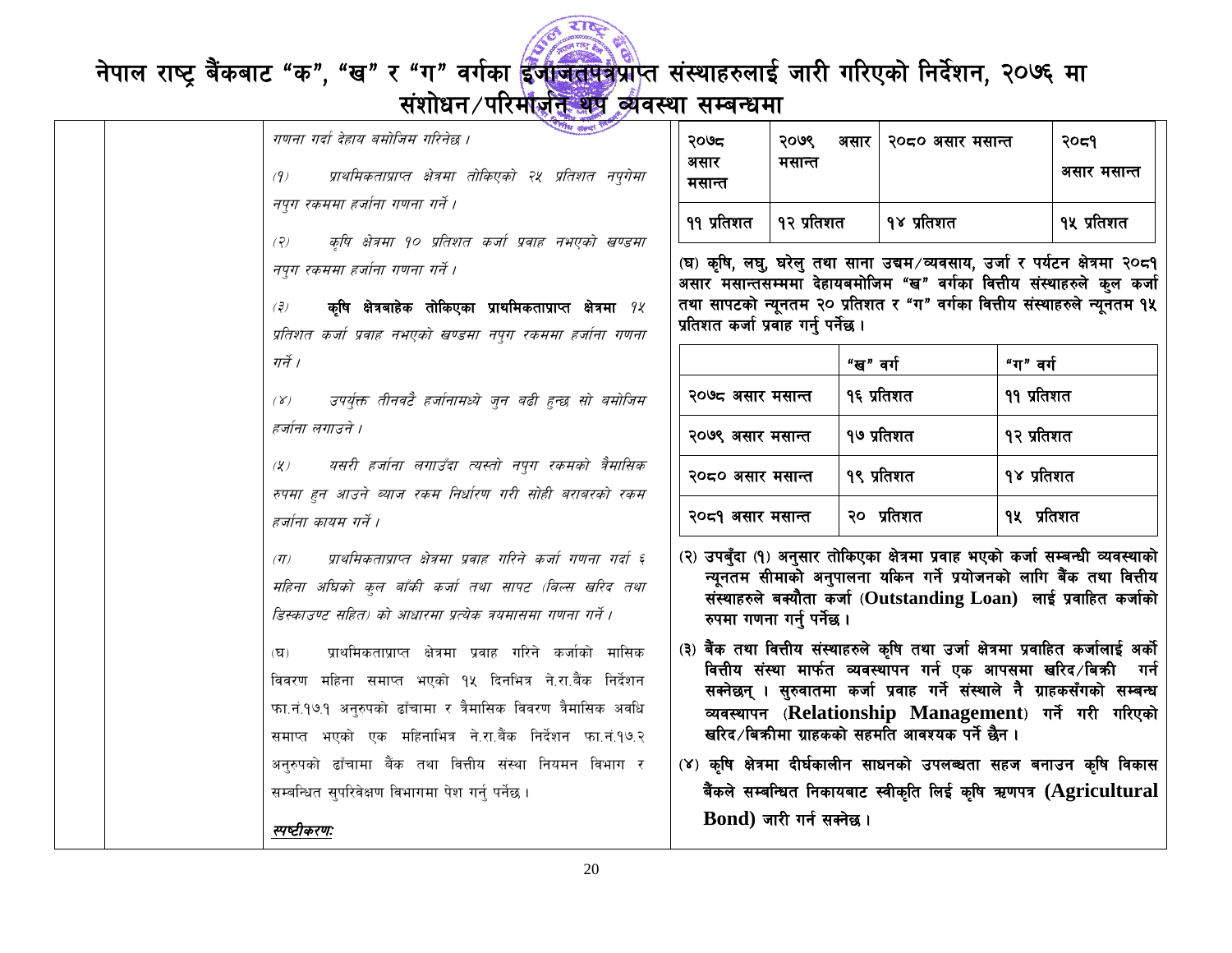

| 'प्राथमिकताप्राप्त क्षेत्र' भन्नाले कृषि क्षेत्र, जलविद्युत/उर्जा<br>(9)<br>क्षेत्र, पर्यटन क्षेत्र र निर्यात उद्योग, साना तथा मभ्नौला उद्योग, औषधी<br>उत्पादन उद्योग, सिमेन्ट उद्योग एवम् गार्मेन्ट उद्योगलाई जनाउने छ ।<br>कृषि क्षेत्र' भन्नाले (क) अन्न, तरकारी तथा अन्य नगदे<br>(2)<br>वाली, (ख) चिया /कफी, सुर्ति, सनपाट, फलफुल तथा पुष्प खेती, (ग)<br>पश्, पंक्षी तथा माहुरी पालन, (घ) मलखाद तथा किटनाशक, (ङ)<br>शीत भण्डारण, (च) सिँचाई, (छ) वन, (ज) पश् वा पन्छी वधशाला ( | (५) उर्जा क्षेत्रमा दीर्घकालीन साधनको उपलब्धता सहज बनाउन उर्जा क्षेत्रमा<br>लगानीको अनुभव हासिल गरेका वाणिज्य बैंकहरुले सम्बन्धित निकायबाट<br>स्वीकृति लिई उर्जा ऋणपत्र (Energy Bond) जारी गर्न सक्नेछन् ।<br>(६) कृषि ऋणपत्रमा लगानी गरेको रकमलाई कृषि क्षेत्रमा अनिवार्य रुपमा प्रवाह<br>गर्नुपर्ने कर्जामा गणना गर्न पाइने छ।<br>(७) उर्जा ऋणपत्रमा लगानी गरेको रकमलाई उर्जा क्षेत्रमा अनिवार्य रुपमा प्रवाह<br>गर्नुपर्ने कर्जामा गणना गर्न पाइने छ।                      |
|------------------------------------------------------------------------------------------------------------------------------------------------------------------------------------------------------------------------------------------------------------------------------------------------------------------------------------------------------------------------------------------------------------------------------------------------------------------------------------|-------------------------------------------------------------------------------------------------------------------------------------------------------------------------------------------------------------------------------------------------------------------------------------------------------------------------------------------------------------------------------------------------------------------------------------------------------------------------------|
| भ्रु) अन्य कृषि तथा कृषिजन्य सेवाहरु (त्र) माछापालन, (यस बैंकबाट<br>जारी ने. रा. बैंक निर्देशन फा.नं. ३१ को क्र.सं. १ र २ बमोजिमको)<br>क्षेत्रहरुलाई जनाउने छ । त्यसैगरी कृषि क्षेत्र अन्तर्गत (क) कृषि<br>औजार, (ख) मल, (ग) विउ-विजन, (घ) पश्पंक्षी-दाना, (ङ) कृषि<br>उत्पादन भण्डारण र (च) चिया, कफी, अदुवा र फलफुल प्रशोधन<br>तथा आन्तरिक कृषि उपजको प्राथमिक रुपमा हुने प्रशोधन समेत<br>पर्नेछ ।                                                                               | (८) अनुगमन तथा हर्जाना :<br>(क) यस व्यवस्था अनुसार तोकिएको अवधिभित्र कर्जा प्रवाह नगरेमा वा कम<br>प्रवाह गरेमा न्यूनतम रुपमा पुऱ्याउनु पर्ने रकममा हुन आउने नपुग<br>रकममा नेपाल राष्ट्र बैंक ऐन, २०५८ को दफा ८१ बमोजिम सम्बन्धित<br>इजाजतपत्रप्राप्त संस्थाले सो गणना अवधिमा कर्जामा लिने अधिकतम<br>ब्याजदरले हुने रकम हर्जाना लगाइनेछ । यसरी हर्जाना लगाउँदा त्यस्तो<br>नपुग रकमको त्रैमासिक रुपमा हुन आउने ब्याज रकम निर्धारण गरी<br>सोही बराबरको रकम हर्जाना कायम गरिनेछ । |
| 'जलविद्युत∕उर्जा क्षेत्र' भन्नाले जलविद्युत, नवीकरणीय उर्जा<br>(3)<br>सम्बन्धी (यस बैंकबाट जारी ने. रा. बैंक निर्देशन फा.नं. ३.१ को<br>क्र.सं. ७१ बमोजिमको) क्षेत्र तथा नवीकरणीय उर्जाबाट चल्ने<br>सार्वजनिक सवारी साधन <b>एवम् चार्जिङ्ग स्टेशन</b> लाई समेत जनाउने छ                                                                                                                                                                                                             | (ख) वाणिज्य बैंकहरुका हकमा खण्ड (क) बमोजिम हर्जाना रकम गणना गर्दा<br>देहायबमोजिम गरिनेछ ।<br>(१) माथि उल्लेख भएबमोजिम कृषि क्षेत्रमा तोकिएको प्रतिशत कर्जा<br>प्रवाह नभएको खण्डमा नपुग रकममा हर्जाना गणना गर्ने।                                                                                                                                                                                                                                                              |
| 'पर्यटन क्षेत्र' भन्नाले देहायबमोजिमको क्षेत्रलाई जनाउने छ<br>$(\gamma)$                                                                                                                                                                                                                                                                                                                                                                                                           | (२) माथि उल्लेख भएबमोजिम उर्जा क्षेत्रमा तोकिएको प्रतिशत कर्जा<br>प्रवाह नभएको खण्डमा नपुग रकममा हर्जाना गणना गर्ने।<br>(३) माथि उल्लेख भएबमोजिम लघु, साना एवम् मभ्गौला उद्यमका क्षेत्रमा<br>तोकिएको प्रतिशत कर्जा प्रवाह नभएको खण्डमा नपुग रकममा हर्जाना<br>गणना गर्ने ।                                                                                                                                                                                                     |
| ट्रेकिङ्ग, ट्राभल एजेन्सी, पर्वतारोहण, रिसोर्ट, ऱ्याफ्टिङ्ग,<br>(क)<br>क्याम्पिङ्ग, टूर अप्रेटर, हिलिङ्ग सेन्टर, क्यासिनो, मसाज स्पा आदि,<br>होटल, पर्यटक आवास, मोटेल, ग्रामीण पर्यटन, होम स्टे,<br>(ख)                                                                                                                                                                                                                                                                            | (ग) "ख" र "ग" वर्गका वित्तीय संस्थाहरुको हकमा खण्ड (क) बमोजिम<br>हर्जाना रकम गणना गर्दा तोकिएको क्षेत्रमा तोकिएको प्रतिशत कर्जा<br>प्रवाह नभएको खण्डमा नपुग रकममा हर्जाना गणना गर्ने ।                                                                                                                                                                                                                                                                                        |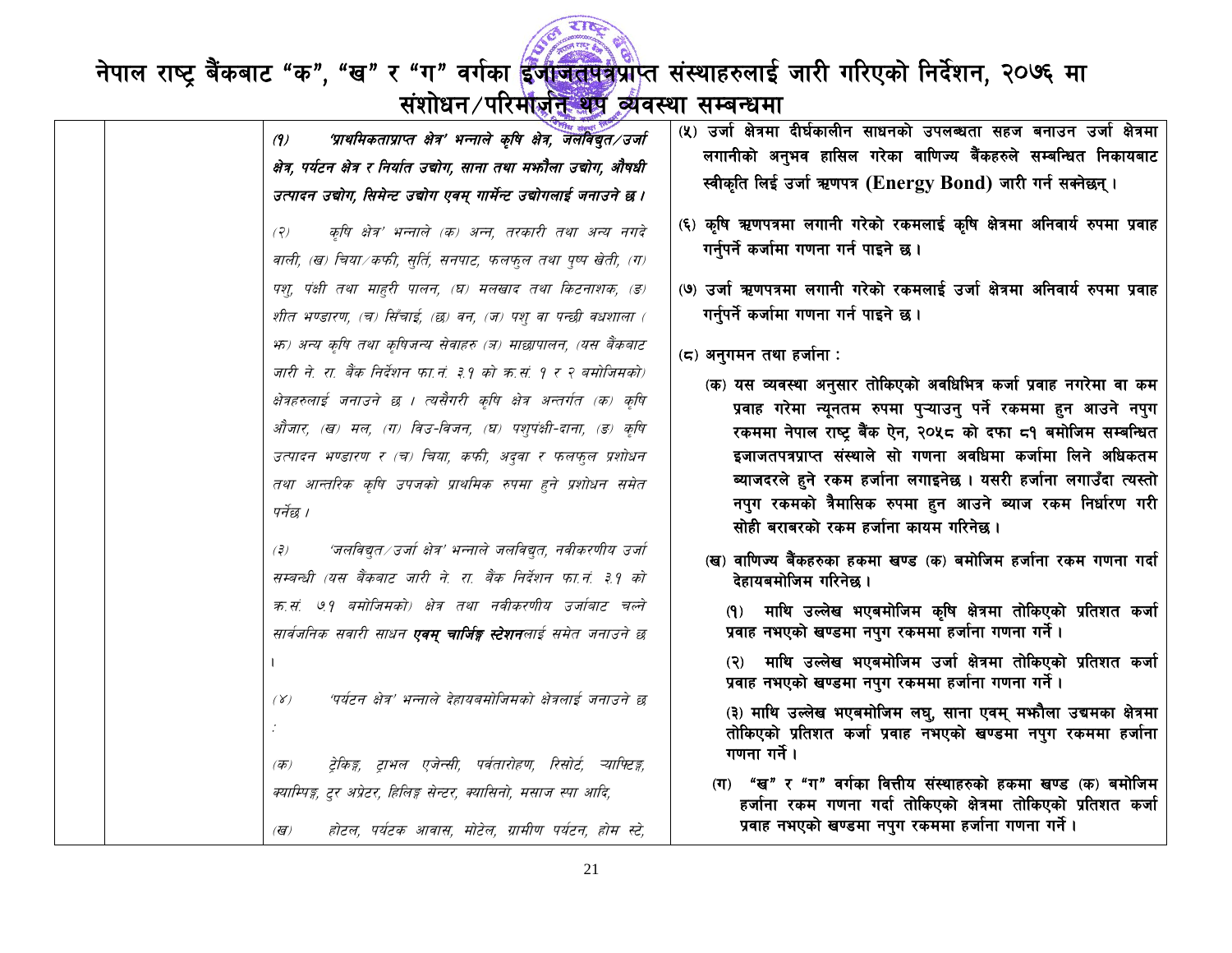

## नेपाल राष्ट्र बैंकबाट "क", "ख" र "ग" वर्गका <mark>ईजाजतपत्र</mark>प्राप्त संस्थाहरुलाई जारी गरिएको निर्देशन, २०७६ मा<br>संशोधन परिमाज<del>़ीत अप व्</del>यवस्था सम्बन्धमा

|  | रिजोर्ट तथा रेष्ट्राँ, पर्यावरणीय पर्यटन, वन्यजन्त् आरक्ष,<br>मनोरंजन, मनोरञ्जन पार्क, रिकिएसन, चलचित्र आदि,<br>$(\overline{\eta})$                                                                                                                                                                                                                                                                                                                                                                                                                                                                                                                                                                                                                                                                                                                                                                                                                                                                                                                                                                                                                                          | (घ) तोकिएका क्षेत्रमा प्रवाह गरिने कर्जा गणना गर्दा ६ महिना अघिको जम्मा<br>बक्यौता कर्जा तथा सापटको आधारमा २०७८ पुस मसान्तदेखि गणना<br>शुरु गरी त्यसपछिको प्रत्येक त्रयमासमा गणना गर्ने।                                                                                                                                                                                                                                                                                                                                                                                                                                                                                                                                                                                                                                                                                                                       |
|--|------------------------------------------------------------------------------------------------------------------------------------------------------------------------------------------------------------------------------------------------------------------------------------------------------------------------------------------------------------------------------------------------------------------------------------------------------------------------------------------------------------------------------------------------------------------------------------------------------------------------------------------------------------------------------------------------------------------------------------------------------------------------------------------------------------------------------------------------------------------------------------------------------------------------------------------------------------------------------------------------------------------------------------------------------------------------------------------------------------------------------------------------------------------------------|----------------------------------------------------------------------------------------------------------------------------------------------------------------------------------------------------------------------------------------------------------------------------------------------------------------------------------------------------------------------------------------------------------------------------------------------------------------------------------------------------------------------------------------------------------------------------------------------------------------------------------------------------------------------------------------------------------------------------------------------------------------------------------------------------------------------------------------------------------------------------------------------------------------|
|  | साहसिक पर्यटन : स्किइङ्ग, ग्लाइडिङ्ग, वाटर ऱ्याफ्टिङ्ग, हट<br>$\mathcal{F}(\mathbf{z})$<br>एयर व्याल्निङ्ग, क्यानोइड, प्यारासेलिङ्ग, घोडचढी, हात्तीचढी, बन्जी<br>जम्पिङ्ग, हिमाल आरोहरण र अवलोकन लगायत,<br>गल्फ कोर्स, पोलो, पोनी ट्रेकिङ्ग, पदयात्रा, माउन्टेन फ्लाइट<br>$\left( \overline{s}\right)$<br>सञ्चालन, केवलकार,<br>साँस्कृतिक, धार्मिक तथा खेलकुद पर्यटन र<br>$(\overline{\mathbf{v}})$<br>काठमाडौँ उपत्यका, विराटनगर, जनकपुर, वीरगञ्ज,<br>(छ)<br>पोखरा, भैरहवा, नेपालगञ्ज र धनगढीमा सार्वजनिक सहरी यातायात<br>सेवा संचालन गर्ने संगठित संस्थालाई प्रवाहित कर्जा ।<br>'साना तथा मभ्गौला उद्योग' भन्नाले औद्योगिक व्यवसाय<br>$(\chi)$<br>ऐन, २०७३ को अनुसूची-२ मा उल्लेखित रु. १० करोड रुपैयासम्म<br>स्थिर पूँजी भएको साना उद्योगहरु र रु. दश करोडदेखि रु.२४<br>करोडसम्म स्थिर पूँजी भएका मभ्गौला उद्योगहरु पर्नेछन् । तर, कृषि,<br>जलविद्युत ⁄ उर्जा र पर्यटन क्षेत्रमा परेका उद्योगहरुलाई दोहोरो पर्ने गरी<br>साना तथा मभ्हौला उद्योग अन्तर्गत राख्न पाइने छैन ।<br>प्राथमिकता प्राप्त क्षेत्र कर्जा सम्वन्धी व्यवस्थाको प्रयोजनका<br>(3)<br>लागि बैंक तथा वित्तीय संस्थाहरुले स्वीकृत गरेको कुल कर्जा सीमालाई<br>नै प्रवाहित कर्जाको रुपमा गणना गर्न सक्नेछन्। | स्पष्टीकरणः<br>(२) कृषि क्षेत्र' भन्नाले (क) अन्न, तरकारी तथा अन्य नगदे वाली, (ख) चिया ⁄कफी,<br>सुर्ति, सनपाट, फलफुल तथा पुष्प खेती, (ग) पशु, पंक्षी तथा माहुरी पालन, (घ)<br>मलखाद तथा किटनाशक, (ङ) शीत भण्डारण, (च) सिँचाई, (छ) वन, (ज) पश् वा<br>पन्छी वधशाला (भः) अन्य कृषि तथा कृषिजन्य सेवाहरु (ज) माछापालन, (यस बैंकबाट<br>जारी ने. रा. बैंक निर्देशन फा.नं. ३.१ को क्र.सं. १ र २ बमोजिमको) क्षेत्रहरुलाई<br>जनाउने छ । त्यसैगरी कृषि क्षेत्र अन्तर्गत (क) कृषि औजार, (ख) मल, (ग) विउ-विजन,<br>(घ) पशुपंक्षी-दाना, (ङ) कृषि उत्पादन भण्डारण र (च) चिया, कफी, अद्वा र फलफुल<br>प्रशोधन तथा आन्तरिक कृषि उपजको प्राथमिक रुपमा हुने प्रशोधन समेत पर्नेछ ।<br>(३) 'उर्जा क्षेत्र' भन्नाले जलविद्युत, नवीकरणीय उर्जा सम्बन्धी (यस बैंकबाट जारी ने.<br>रा. बैंक निर्देशन फा.नं. ३.१ को क.सं. ७.१ बमोजिमको) क्षेत्र तथा नवीकरणीय<br>उर्जाबाट चल्ने सार्वजनिक सवारी साधन एवम् चार्जिङ्ग स्टेशनलाई समेत जनाउने छ। |
|  |                                                                                                                                                                                                                                                                                                                                                                                                                                                                                                                                                                                                                                                                                                                                                                                                                                                                                                                                                                                                                                                                                                                                                                              |                                                                                                                                                                                                                                                                                                                                                                                                                                                                                                                                                                                                                                                                                                                                                                                                                                                                                                                |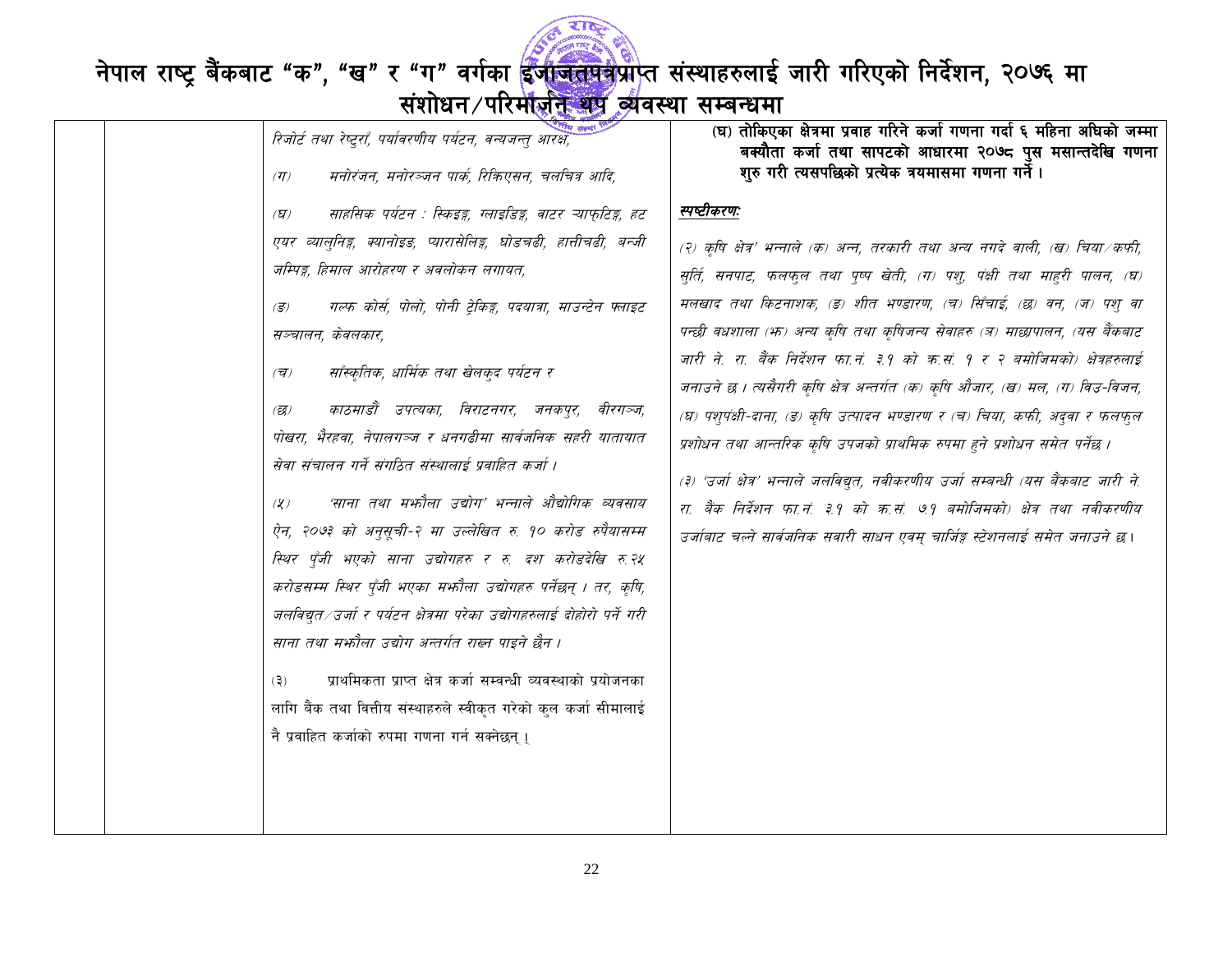

| ३७. | एकीकृत निर्देशन, २०७६                                              | यि संस्था<br>हाल नभएको ।                                                                                                                                                                                                                           | ५.एउटै व्यक्ति ∕समूहद्वारा प्रवर्द्धन भएका तथा एकाघर परिवार एवम् व्यवसायिक                                                                                                                                                                                           |
|-----|--------------------------------------------------------------------|----------------------------------------------------------------------------------------------------------------------------------------------------------------------------------------------------------------------------------------------------|----------------------------------------------------------------------------------------------------------------------------------------------------------------------------------------------------------------------------------------------------------------------|
|     | को इ.प्रा.निर्देशन नं.                                             |                                                                                                                                                                                                                                                    | समूहको प्रत्यक्ष वा अप्रत्यक्ष स्वामित्व /नियन्त्रणमा रहेका संस्थाहरु र                                                                                                                                                                                              |
|     | 9८/०७६ को बुँदा नं. (                                              |                                                                                                                                                                                                                                                    | व्यवसायिक सम्बन्ध स्थापित भएका वाणिज्य बैंकहरुलाई एक आपसमा                                                                                                                                                                                                           |
|     | ग) मा उपबुंदा (५) थप                                               |                                                                                                                                                                                                                                                    | गाभ्न ∕गाभिन निर्देशन दिइने छ।                                                                                                                                                                                                                                       |
|     | गर्ने ।                                                            |                                                                                                                                                                                                                                                    |                                                                                                                                                                                                                                                                      |
| ३८. | इ.प्रा.निर्देशन<br>नं.<br>१९/०७६ को बुँदा नं<br>११ (ख) मा संशोधन । | (ख) "ख" र "ग" का वित्तीय संस्थाले २०७७ साल असार<br>मसान्तसम्म परीक्षणको रुपमा विद्युतीय माध्यममा (goAML Test<br>Environment) र तत्पश्चात पूर्णरुपमा विद्युतीय माध्यम<br>goAML Production Environment) मार्फत  प्रतिवेदनहरु  पेश  गर्न्<br>पर्नेछ । | (ख) "ख" र "ग" वर्गका वित्तीय संस्थाले २०७७ साल माघ १ गतेदेखि पूर्ण रुपमा<br>विद्युतीय माध्यम (goAML Test Environment) र तत्पश्चात<br>पूर्णरुपमा विद्युतीय माध्यम (goAML Production Environment)<br>बाट शंकास्पद र सीमा कारोबार सम्बन्धी प्रतिवेदन पेश गर्नु पर्नेछ । |
|     |                                                                    | खाता सञ्चालन तथा बन्द गर्दा लाग्ने शुल्क सम्बन्धी<br>٩.                                                                                                                                                                                            | १. खाता सञ्चालन तथा बन्द गर्दा लाग्ने शुल्क सम्बन्धी व्यवस्था                                                                                                                                                                                                        |
| ३९. | एकीकृत निर्देशन २०७६<br>को                                         | व्यवस्था                                                                                                                                                                                                                                           | (क) <b>इजाजतपत्रप्राप्त संस्थाले</b> खाता खोल्दा, चेक जारी गर्दा (Good for                                                                                                                                                                                           |
|     | इ.प्रा.निर्देशन.नं.२०/०७                                           | (क) इजाजतपत्रप्राप्त संस्थाले निक्षेप खाता खोल्दा, चेक जारी                                                                                                                                                                                        | Payment चेक समेत), चेकको Stop Payment गर्दा, मौज्दात प्रमाणित                                                                                                                                                                                                        |
|     | ६ को बुँदा नं ६(क) मा                                              | गर्दा, खाता सञ्चालन गर्दा, खाता खोलेको ६ महिना पछि                                                                                                                                                                                                 | गर्दा (Balance Certification), खाता सञ्चालन गर्दा, खाता बन्द गर्दा,                                                                                                                                                                                                  |
|     | संशोधन                                                             | खाता बन्द गर्दा, स्टेटमेन्ट दिंदा वा प्राकृतिक व्यक्तिको                                                                                                                                                                                           | स्टेटमेन्ट दिंदा, विप्रेषण रकम खातामा जम्मा गर्दा, एबीबीएस लगायतका                                                                                                                                                                                                   |
|     |                                                                    | हकमा रु दुईलाख सम्मको एबीबीएस सेवा प्रदान गर्दा                                                                                                                                                                                                    | सेवा प्रदान गर्दा ग्राहकबाट कुनै किसिमको सेवा शुल्क लिन पाइने छैन।                                                                                                                                                                                                   |
|     |                                                                    | ग्राहकबाट क्नै किसिमको सेवा शुल्क लिन पाइने छैन ।                                                                                                                                                                                                  | तर, ग्राहकले कुनै एक अवधिको स्टेटमेन्ट एक पटक भन्दा बढी माग गरेको                                                                                                                                                                                                    |
|     |                                                                    | तर, ग्राहकले कुनै एक अवधिको स्टेटमेन्ट एक पटक भन्दा                                                                                                                                                                                                | अवस्थामा <b>न्युनतम</b> शुल्क लिन बाधा पुगेको मानिने छैन ।                                                                                                                                                                                                           |
|     |                                                                    | बढी माग गरेको अवस्थामा त्यस्तो शुल्क लिन बाधा                                                                                                                                                                                                      |                                                                                                                                                                                                                                                                      |
|     |                                                                    | पुगेको मानिने छैन ।                                                                                                                                                                                                                                |                                                                                                                                                                                                                                                                      |
| XO  | एकीकृत निर्देशन, २०७६                                              | सेवा शुल्क सम्बन्धी व्यवस्था                                                                                                                                                                                                                       | शुल्क सम्बन्धी व्यवस्था                                                                                                                                                                                                                                              |
|     | को इ.प्रा.निर्देशन नं.                                             | कर्जा प्रवाह गर्दा लिने प्रशासनिक सेवा शुल्क, अग्रिम<br>$(\overline{d})$                                                                                                                                                                           | (ख) कर्जा प्रवाह गर्दा लिने सेवा शुल्क, अग्रिम भुक्तानी शुल्क र प्रतिवद्धता शुल्क                                                                                                                                                                                    |
|     | २०/०७६ को बँदा नं.                                                 | भुक्तानी शुल्क र प्रतिवद्धता शुल्क बाहेक कर्जासँग                                                                                                                                                                                                  | बाहेक अन्य कुनै पनि शुल्क लिन पाइनेछैन ।  कर्जासँग सम्बन्धित सम्पूर्ण                                                                                                                                                                                                |
|     | ८ को उपबुंदा (ख) मा                                                | सम्बन्धित सम्पूर्ण शुल्कहरु व्याजदरमा नै प्रतिबिम्वित                                                                                                                                                                                              | लागत ब्याजदरमा नै प्रतिबिम्वित हुनु पर्नेछ ।                                                                                                                                                                                                                         |
|     | संशोधन ।                                                           | हन् पर्नेछ ।                                                                                                                                                                                                                                       |                                                                                                                                                                                                                                                                      |
|     |                                                                    |                                                                                                                                                                                                                                                    | (अ) ईजाजतपत्रप्राप्त "क", "ख" र "ग", वर्गका बैंक तथा वित्तीय संस्थाले कर्जा<br>स्वीकृति गर्दासेवा शुल्क वापत क्रमशः अधिकतम ०.७५ प्रतिशत, १.००                                                                                                                        |
|     |                                                                    |                                                                                                                                                                                                                                                    | प्रतिशत, १.२५ प्रतिशतसम्म मात्र सेवा शुल्क लिन पाईनेछ ।                                                                                                                                                                                                              |
|     |                                                                    |                                                                                                                                                                                                                                                    |                                                                                                                                                                                                                                                                      |
|     |                                                                    |                                                                                                                                                                                                                                                    | तर, नवीकरण हुने प्रकृतिका चालु पूँजी कर्जामा नवीकरण शुल्क र प्रतिवद्धता                                                                                                                                                                                              |
|     |                                                                    |                                                                                                                                                                                                                                                    | शुल्क, अग्रिम भुक्तानी शुल्क तथा कर्जा स्वाप हुँदा लिने स्वाप शुल्कको हकमा                                                                                                                                                                                           |
|     |                                                                    |                                                                                                                                                                                                                                                    | माथि उल्लेखित सेवा शुल्कको अधिकतम २० प्रतिशतसम्म शुल्क लिन यस                                                                                                                                                                                                        |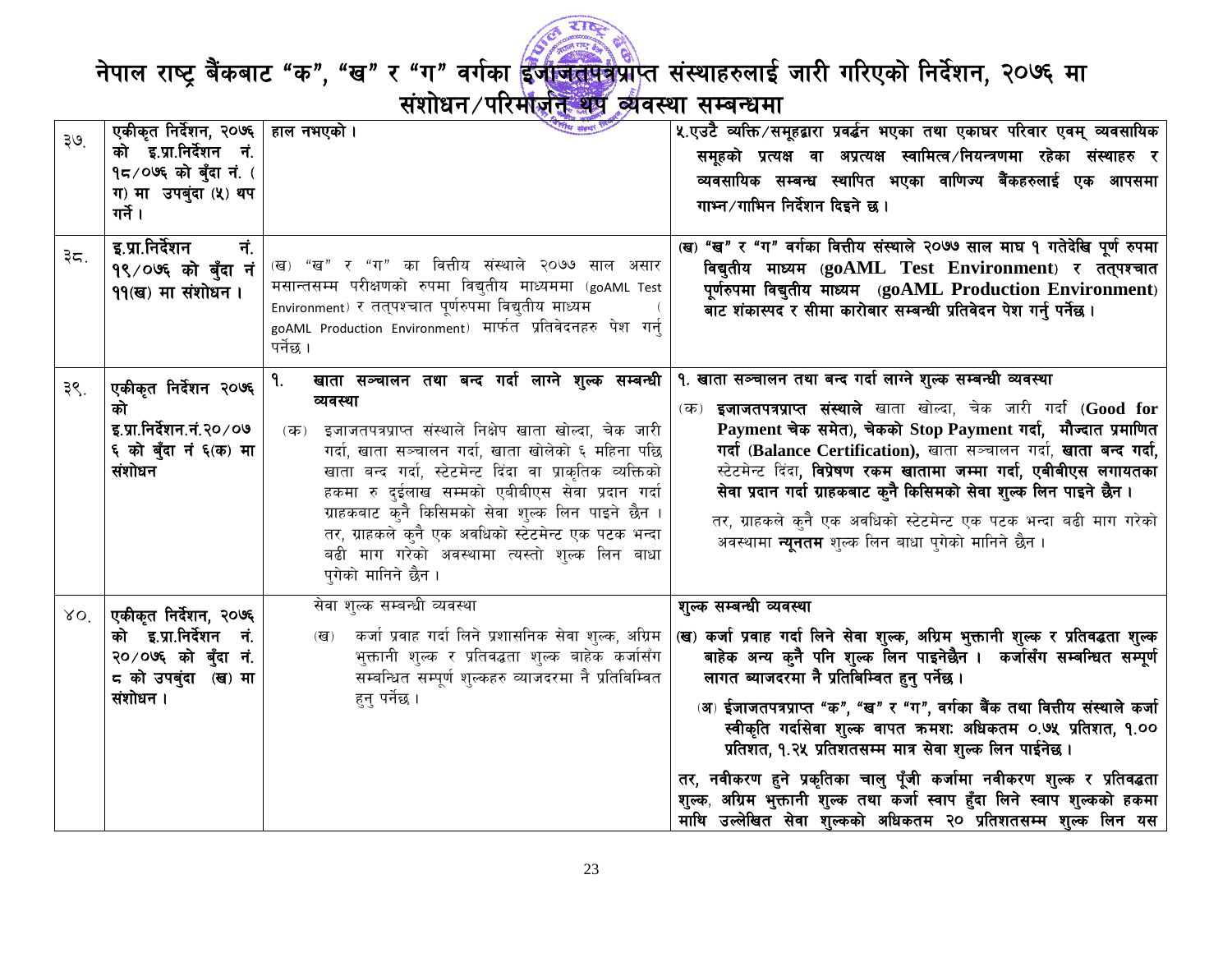

नेपाल राष्ट्र बैंकबाट "क", "ख" र "ग" वर्गका ईजीजतपत्रप्राप्त संस्थाहरुलाई जारी गरिएको निर्देशन, २०७६ मा<br>बंशोधन/परिमोजन अवस्था सम्बन्धमा

|              |                                                 | गीय संस्था                                                     | व्यवस्थाले बाधा पुऱ्याएको मानिने छैन ।                                                                                                                                                                                                            |
|--------------|-------------------------------------------------|----------------------------------------------------------------|---------------------------------------------------------------------------------------------------------------------------------------------------------------------------------------------------------------------------------------------------|
|              |                                                 |                                                                | (आ) लघुवित्त वित्तीय संस्थाहरुलाई विपन्न वर्ग कर्जा प्रवाह गर्दा ०.५०<br>प्रतिशतभन्दा बढी सेवा शुल्क लिन पाइने छैन ।                                                                                                                              |
|              |                                                 |                                                                | (इ) कर्जाको सीमा वृद्धि गरिएमा वृद्धि भएको रकममा मात्र तोकिएको सीमाभित्र<br>रही सेवा शुल्क लिन सकिनेछ । किस्तामा भुक्तानी हुने मध्यम तथा<br>दीर्घकालीन कर्जामा कर्जाको अवधिभर Review charge लगायत अन्य<br>कुनै पनि शीर्षकमा शुल्क लिन पाईने छैन । |
|              |                                                 |                                                                | (ई) माथि उल्लेख भएका बाहेक अन्य जुनसुकै शीर्षकमा शुल्क लिएको वा<br>तोकिएको सीमा भन्दा बढी शुल्क लिएको पाइएमा सो शुल्कमा १० प्रतिशत<br>थप गरी ग्राहकको खातामा जम्मा गर्नु पर्नेछ ।                                                                 |
| 89.          | नं.<br>इ.प्रा.निर्देशन                          | नयाँ व्यवस्था थप                                               | ७. लाभांस वितरण सम्बन्धी व्यवस्थाः                                                                                                                                                                                                                |
|              | २१/०७६ को बुँदा नं. ६                           |                                                                | इजाजतपत्र प्राप्त बैंक तथा वित्तीय संस्थाहरुले आर्थिक वर्ष २०७६/७७ को खुद                                                                                                                                                                         |
|              | पछि बुँदा नं. ७ थप गरी                          |                                                                | वितरणयोग्य मुनाफाको ३० प्रतिशतसम्म मात्र नगद लाभांस घोषणा तथा वितरण                                                                                                                                                                               |
|              | कमसंख्या मिलान गर्ने।                           |                                                                | गर्न पाउनेछन्।                                                                                                                                                                                                                                    |
|              |                                                 |                                                                | तर,                                                                                                                                                                                                                                               |
|              |                                                 |                                                                | (क) यस्तो नगद लाभांश इजाजतपत्रप्राप्त संस्थाको २०७७ असार मसान्तमा<br>कायम निक्षेपको भारित औसत ब्याजदरको प्रतिशत भन्दा बढी हुने छैन ।                                                                                                              |
|              |                                                 |                                                                | (ख) खुद वितरणयोग्य मुनाफा कुल चुक्ता पुँजीको ५ प्रतिशतभन्दा कम भएका                                                                                                                                                                               |
|              |                                                 |                                                                | इजाजतपत्र प्राप्त संस्थाले कर प्रयोजनका लागि बाहेक नगद लाभांस                                                                                                                                                                                     |
|              |                                                 |                                                                | वितरण गर्न पाउने छैनन् ।                                                                                                                                                                                                                          |
| $85^{\circ}$ | एकीकृत निर्देशन, २०७६                           | पुनरकर्जा उपलब्ध गराउने सम्बन्धमा<br>३०.                       | ३०. पुनरकर्जा उपलब्ध गराउने सम्बन्धमा                                                                                                                                                                                                             |
|              | निर्देशन<br>को इ.प्रा.<br>नं.२१/०७६ को बुँदा नं | नेपाल राष्ट्र बैंक ऐन, २०५८ को दफा ४९ र ५० मा भएको व्यवस्था    | (क) नेपाल राष्ट्र बैंक ऐन, २०५८ को दफा ४९ र ५० मा भएको व्यवस्था अनुसार                                                                                                                                                                            |
|              | ३० मा संशोधन।                                   | अनुसार इजाजतपत्रप्राप्त "क", "ख" र "ग" वर्गका बैंक तथा वित्तीय | इजाजतपत्रप्राप्त "क", "ख", "ग" वर्गका बैंक तथा वित्तीय संस्थाहरुलाई नेपाल राष्ट्र                                                                                                                                                                 |
|              |                                                 | संस्थाहरुलाई तोकिएका शर्तहरुको अधीनमा रही देहाय बमोजिम प्रवाह  | बैंक, पुनरकर्जा कार्यविधि, २०७७ मा उल्लेखित व्यवस्थाहरुको अधिनमा रही लघु,                                                                                                                                                                         |
|              |                                                 | भएको कर्जामा यस बैंकबाट पुनरकर्जा सुविधा उपलब्ध गराइने छ ।     | घरेलु तथा साना उद्यम पुनरकर्जा, विशेष पुनरकर्जा र  साधारण पुनरकर्जा सुविधा                                                                                                                                                                        |
|              |                                                 | सम्बन्धित अनुसूची -२१.१, २१.२, २१.३ र २१.४ यसै साथ संलग्न      | उपलब्ध गराइनेछ।                                                                                                                                                                                                                                   |
|              |                                                 |                                                                |                                                                                                                                                                                                                                                   |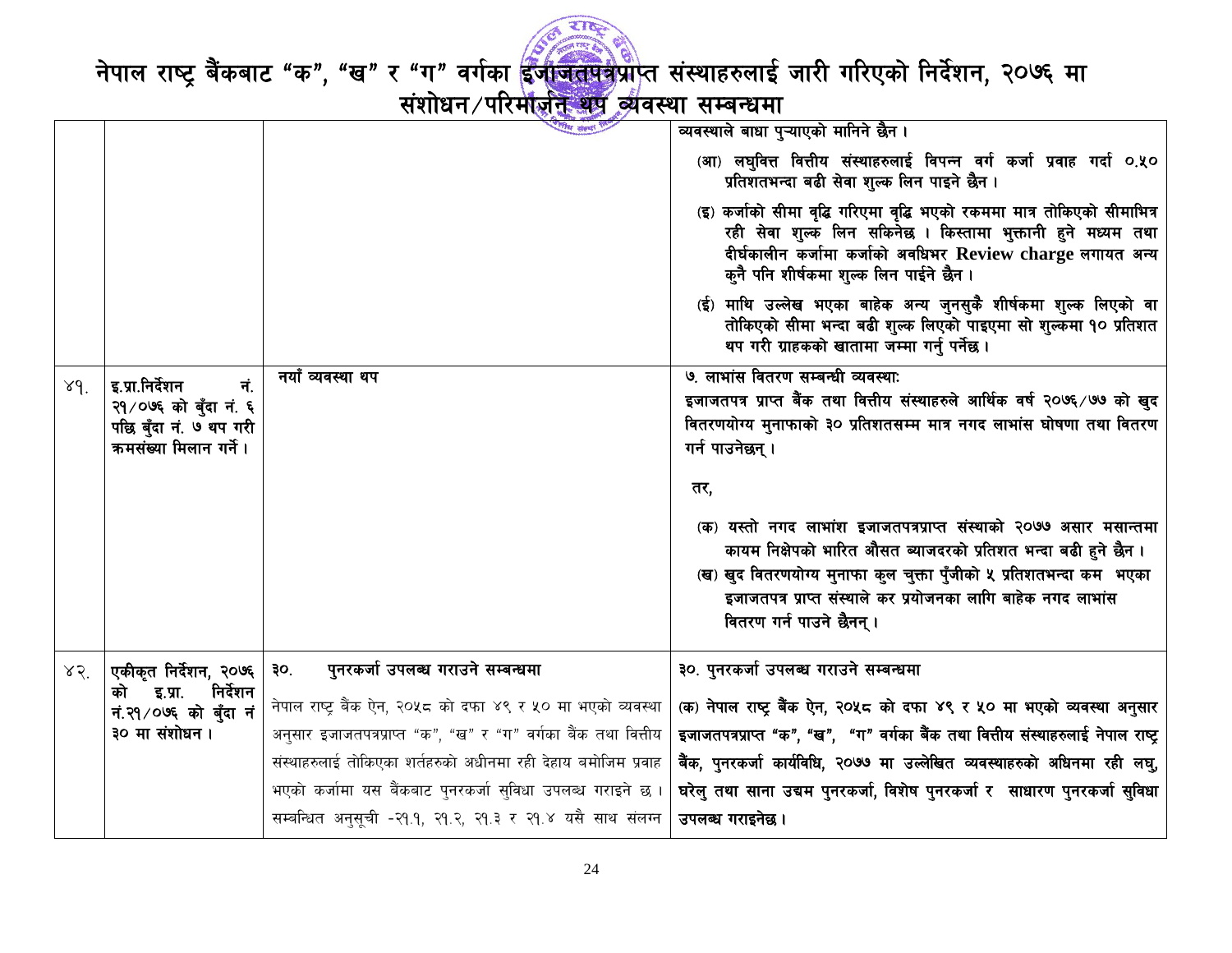

नेपाल राष्ट्र बैंकबाट "क", "ख" र "ग" वर्गका <mark>ईजाजतपत्र</mark>प्राप्त संस्थाहरुलाई जारी गरिएको निर्देशन, २०७६ मा<br>संशोधन /परिमाज़ीत व्यवस्था सम्बन्धमा

| पतीय संस्था !"<br>गरिएको छ।                                          | (ख) बैंक तथा वित्तीय संस्थाले पुनरकर्जा प्राप्त गरेका ऋणीको विवरण आफ् <b>नो</b> |  |
|----------------------------------------------------------------------|---------------------------------------------------------------------------------|--|
| साधारण पुनरकर्जा<br>(9)                                              | वेबसाइटमार्फत त्रैमासिक रुपमा सार्वजनिक गर्नु पर्नेछ ।                          |  |
| जलविद्युत परियोजना, कृषि क्षेत्र, पश्पंक्षी तथा<br>(क)               |                                                                                 |  |
| मत्स्यपालन व्यवसाय, विदेशमा रोजगारी वा अध्ययन गरी फर्केका            |                                                                                 |  |
| युवाहरुले संचालन गर्ने उद्योग-व्यवसाय, उत्पादनमूलक उद्योग,           |                                                                                 |  |
| पर्यटन उद्योग र भौतिक पूर्वाधार निर्माण उद्योगमा प्रवाह भएको         |                                                                                 |  |
| असल कर्जाको धितोमा वार्षिक <b>३.० प्रतिशत</b> ब्याजदरमा पुनरकर्जा    |                                                                                 |  |
| उपलब्ध गराइने छ । <b>यस्तो पुनरकर्जा प्रदान गर्दा औद्योगिक</b>       |                                                                                 |  |
| व्यवसाय ऐन, २०७३ मा उल्लेख भएका अति अविकसित र                        |                                                                                 |  |
| अविकसित क्षेत्रका उत्पादनमूलक उद्योगलाई प्राथमिकता दिइने छ ।         |                                                                                 |  |
| स्पष्टिकरण: १. उत्पादनमूलक उद्योग भन्नाले चुरोट, विडी, सिंगार,       |                                                                                 |  |
| सूर्ती, खैनी लगायत सूर्तिजन्य उद्योग र मदिरा तथा मदिराजन्य           |                                                                                 |  |
| उद्योग बाहेकका उत्पादनमूलक उद्योगहरुलाई जनाउने छ ।                   |                                                                                 |  |
| भौतिक पूर्वाधार निर्माण उद्योग भन्नाले सडक, पुल, रोपवे,<br>२.        |                                                                                 |  |
| ट्लीबस, टनेल, फ्लाइङ्ग ब्रीज, केबल कार, विद्युत प्रशारण लाइन         |                                                                                 |  |
| आदिलाई जनाउने छ।"                                                    |                                                                                 |  |
| पर्यटकीय सम्भावना रहेका तर तुलनात्मक रुपमा विकास<br>(ख)              |                                                                                 |  |
| हन नसकेका पर्यटकीय गन्तव्य पाथिभरा, माइपोखरी, भिमेश्वर,              |                                                                                 |  |
| कालिञ्चोक, हलेसी, लाडटाड, स्वर्गद्वारी, माथिल्लो मुस्ताड, गढीमाई,    |                                                                                 |  |
| जनकपुरधाम, रारा तथा खप्तड क्षेत्रमा सुविधा सम्पन्न स्तरीय            |                                                                                 |  |
| होटल स्थापना गर्न प्रदान गरिएका असल कर्जाको सुरक्षणमा <b>वार्षिक</b> |                                                                                 |  |
| <b>३ प्रतिशत</b> ब्याजदरमा पुनरकर्जा उपलब्ध गराइने छ ।               |                                                                                 |  |
| साधारण पुनरकर्जा सुविधा उपयोग गर्दाको अवधिमा बैंक<br>(T)             |                                                                                 |  |
| तथा वित्तीय संस्थाहरुले सम्बन्धित ऋणीबाट <b>७.० प्रतिशतभन्दा</b> बढी |                                                                                 |  |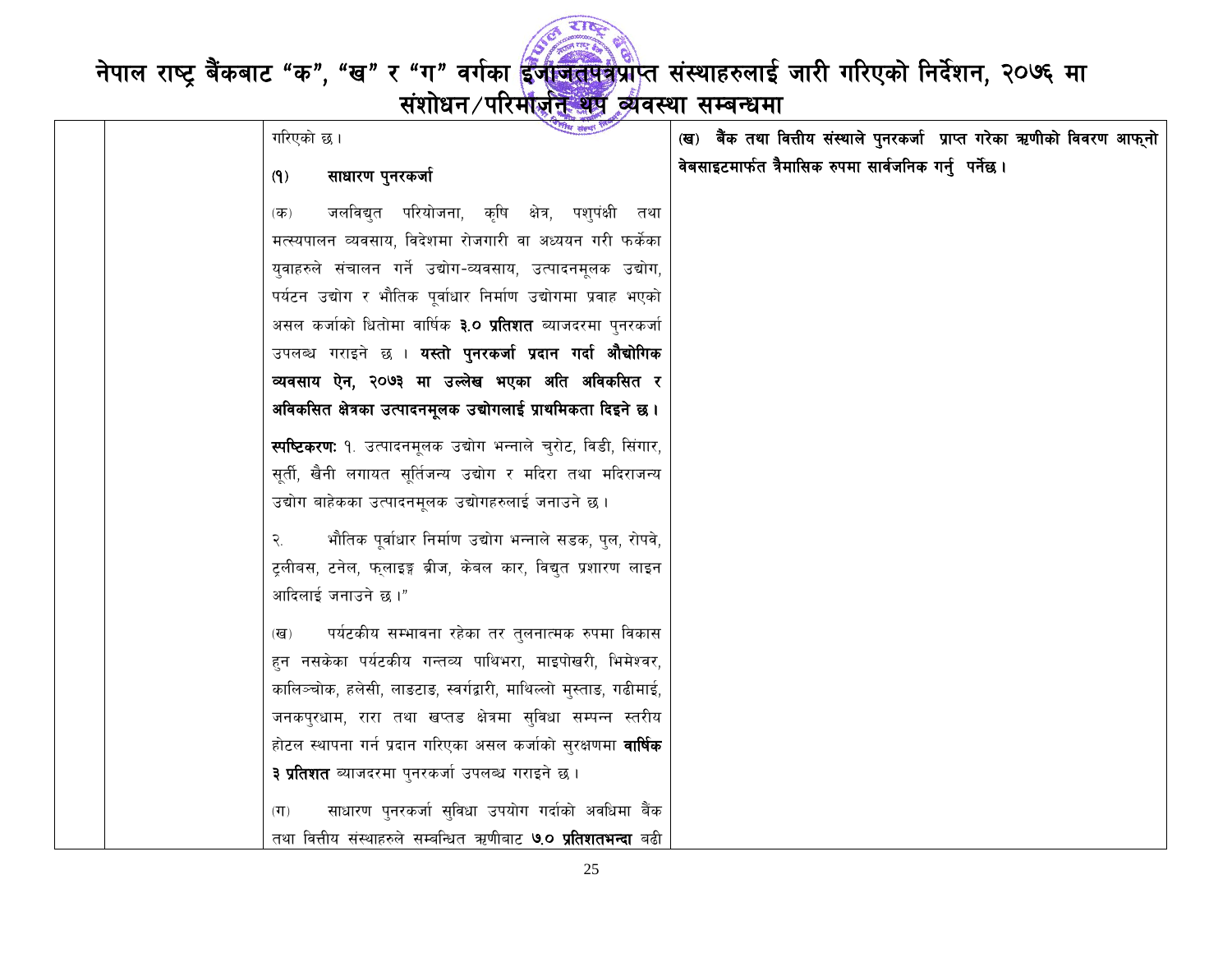

| लीय संस्था !"<br>ब्याज लिन पाईने छैन ।                                   |  |
|--------------------------------------------------------------------------|--|
| विशेष पुनरकर्जा<br>(3)                                                   |  |
| नेपाल सरकारबाट तोकिएका रूग्ण उद्योग, घरेल् तथा साना<br>$(\overline{d}$ ) |  |
| उद्योग, वैदेशिक रोजगारीको लागि प्रवाह भएको कर्जाको धितोमा                |  |
| वार्षिक १.० प्रतिशत ब्याजदरमा पुनरकर्जा उपलब्ध गराइने छ।                 |  |
|                                                                          |  |
| अष्ट्चि पालन, अलैंची खेती र मौरी पालन गरी निर्यात<br>(ख)                 |  |
| गरेमा निर्यात बराबरको रकम नबढ्ने गरी असल कर्जाको धितो                    |  |
| सुरक्षणका आधारमा वार्षिक १ प्रतिशत ब्याजदरमा पुनरकर्जा उपलब्ध            |  |
| गराइने छ।                                                                |  |
| (ग) दलित, जनजाति, उत्पीडित, महिला, विपन्न वर्ग तथा सम्दायका              |  |
| व्यक्तिद्वारा संचालित साना व्यवसायमा प्रदान गरिएको असल कर्जाको           |  |
| धितो सुरक्षणमा वार्षिक १.० प्रतिशत ब्याजदरमा पुनरकर्जा उपलब्ध            |  |
| गराइने छ।                                                                |  |
| (घ) विशेष पुनरकर्जा सुविधा उपयोग गर्दाको अवधिमा बैंक तथा                 |  |
| वित्तीय संस्थाहरुले सम्बन्धित ऋणीबाट वार्षिक ३.० प्रतिशतभन्दा बढी        |  |
|                                                                          |  |
| व्याज लिन पाउने छैनन् ।                                                  |  |
| निर्यात पुनरकर्जा<br>(3)                                                 |  |
| (क)निर्यात व्यवसायी फर्म कम्पनीलाई निर्यात सम्बन्धी कागजातको             |  |
| आधारमा नेपाली मुद्रामा प्रवाह गरेको कर्जा र निर्यात प्रवर्द्धन           |  |
| उद्योगलाई प्रवाह भएको असल कर्जाको धितोमा वार्षिक १.० प्रतिशत             |  |
| दरमा निर्यात पुनरकर्जा उपलब्ध गराइने छ।                                  |  |
| निर्यात पुनरकर्जा सुविधा उपयोग गर्दाको अवधिमा बैंक तथा<br>(ख)            |  |
| वित्तीय संस्थाहरुले सम्बन्धित ऋणीबाट वार्षिक ३.० प्रतिशतभन्दा बढी        |  |
| ब्याज लिन पाईने छैन ।                                                    |  |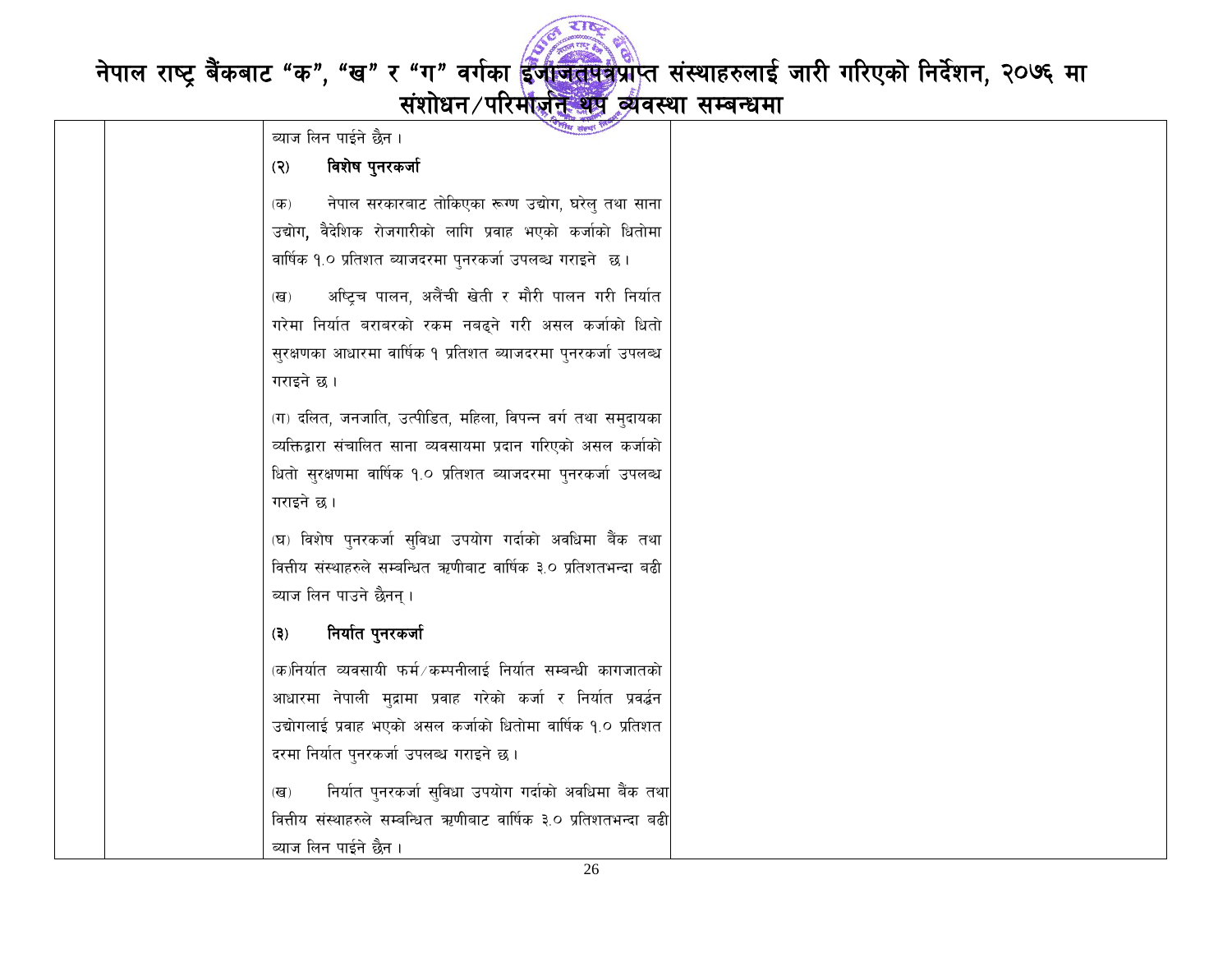

|  | निर्यात अन्तर्गत विदेशबाट विदेशी मुद्रा आम्दानी भएको<br>(T)                                                      |  |
|--|------------------------------------------------------------------------------------------------------------------|--|
|  | अनुगमन सम्बन्धित बैंक तथा वित्तीय संस्थाले गर्नु पर्नेछ। साथै यस्तो                                              |  |
|  | भुक्तानी प्राप्त भएको मितिले चार कार्यदिनभित्र पुनरकर्जाको साँवा                                                 |  |
|  |                                                                                                                  |  |
|  | तथा ब्याज एकमुष्ट रुपमा भुक्तानी गर्नु पर्नेछ ।                                                                  |  |
|  | निर्यात पुनरकर्जाको हकमा Deemed Exporter भई<br>(घ)                                                               |  |
|  | उत्पादन कार्यमा समेत संलग्न भएको खण्डमा उत्पादन कार्यमा                                                          |  |
|  | लिएको कर्जा वा निर्यातको लागि लिएको कर्जा मध्ये कुनै एक तहको                                                     |  |
|  | कर्जामा मात्र निर्यात पुनरकर्जा उपलब्ध गराइने छ।                                                                 |  |
|  | साना तथा मभ्गैला उबममा पुनरकर्जा<br>$(\mathbf{X})$                                                               |  |
|  | (क)परियोजना कर्जाको रुपमा साना तथा मभ्जौला उद्यमहरुमा                                                            |  |
|  | बैंक तथा वित्तीय संस्थाबाट प्रवाहित <b>रू १५ लाखसम्मको</b>                                                       |  |
|  | असल कर्जाको धितो सुरक्षणमा वार्षिक <b>२.० प्रतिशत</b>                                                            |  |
|  | व्याजदरमा पुनरकर्जा सुविधा उपलब्ध गराइने छ ।                                                                     |  |
|  | (ख)यस्तो पुनरकर्जा सुविधा उपयोग गर्दाको अवधिमा बैंक तथा                                                          |  |
|  | वित्तीय संस्थाहरुले सम्बन्धित ऋणीबाट <b>५.० प्रतिशत</b> भन्दा                                                    |  |
|  | बढी ब्याज लिन पाउने छैनन् ।                                                                                      |  |
|  |                                                                                                                  |  |
|  | (५) "आगलागी एवम् वाढी तथा डुवानबाट पीडित घरपरिवारलाई<br>आवासीय घर पुनर्निमाण र व्यवसाय पुनः संचालनका लागि प्रदान |  |
|  | गरिने पुनरकर्जा                                                                                                  |  |
|  | "आगलागी एवम् वाढी तथा डुवानबाट पीडित घरपरिवारलाई                                                                 |  |
|  | आवासीय घर पुनर्निमाण र व्यवसाय पुनः संचालनका लागि प्रदान                                                         |  |
|  | गरिने पुनरकर्जा कार्यविधि, २०७४" (अनुसूची २३.७ मा संलग्न)                                                        |  |
|  |                                                                                                                  |  |
|  | बमोजिम यस बैंकले पुनरकर्जा सुविधा उपलब्ध गराउने छ ।                                                              |  |
|  | (६) पुनरकर्जाका शर्तहरु                                                                                          |  |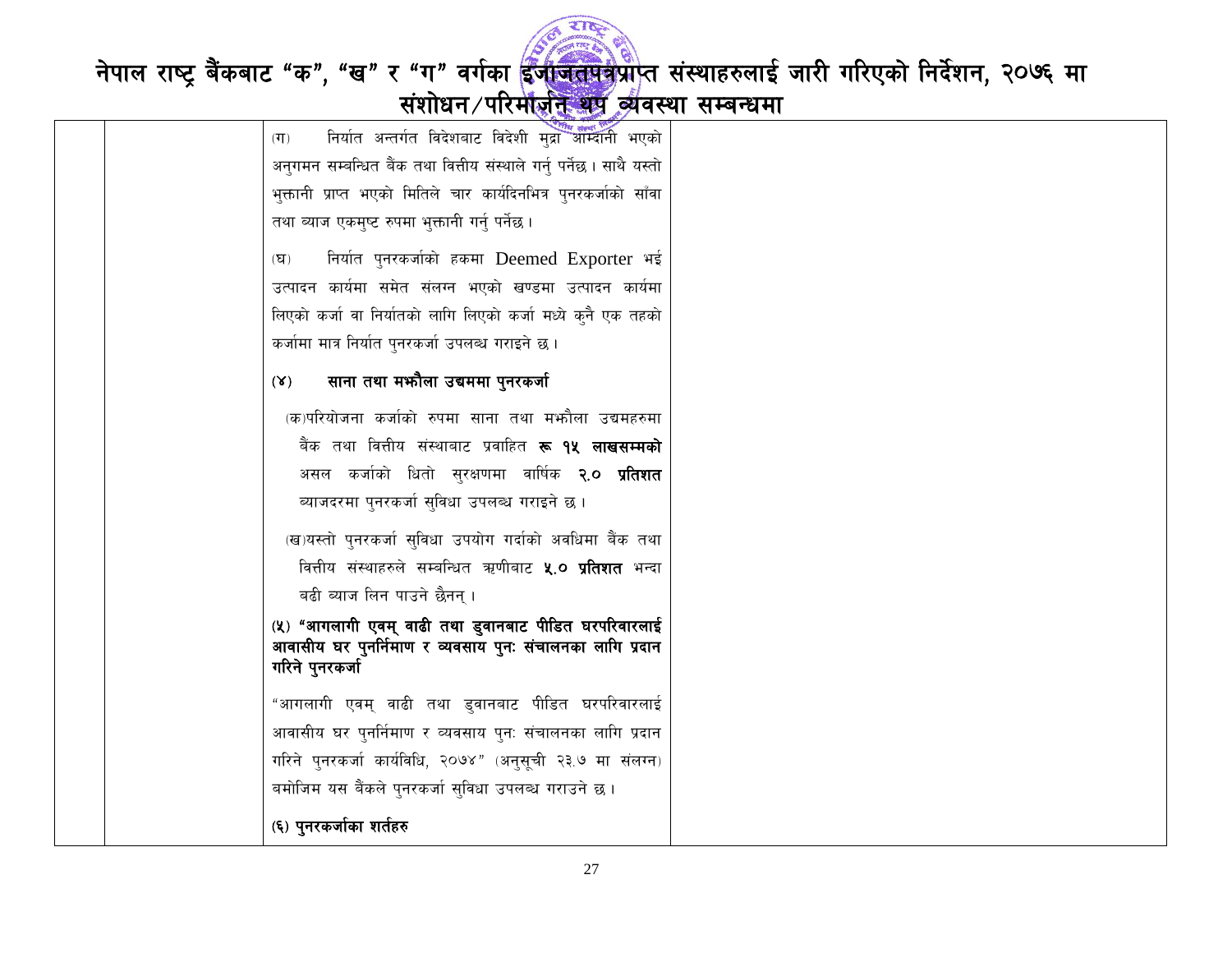

| रुग्ण उद्योगलाई प्रवाह हुने पुनरकर्जा बाहेक अन्य पुनरकर्जा<br>(9)  |  |
|--------------------------------------------------------------------|--|
| सुविधा असल कर्जाको धितोमा प्रदान गरिने छ ।                         |  |
| यस बैंकबाट प्रवाह हुने कुल पुनरकर्जा सुविधाको सीमा बैंक<br>(5)     |  |
| तथा वित्तीय संस्थाको प्राथमिक पुँजीको अधिकतम २५ प्रतिशत भन्दा      |  |
| बढी हुने छैन ।                                                     |  |
| पुनरकर्जा सुविधा उपयोग गर्ने बैंक तथा वित्तीय संस्थाले<br>(3)      |  |
| पुनरकर्जा वापत यस बैंकको नाममा तोकिएको ढाँचाको तमसुक               |  |
| गरिदिन् पर्नेछ ।                                                   |  |
| (४) पुनरकर्जा सुविधामा तोकिएको भुक्तानी अवधि अघि नै पूर्व-         |  |
| भुक्तानी हुन सक्ने छ । पुनरकर्जा भुक्तानी गर्दा साँवा र ब्याज      |  |
| सहित भुक्तानी गर्न् पर्नेछ । यस बैंकले ऋणी बैंक वा वित्तीय         |  |
| संस्थाको खाता खर्च (Debit) गरी रकम असुल उपर गर्न सक्ने छ           |  |
| । तोकिएको अवधिमा सावाँ ∕ब्याज असुल उपर हन नसकेमा तीन               |  |
| प्रतिशत पेनाल ब्याजदर कायम गरी असुल गरिने छ ।                      |  |
| (५) पुनरकर्जाको अवधि बढीमा एक वर्षको हुनेछ । एक पटक लिएको          |  |
| पुनरकर्जा चुक्ता गरिसकेपछि मात्र पुन: पुनरकर्जा माग गर्न सकिनेछ ।  |  |
|                                                                    |  |
| (६) पुनरकर्जा सुविधा प्राप्त गरिरहेका बैंक तथा वित्तीय संस्थाहरुले |  |
| पुनरकर्जाको मासिक विवरण महिना समाप्त भएको मितिले १५                |  |
| दिनभित्र यस बैंकको सम्बन्धित सुपरिवेक्षण विभागमा पेश गर्नु         |  |
| पर्नेछ ।                                                           |  |
|                                                                    |  |
|                                                                    |  |
|                                                                    |  |
|                                                                    |  |